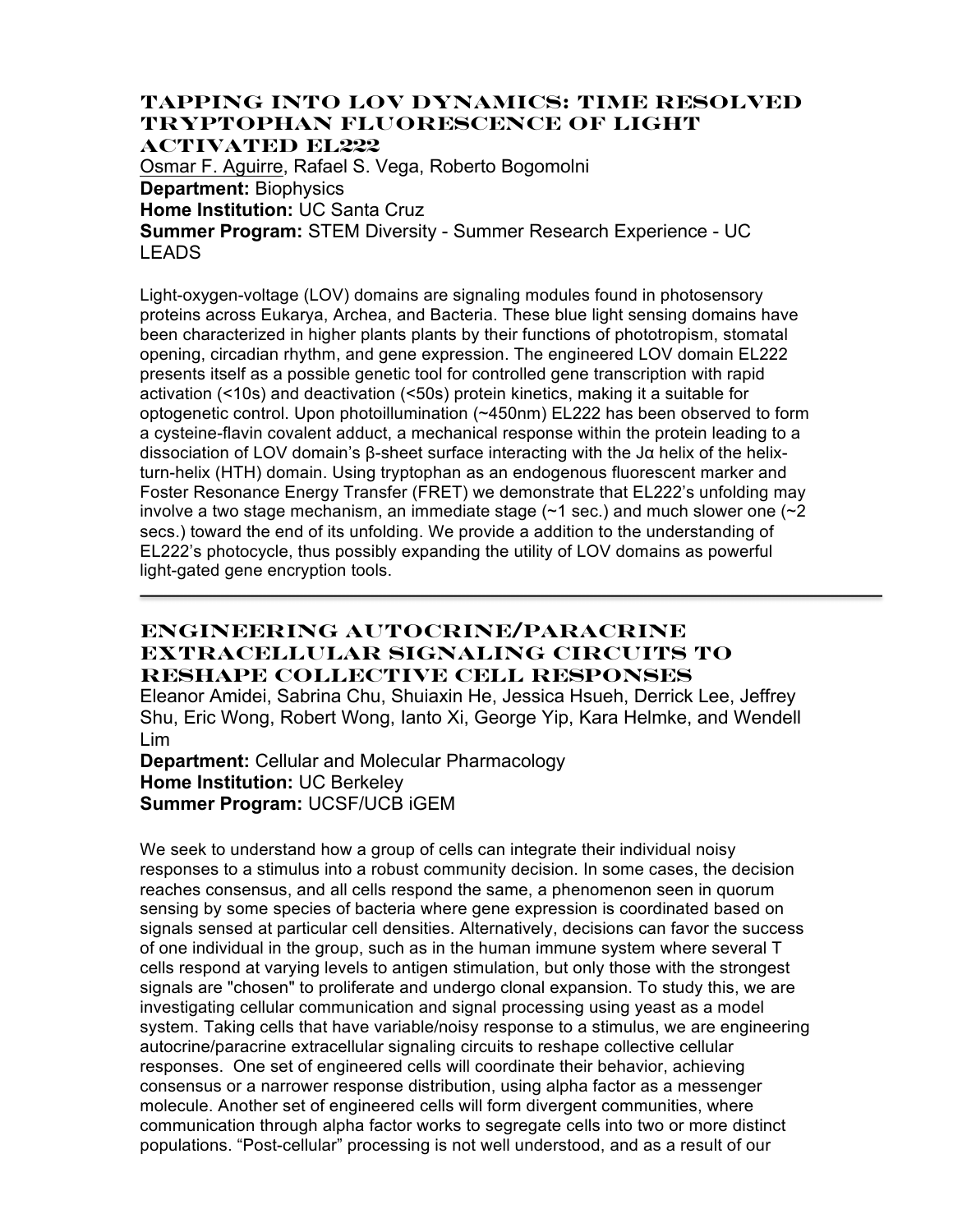iGEM research program, we hope to provide novel insights about signal processing through this method of cell-to-cell communication.

### **How Does Accumulation of Phosphatidylinosito 4 - Phosphate (PI(4)P) in the Yeast Saccharomyces cerevisiae Affect Cell Size?** Alejandro Anaya, María Alcaide, Doug Kellogg **Department:** MCD Biology **Home Institution:** Cabrillo College **Summer Program:** ACCESS

The phosphoinositides (PIPs) are membrane bound lipids that function as structural components of membranes as well as regulators of many cellular processes in eukaryotes. In Saccharomyces cerevisiae there are several proteins that play a role in the regulation of the levels of the different phosphoinositides through phosphorylation and dephosphorylation. The Sac1 gene encodes for a phosphatase that is responsible for the dephosphorylation of the PI(4)P lipid to form PI, and the mss4 gene encodes for a kinase that phosphorylate PI(4)P to form PI(4,5)P2. It has been previously shown that PIPs affect cell size. The main goal of this project is to analyze how the lack of function of sac1 and/or mss4 affects cell size and if this is related to the accumulation of the PI(4)P lipid. A sac1 deletion in S. cerevisiae by PCR mutagenesis will be created. Four different strains of yeast will be analyzed: wild type, mss4- ts (temperature sensitive), sac1 deletion, and sac1 deletion combined with mss4-ts. It is expected that results will show that the accumulation of PI(4)P by either deletion of sac1, mutation of mss4, or both is making the cell smaller.

#### **Functional Analysis of Induced Locus-Specific Mutations of LIN9 Protein in MuvB Complex**

Anthony A. Anggo, Eshwar Ramanan, Keelan Guiley, Alexander Hirschi, Hsiauwei Lee, Seth Rubin **Department:** Department of Chemistry and Biochemistry **Home Institution:** Gavilan College **Summer Program:** ACCESS

The LIN9 protein is one of the components of the multi-vulval class B (MuvB) complex which is responsible for repression of most, if not all, cell cycle gene expression during quiescence. Despite fruitful biochemical analyses of the MuvB complex, the LIN9 protein remains largely uncharacterized. One aspect of LIN9 that has been annotated is its central tudor domain, which is a plausible starting point to characterize LIN9. Tudor domains are generally responsible for protein-protein interactions, leading to the hypothesis that the LIN9 tudor domain mediates protein interactions within the MuvB complex and is necessary for complex formation. LIN9's tudor domain's direct involvement in protein interactions in MuvB complex can be checked through observing the overall ability of the mutant LIN9 proteins to bind with the four other main proteins (LIN37, LIN52, LIN54, and RBBP48) of the MuvB complex through immunoprecipitation assays. This can be achieved by inducing six locus-specific mutations (L230A, L237A, L272A, F238A, F256A, and R229E/R231E) within the tudor domain of LIN9 protein, via Polymerase Chain Reaction (PCR) with specifically-designed primers, cloning these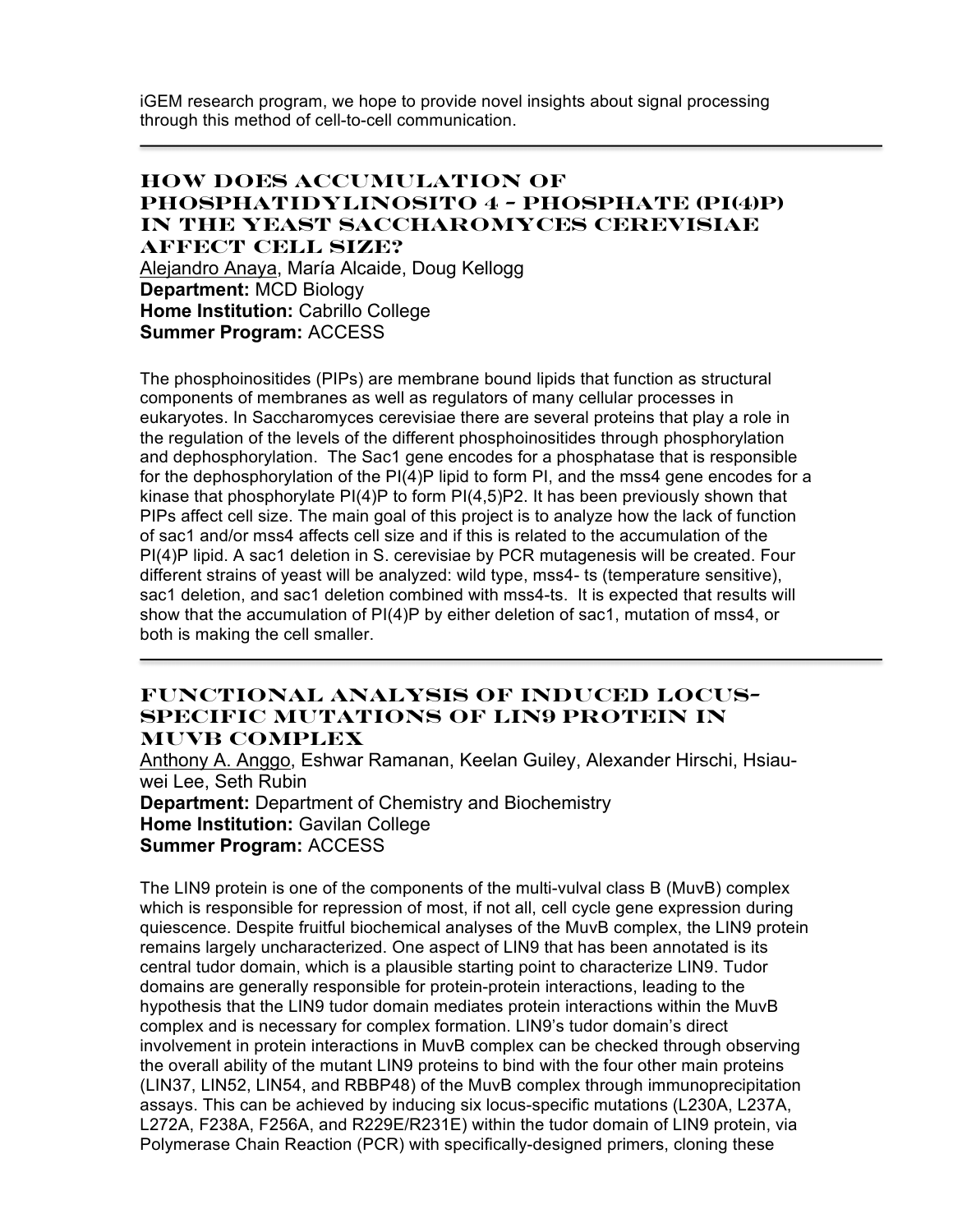mutant constructs into mammalian cell vector, and transfecting these vectors into T98G mammalian cells. Further understanding of the roles played by LIN9's tudor domain and these specific LIN9 mutants in their interaction with the rest of the MuvB complex and how they affect MuvB complex's ability to repress cell cycle gene expression can help advance both cancer research and development of tumor suppression treatments.

### **Analysis of Differentially Expressed Genes Fundamental in the Suspended Animation of Non-hibernating Mice**

Rebecca Arko, Jason Mora, Yuri Griko **Department:** NASA Ames Biosciences **Home Institution:** UC Santa Cruz **Summer Program:** NASA Advanced Studies Laboratory

Metabolic control presents an innovative approach to reduce the negative effects of space environmental factors on astronauts and to preserve their lives in the case of catastrophic events during a long-duration space mission. Induction of metabolic suppression in non-hibernating animals, during which mammals dramatically lower their metabolic rate and body temperature, remains a challenging problem. While suppression of metabolic rate in hibernating animals occurs in a regulated manner, this may be fatal in other (non-hibernating) mammalian species. Our objective is to understand detailed molecular mechanisms underlying metabolic suppression in non-hibernating animals (mice) and to identify genes and gene products that are uniquely expressed during hypometabolic states. Hibernating and non-hibernating animals have the same genes and therefore the phenotype (hibernation) results from the differential expression of the same existing genes, rather than the introduction of new genes. We will perform a comparative study that integrates differential gene expression during maintenance and recovery phases from intentionally induced hypometabolic states in non-hibernating mice. We will use both specific and general approaches to examine gene expression during metabolic suppression as well as to identify specific pathways involved in the process.

# **Determining the Role of Casein Kinase 2α in Medulloblastomas**

Parvir S. Aujla, Ryan Nitta, Ben Jin, Maya Agarwal, Gordon Li **Department:** Department of Stanford Neurosurgery **Home Institution:** UC Santa Cruz

Medulloblastomas are malignant pediatric brain tumors that comprise the majority of brain tumors in children. They have a relatively poor prognosis and no cure. Casein kinase 2 is a oncogenic kinase that consists of two catalytic subunits  $(CK2\alpha)$  and two regulatory subunits (CK2β). CK2α was recently shown to be involved in a variety of tumors, including adult brain carcinomas. Currently, there is no direct evidence linking CK2α to medulloblastoma; however, preliminary findings suggest that medulloblastoma patients with high CK2α expression have a worse prognosis than patients with low CK2α expression, and that there are two naturally occurring mutations in patient tumors. To determine if CK2a is involved in medulloblastoma tumorigenesis, we will study the tumorigenic effects of the wild-type and two discovered mutant forms of CK2α in multiple immortalized medulloblastoma cell lines. We want to determine if there is a connection of CK2α with medulloblastomas, and then, test how the two naturally occurring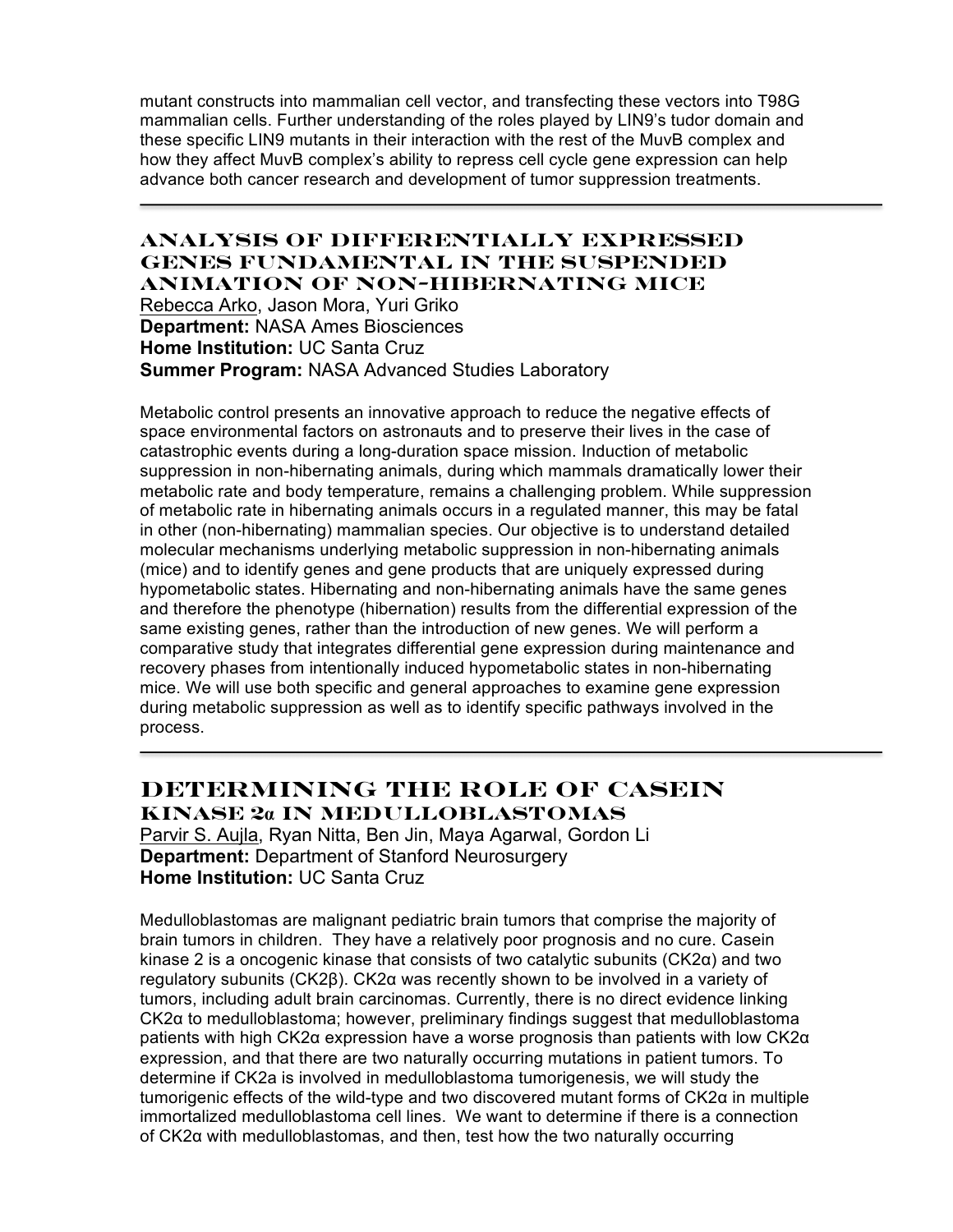mutations affect the tumorigenicity of medulloblastomas. After constructing the viral plasmid containing the wild-type and each mutant, the plasmids will be transduced into the medulloblastoma cell lines. Next, growth assays will be conducted to compare overexpressing the three different CK2α proteins in the D283 cell line in comparison to the control protein, Y-Pet. We hypothesize that the cell lines expressing CK2α and the two mutated forms will express increased tumorigenic effects in growth assays. This is first study exploring CK2α in medulloblastomas, and results may pave the way for an additional therapeutic option to the current treatments for medulloblastomas.

### **Identification of residues critical for the function of transcriptional regulators OscR and CosR**

Patrick Bailey, Ana Gallego, Fitnat Yildiz **Department:** METX **Home Institution:** UCSC **Summer Program:** STEM Diversity - Julie Packard Summer Scholar

Identification of residues critical for the function of of transcriptional regulators OscR and CosR P. Bailey, A. Gallego, F.H. Yildiz. University of California Santa Cruz Seasonal outbreaks of the diarrheal disease cholera caused by the bacterium Vibrio cholerae continue to be a public problem in many developing countries. V. cholerae's infectivity and transmission are linked to the physical and chemical fluctuations of its aquatic habitat. The transcriptional regulators OscR (Osmolarity controlled regulator) and CosR (Compatible solute regulator) have been shown to be involved in the bacteria's response to salinity and osmolarity changes in the environment by regulating motility and biofilm formation. We hypothesize that there are conserved regions responsible for activity in both of these proteins and that mutation of such residues will alter activity of these proteins. Using sequence alignment tools, we have found areas of complete and partial conservation among many bacterial species. We will randomly and selectively mutate OscR and CosR genes and transform them into their respective knockout strains of V. cholerae. We will then analyze biofilm and motility phenotypes to identify mutations that alter function of these proteins. Our studies will provide critical structure/function information that will contribute to future projects involving NMR and crystallography, as well as current projects involving understanding mechanisms of action of OscR and CosR.

# **Synthesis of Hexa-Peptide Analogues to Optimize Cell Disruption**

Erik Bautista, Andrew Bockus, Allie Ponkey, Scott Lokey **Department:** Chemistry and Biochemistry **Home Institution:** Hartnell College **Summer Program:** ACCESS – Hartnell Title V CUSP Award

Cyclic peptides naturally occur in plants, fungi, and animals, and have the potential to treat diseases. The purpose of this project is to optimize the bioactivity of a cyclic hexapeptide that is known to disrupt cell division in certain cells. A set of side chain analogues will be synthesized using solid phase peptide synthesis. The synthetic products will be analyzed by mass spectrometry and their biological activity will be assessed in HeLa cells. Based on these results, a strategy will be developed to improve cyclic peptides as drug candidates by changing non-essential side chain amino acids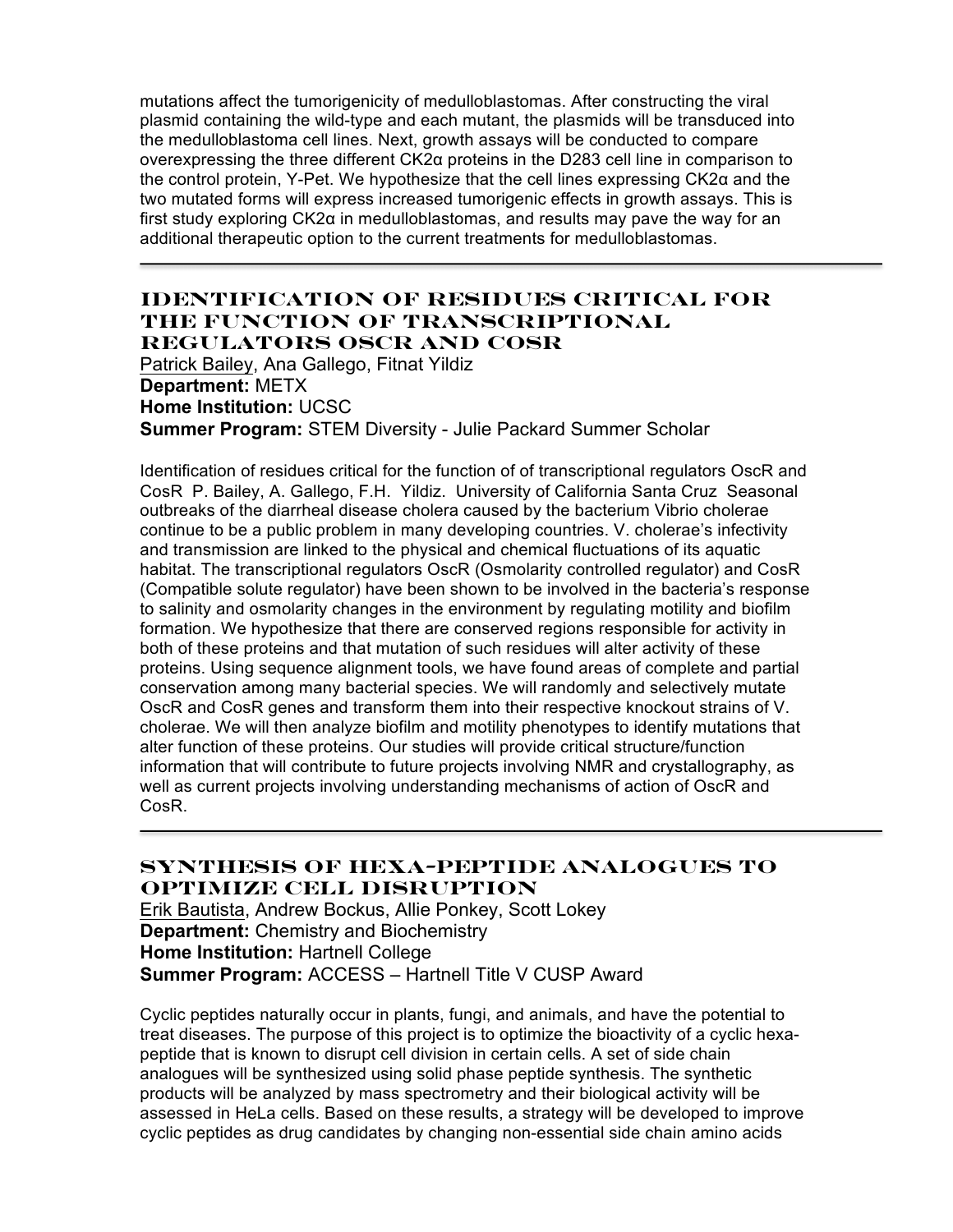and observing the effects on the disruption of the cell cycle. The outcomes will help future efforts towards improving this drug scaffold.

#### **ESCAPE: Generating Energy from Animal Movements**

Hannah Becton, Max Lichtenstein, Gabriel Elkaim **Department:** Computer Engineering **Home Institution:** University of South Alabama **Summer Program:** SURF-IT

Current conventional animal tracking collars have short battery lives that require recapturing and retagging animals frequently, which not only incurs several additional costs to researchers but also threatens to alter animal behaviors from capture-related stress. The Energy Scavenging Collar for Animal Physiology and Ecology (ESCAPE) aims to decrease the frequency of recapture by using alternators to generate energy from animal movements as a supplement to the collar's battery. At its best case, the energy generated may extend the collar's battery life for up to a year-and-a-half of additional operation time. As part of the project, we designed a testing rig set to mimic a wolf's canonical walk data to run preliminary tests on two different alternators, linear and rotary. Voltage increases over time were then measured for both alternators. With this information, we were able to measure their performance to determine which alternator we would like to continue to test further.

### **Ethnic-Racial Identity, Self-Esteem, and Perceived Discrimination Among Indigenous Mexican Young Adults** Maria Bedolla, Guadalupe Pacheco, Elizabeth Gonzalez

**Department:** Psychology **Home Institution:** UC Santa Cruz

The formation of ethnic-racial identity is an important developmental task for ethnic-racial minorities and immigrant adolescents and young adults. Research has revealed that experiences of discrimination negatively impact youths' self-esteem and often prompt youth to explore their ethnic identity. While previous research has focused on the negative impact of between-group discrimination, there is little research examining the impact of within-group discrimination. The recent wave of immigration of Indigenous Mexican youth has highlighted the prevalence of within-group discrimination Indigenous Mexican youth experience from their non-Indigenous Mexican peers. This study will analyze the discriminatory experiences of Indigenous Mexican young adults in relation to their ethnic-racial identity and self-esteem. The following research questions will be addressed: (1) Is there a negative relationship between perceived within-group discrimination and self-esteem? If so, (2) does a strong ethnic-racial identity buffer the negative effects associated with perceived within-group discrimination? 60 online surveys will be collected from Indigenous Mexican young adults between the ages of 18 to 25 years old. Participants will complete Umana-Taylor's 17-item Ethnic Identity Scale, Rosenberg's 10-item Self-Esteem Scale, and a 14-item perceived discrimination scale. It is expected that perceived within-group discrimination will be negatively correlated with self-esteem. However, it is predicted that a strong ethnic-racial identity will buffer the negative effects of discrimination on self-esteem. The findings of this study will contribute to the understanding of the psychological experiences of within-group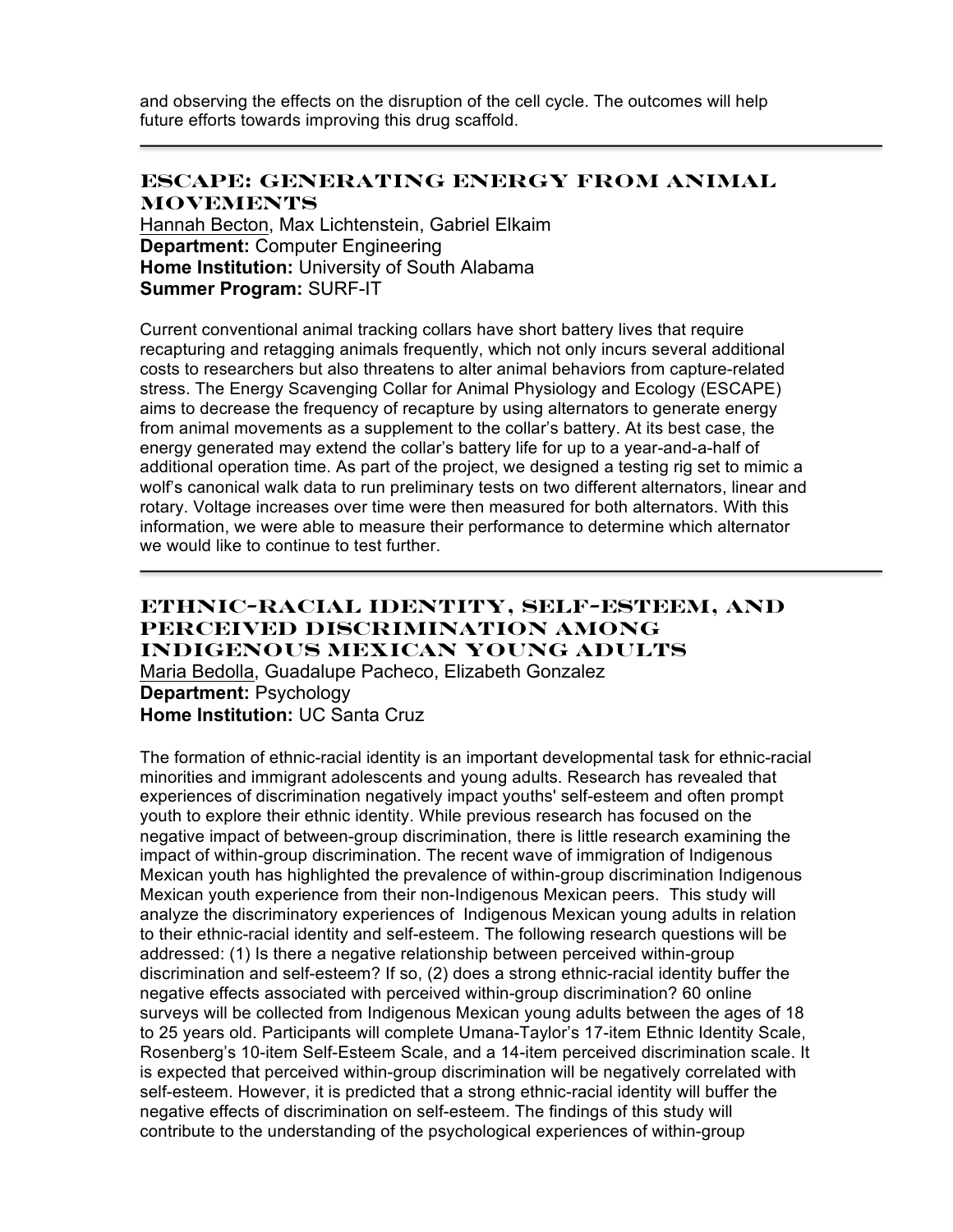discrimination, and the impact of such experiences on an individual's ethnic-racial identity and well-being.

#### **Purifying mCherry Protein Using Affinity Chromatography**

<u>Anissa Benabbas<sup>1</sup>, Sara Haile<sup>2</sup>,</u> Melissa Jurica

**Department:** Molecular, Cell, and Developmental Biology

**Home Institution:** UC Santa Cruz

**Summer Program:** STEM Diversity Summer Research Institute: 1. Julie Packard Summer Scholar 2. Maximizing Access to Research Careers

Determining a protein's function is critical to understanding cellular biology. In order to study a particular protein, we must first isolate it from a biological source. For our study we used affinity chromatography to purify mCherry, a pink fluorescent protein present in corals, which is usually used to visually tag other molecules. To obtain the protein, we transformed Escherichia coli with a plasmid containing the DNA sequence coding for mCherry and a six histidine-tag that aided the purification process. We grew E. coli overnight, allowing the bacteria to synthesize a large amount of the protein, and then broke the E. coli cell wall to free the protein. After constructing a column of beads that bound to the six-histidine tag, we used three different buffers: one bound mCherry to the beads, the other washed away unbound proteins, and the final one eluted mCherry. Taking the final elutant, we performed assays to confirm we had obtained mCherry. To do this, we ran the protein through an SDS PAGE and stained it to confirm its presence, expecting to see a band corresponding to the molecular weight of mCherry. We also ran a western blot and used an antibody that detected the six histidine-tag on the protein. Overall, our results were not what we had expected due to an error in buffer preparation. However, other groups that conducted the same experiment demonstrated that the protein could be purified when the buffers were made correctly.

# **X-Ray Analysis of Active Galactic Nuclei in Clusters from the Dark Energy Survey**

Erica Bufanda, Devon Hollowood, Tesla Jeltema **Department:** 1. Santa Cruz Institute for Particle Physics 2. The Department of Astronomy and Astrophysics **Home Institution:** UC Santa Cruz

**Summer Program:** STEM Diversity - Julie Packard Summer Scholar

We use Chandra X-ray images combined with optical information from the red mapper catalogue on clusters of galaxies detected by the Dark Energy Survey to analyze the evolution of Active Galactic Nuclei (AGN) and their host galaxies in large scale structure. Recent research has shown that the presence of AGN in clusters is a function of redshift and cluster richness. Our purpose is to investigate these correlations and what this implies for the evolution of AGN in clusters. We accumulated a sample of 30 AGN in 17 clusters at 0.2<z<1 using an IDL matching program that matches the optical positions of galaxies in clusters detected in early data from the Dark Energy Survey (DES) with the X-ray positions of detected point sources in Chandra X-ray observations. We identified each confirmed match with the imaging software Ds9 and calculated the X-Ray count rate, flux, and luminosity of the point sources. We compared the average number of AGN per cluster to the redshift and richness with appropriately sized bins. We find that there appears to be a positive correlation between average AGN per cluster and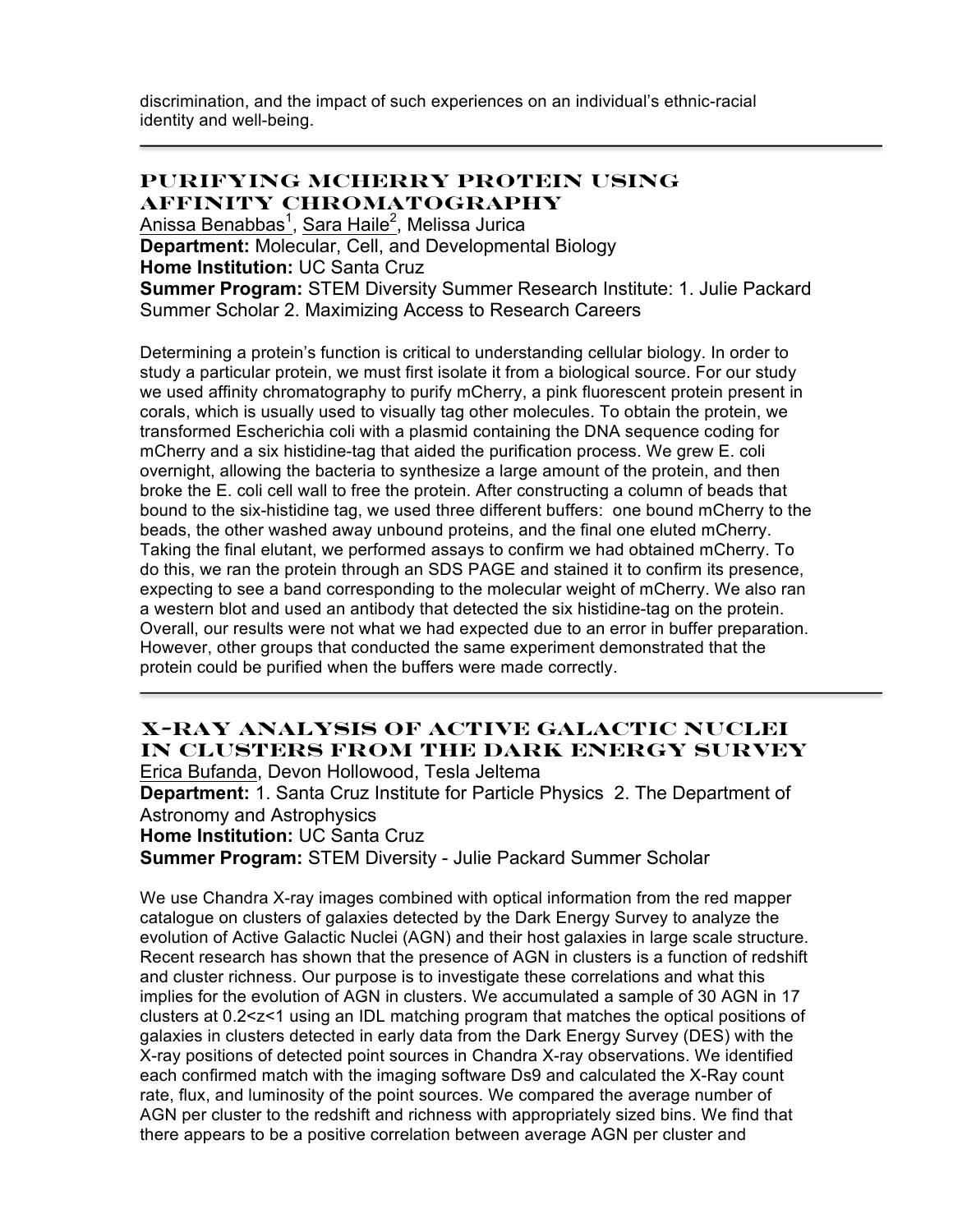redshift/richness, though the trend with richness appears weaker than claimed in the literature. A larger sample of cluster AGN is needed to be able to strengthen this claim and improve the associated error for which we will use the full DES survey as it becomes available.

### **Analyzing Mitochondrial Motility in Drosophila Motor Neurons Using Eos2 Protein**

Ana Caldaruse, Inna Djagaeva, Bill Saxton **Department:** MCD Biology **Home Institution:** University of California Santa Cruz **Summer Program:** STEM Diversity - Julie Packard Summer Scholar

The vast size and asymmetry of neurons has raised questions about how their energy requirements are met by the ATP-producing mitochondria. The majority of mitochondria proteins are encoded by the genomic DNA, synthesized on cytoplasmic ribosomes and later imported into mitochondria. The classical mitochondria biogenesis hypothesis proposes that new mitochondria are made in the neuron cell body and must be transported great distances to reach energy requiring destinations in the axon. We will use a mitochondria-targeted photoconvertable fluorescent protein Eos2 that can be permanently converted with a 405nm laser from green to red which will help us uniquely mark and trace small groups of mitochondria in axons over prolonged time periods to test the classical hypothesis. This fluorescent protein will be expressed in motor neurons using a UAS-Gal4 system and will be imaged in real time, using live Drosophila, to give us a better understanding of the behavior of mitochondria. Based on the classical hypothesis we predict that the converted mitochondria will move anterograde the closer they are to the cell body and retrograde/stationary further away. After a period of being stationary we expect the mitochondria to move anterograde so that they can return to cell body where the recycling and degradation occurs.

# **Investigating Tissue Specific Alternative Splicing in C.elegans**

Elisabeth Carrillo, Matt Ragle, Alan Zahler **Department:** MCD Biology **Home Institution:** California State University, Monterey Bay **Summer Program:** Visiting McNair Scholar

Introns are regions of genetic material that are removed by the spliceosome, a macromolecular complex consisting of hundreds of proteins and 5 RNAs. The 5' splice site and 3' splice site define the boundaries of an intron. Alternative splicing uses multiple 5' and 3' splice sites yielding a variety of proteins from the same gene. It may contribute to the development of specific tissues, and errors may lead to tissue specific diseases as well as developmental defects. In this study, we sought to identify genes that are responsible for tissue specific alternative splicing in *C. elegans*. Hundreds of genes have been identified in which tissue specific alternative 3' splice sites exist. In germline tissue, the 3' splice site closer to the 5' splice site is more often used, while in somatic tissue the 3' splice site further from the 5' splice site is preferred. These alternative 3' splice sites are generally a multiple of 3 nucleotides apart and no more than 18 nucleotides from one another. We hypothesized that splicing factor(s) may be contributing to this tissue specificity in alternative 3' splice sites. We constructed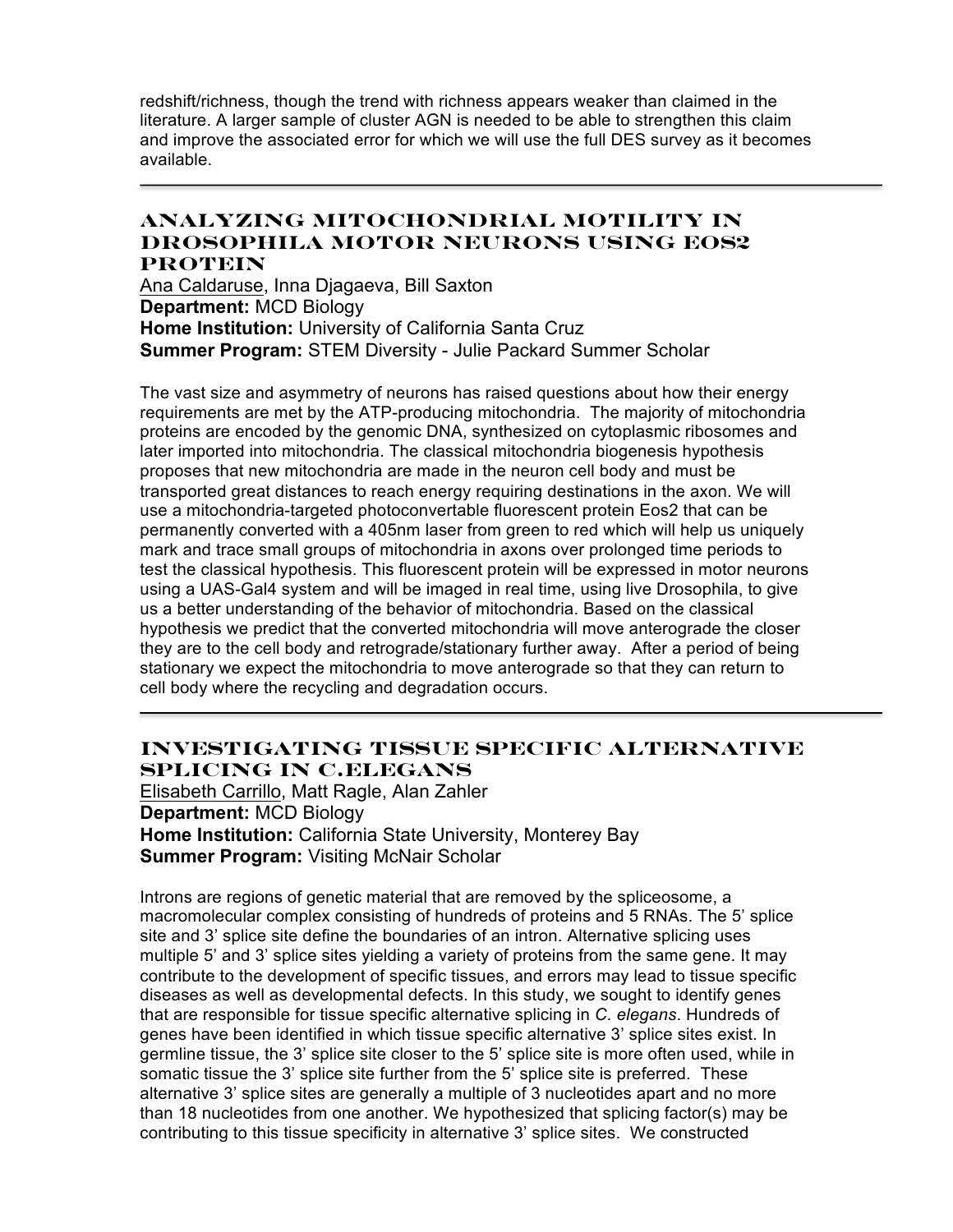plasmids containing the N-terminal portion of the atx-2 gene, including alternative 3' splice sites that are 8nt apart and out-of-frame. We fused the somatic and germline isoforms to GFP and RFP, respectively, and expressed them in *C. elegans*. This expression will visually verify the alternative splicing difference in the tissue types and allow us to perform an RNAi screen to identify candidate splicing or RNA-binding factors that may contribute to tissue-specific splicing patterns.

### **Purification of Reverse Transcriptase**

Caree Carson and Melissa Jurica **Department:** MCD Biology **Home Institution:** University of California Santa Cruz **Summer Program:** STEM Diversity Summer Research Experience – Initiative for Maximizing Student Development

The goal of our project is to purify the enzyme reverse transcriptase to use in RNA structure mapping of the spliceosome. Reverse transcriptase is an enzyme that uses an RNA template to create the complementary DNA strand. The spliceosome is an important molecule for eukaryotes because it is involved in the splicing of introns from the primary transcript. All genes in a eukaryotic cell require the removal of introns to complete the synthesis of proteins. The spliceosome is composed of many proteins and snRNAs, or small nuclear RNAs, and the arrangement of these components are unknown. The Jurica lab wants to know how splicing machinery works, focusing on the structure to determine function. We have reverse transcriptase cloned to express in *E. coli*, but we are using affinity chromatography to purify the recombinant version of the enzyme. Reverse transcriptase can be used with chemical probing to assay RNA structure, which will lead to determining how the various components of the spliceosome are integral to its functions.

## **The Challenges Antibiotic Resistant Bacteria Pose: Observed in E. Coli with Ampicillin and Kanamycin**

Anh Nguyen<sup>1</sup>, Anthony Del Cid<sup>2</sup>, Carolina Zamora<sup>3</sup>, Victoria Auerbuch Stone STEM Diversity Program Summer Research Institute **Department:** Microbiology & Environmental Toxicology **Home Institution:** UCSC and Hartnell **Summer Program:** STEM Diversity - Summer Research Institute 1. UCSC MARC 2. PBSci summer support 3. UC LEADS and Hartnell

Antibiotics have long been liberally used to treat infectious diseases. Overuse has allowed bacteria to develop resistance to most antibiotics, faster than the development of new therapies. Our objective was to analyze the growth of two antibiotic resistant E. coli strains, VA228 and VA264, in the presence of two distinct antibiotics. These strains carried a plasmid containing an ampicillin resistant gene, or a kanamycin resistant gene. Generation time was calculated by monitoring culture density using a spectrophotometer, or by counting colony forming units; they were found to be 45.68 and 47.13 minutes, and 42.67 and 50.8 minutes, respectively. This is longer than the maximal doubling time of E. coli, which suggested that growth of bacteria in the presence of an antibiotic, even when resistance is present, has a fitness cost. The degree of antibiotic susceptibility of the VA228 and VA264 strains was assessed using the Kirby-Bauer test. The VA228 strain yielded no zone of clearance surrounding a 10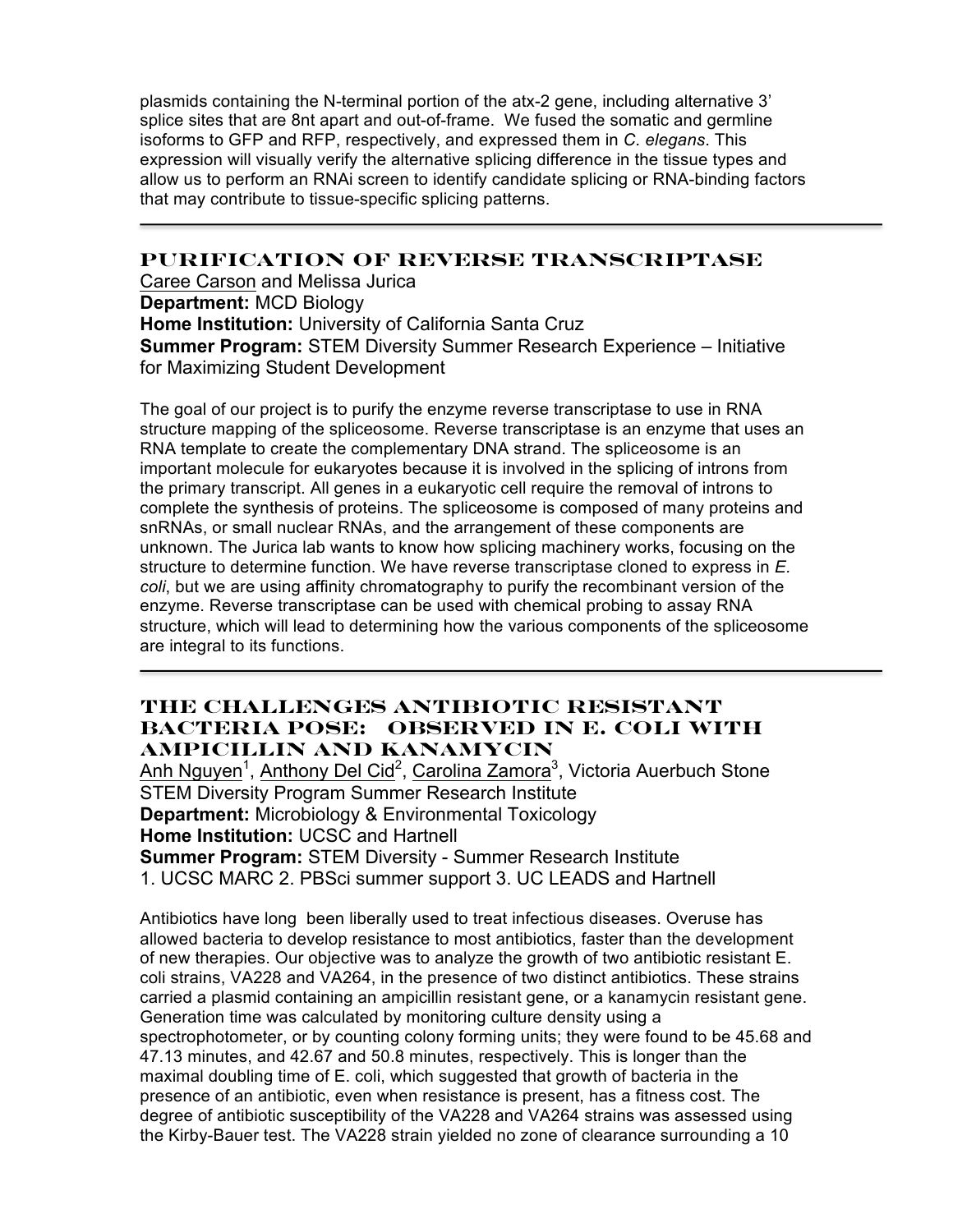µg disc of ampicillin due to its ampicillin resistance gene, and therefore should be considered fully resistant to the antibiotic. The VA264 strain produced zones of clearance averaging 21.56 mm in diameter, which indicated its susceptibility to ampicillin, as expected. Lastly, an eight-day course of antibiotics was modeled, inside a host organism, to demonstrate the impact of missing one or more doses of a prescribed antibiotic to a mixed population of bacteria that are susceptible, resistant, or have intermediate resistance. Results revealed that missing two or more doses failed to kill all antibiotic resistant bacteria.

### **Conversational Dialogue Generation from Narrative**

Kevin Doyle, Zhichao Hu, Marilyn Walker **Department:** Computer Science **Home Institution:** University of California Santa Cruz

Conversational storytelling has a long history in human culture and is an effective method for communicating ideas. This work describes an approach to automatically restructure a narrative into conversational dialogue. Here, conversational dialogue includes entrainment, acknowledgement, and co-telling of the story between interlocutors. Current conversions of narrative into conversational dialogue are handcrafted. A simple system has been constructed which performs a rough narrativeto-dialogue conversion automatically, using only the narrative's text. It serves as the prototype for a future system which takes a narrative's underlying syntactic structure as input. In this future system, conversational elements will be added to the syntactic structure, and then a natural language generation system will be used to realize the dialogue. The probability of occurrence for each conversational element will be varied throughout multiple generation cycles, in order to utilize a statistical selection method known as "overgenerate and rank". To get evaluative data on the output, human judges will rank each generated dialogue, and a handmade dialogue, for naturalness. Automatic generation of conversational dialogue from a narrative may facilitate education using virtual agents. A lot of available information is monologic. Presenting the same information as a conversation between two virtual agents may be more engaging, and improve information retention in students.

# **Engineering Haloferax Volanii for Microbial Synthesis of Butanol**

Wade Dugdal, Jazel Hernandez and David Bernick **Department:** Biomolecular Engineering **Home Institution:** UCSC **Summer Program:** iGem

\*\*Partner Presentation. For abstract see Jazel Hernandez\*\*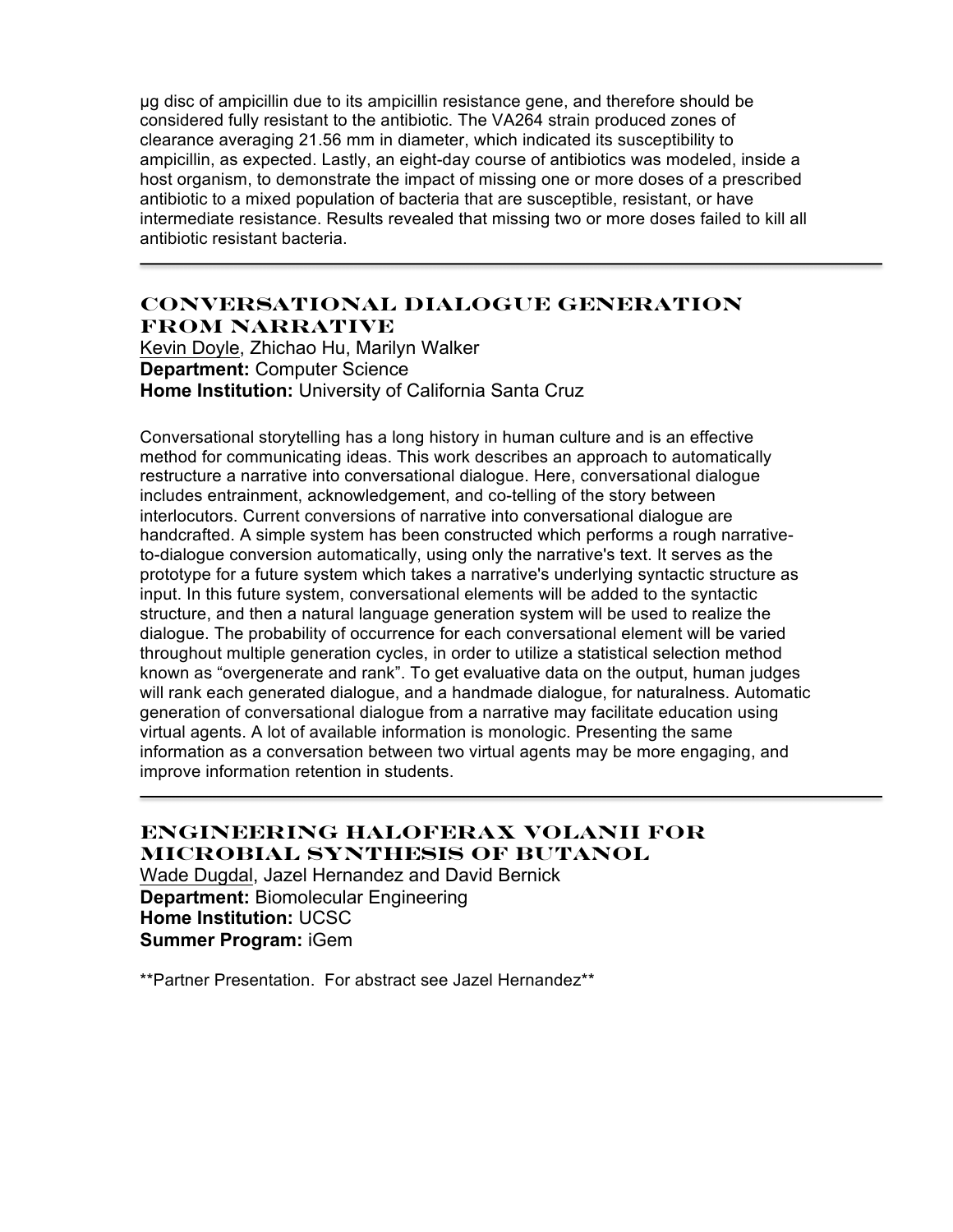#### **Argument Analysis and Persuasion in Online Discussion**

Brian Ecker, Reid Swanson, Marilyn Walker **Department:** Computer Science **Home Institution:** University of California Santa Cruz **Summer Program:** Natural Language and Dialogue Systems (NLDS)

The wealth of online debate available today presents a valuable opportunity to learn about the persuasive techniques used in argumentation. In contrast to formal models of debate, online debate is often informal and participants offer few explicit indicators of any change in opinion. Because of this, some of our work currently focuses on analyzing the reliability of certain explicit discourse connectives as markers of attempts at persuasion. In particular, we are using a list of Penn Treebank discourse connectives that show promise in indicating argument to generate sets of data on which to analyze the development of two opposing opinions. Currently, argumentation between users is difficult to detect, and the time required to produce hand annotated sets of data makes training and evaluating models difficult. Such a system of automated argument extraction provides the necessary data to further our understanding of complex argumentation including what causes us to change or opinions, how readily we concede to an opposing view, and how our informal rhetorical exchanges differ from our traditional arguments.

## **Are soluble proteases in the unidentified fungal organelle (UFO) in N. crassa?**

Carlos Alberto Espinosa, Cecilia Im, Marija Drašković, Barry Bowman **Department:** MCD Biology **Home Institution:** University of California Santa Cruz **Summer Program:** STEM Diversity - Summer Research Experience – Innititative for Maximizig Student Development

We have recently observed what appears to be a new organelle in the fungus *N. crassa*, which we named Unidentified Fungal Organelle (UFO). The UFO was found to contain the vacuolar H+ ATPase pump, a protein that is present in the vacuolar membranes. We are trying to determine if the UFO contains other proteins that are also present in the vacuole; more specifically, we wanted to know whether the UFO contained soluble proteases in its interior. Looking for the presence of proteases within this organelle might give us an idea about the function that the UFO might have. Specifically, we are testing for the presence of 3 proteases: pep-4, prb-1, and lap-4. While pep-4 has been previously identified in N. crassa, homology search between Saccharomyces cerevisiae and *N. crassa* led us to two other proteases, lap-4 and prb-1. The protease genes are being inserted into pMF272, which contains a Green Fluorescent Protein gene. By transforming *N. crassa* cells with pMF272 + protease genes, we should be able to see whether any of these proteases are located inside the UFO. To do this, we designed the primers flanking the protease genes in *N. crassa*, while at the same time adding a restriction site on them. Then we amplified prb-1 and lap-4 using PCR. Subsequently, the protease genes were inserted into pJET, to make a stock of multiple clones of the gene. Our final step is to use restriction enzymes to cut out the protease genes and insert it in pMF272.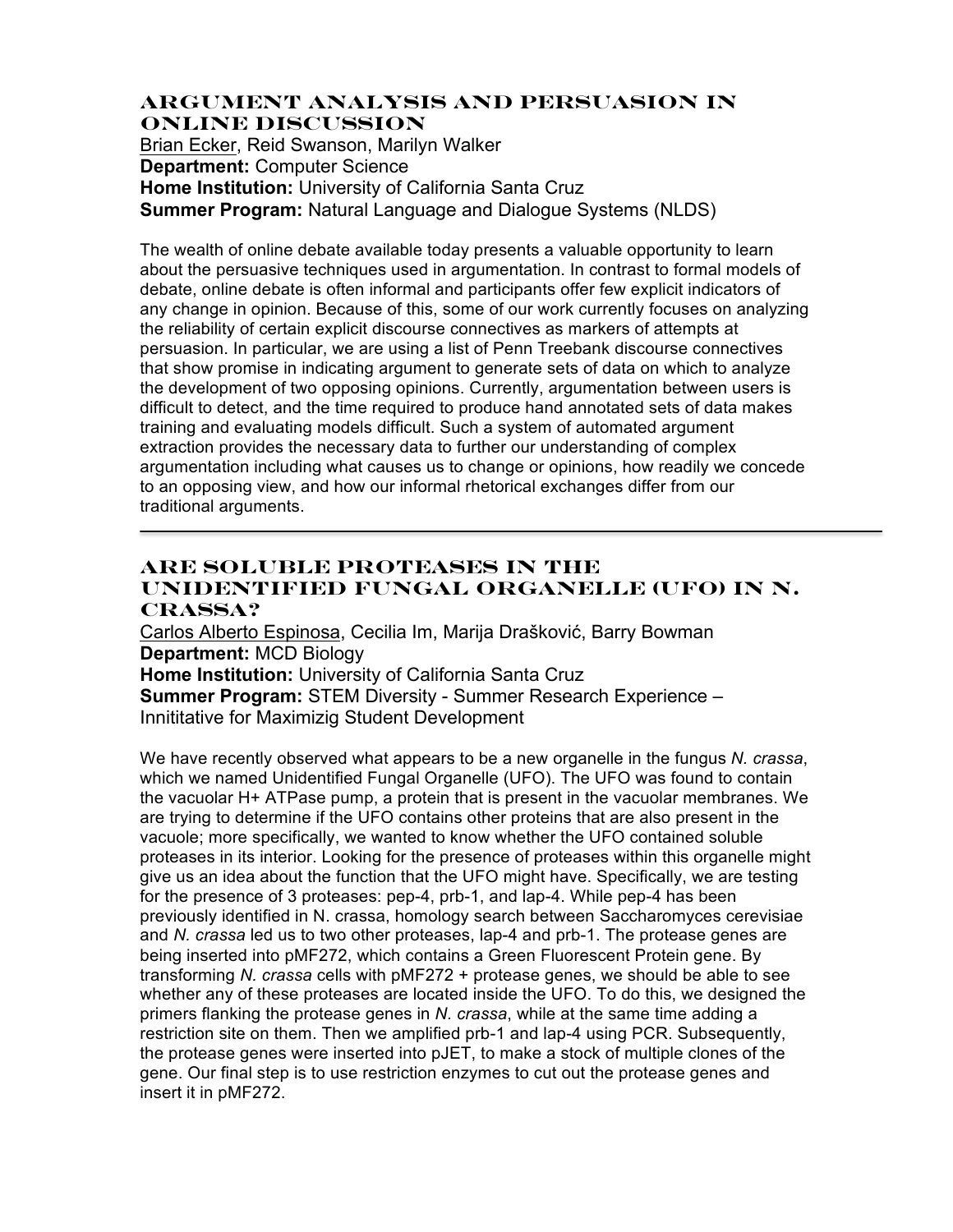## **SYNTHESIS OF THE NATURAL PRODUCT CYCLIC DEPSIPEPTIDES ASPERGILICINS AND INVESTIGATION OF THEIR PHARMACOKINETIC PROPERTIES, BIOACTIVITY AND PERMABILITY ON CELL MEMBRANE**

Christian Etienne, Josh Schwochert, Scott Lokey **Department:** Department of Chemistry and Biochemistry **Home Institution:** University of California, Santa Cruz

Cyclic peptides are an important class of natural products that display a wide range of biological activities and are of interest in drug discovery. Many of these naturally derived compounds exhibit better than expected pharmacokinetic properties, and our goal is to understand why. In the Lokey Research group, we are interested specifically in understanding how cyclic peptides can achieve cell permeability, an important aspect of potential therapeutics. We also apply those studies to certain natural compounds that show similar characteristics and properties. Aspergilicins are natural product cyclic depsipeptides originally isolated from the marine fungus Aspergilus Carneus. The goal was to synthesize one analog, Aspergillicin A and use it as a model system to study the pharmacokinetic properties of cyclic peptides. Two different synthetic approaches were tried with the objective to compare the data on our synthetic material, which included HPLC and LCMS analysis as well as NMR results; to the literature. We performed a total synthesis of the natural product and developed new methods for the acyl rearrangement. The final goal of this project is to test our compounds for bioactivity and use them as a test case for the study of cell permeability. Testing for cell permeability will be achieved by running the compounds through parallel artificial membrane permeability assay (PAMPA). In addition, we hope to develop new synthetic methods for the synthesis of cyclic depsipeptides, which may be of use in the future synthesis of other natural products or drug-like compounds.

### **Influence of Dietary Cholesterol and Copper on Longevity, Behavior, Neurodegeneration, Learning, and Memory in a Drosophila Model of Alzheimer's Disease**

Rebecca Pearson, Emmanuel Fonseca, Adrienne Maguire, Jeremy Lee **Department:** Physically and Biological Sciences; Molecular, Cell, and Developmental Biology. **Home Institution:** UCSC **Summer Program:** Julie Packard Summer Scholar

\*\*\* Partner presentation. For abstract, see Rebecca Pearson \*\*\*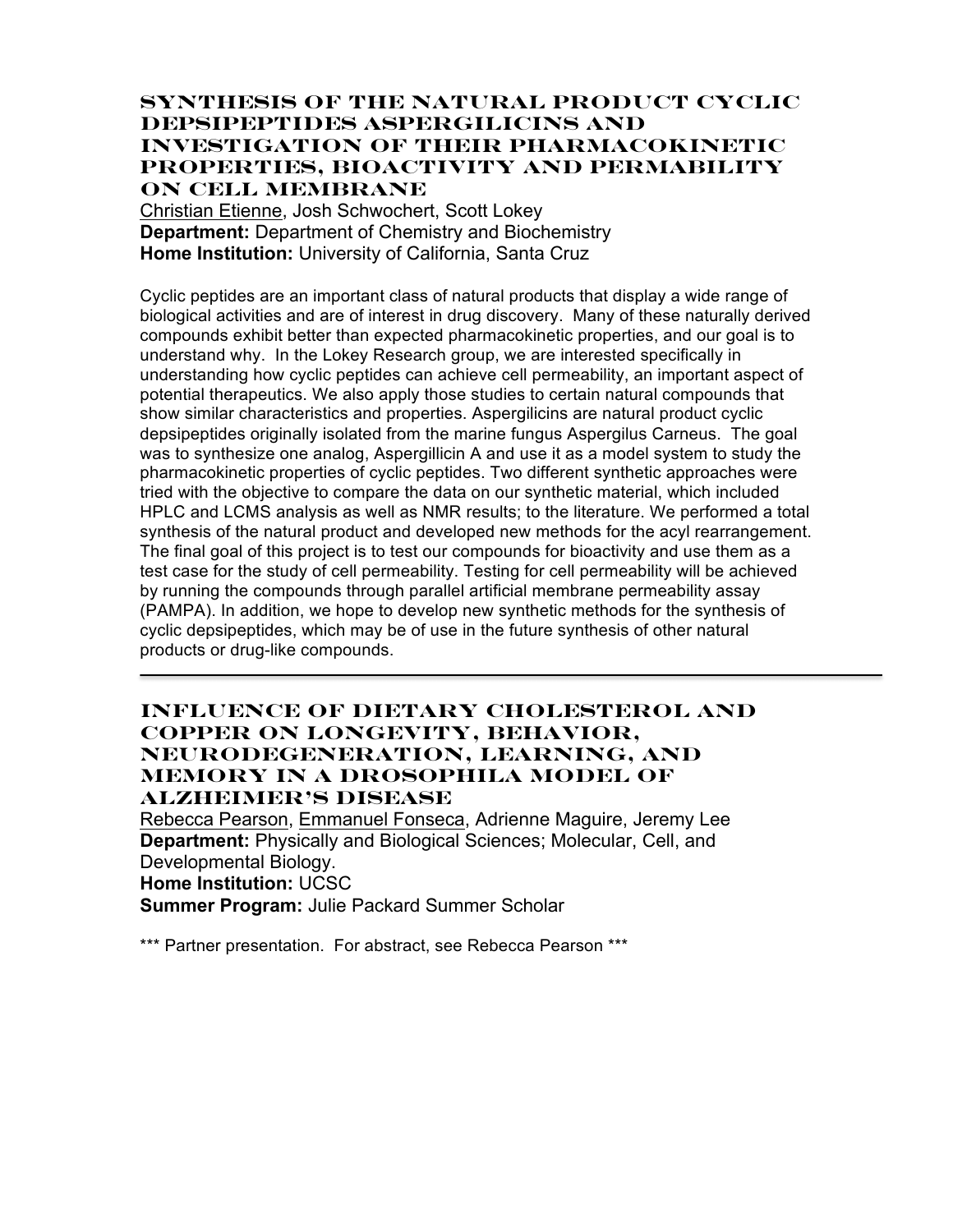### **Attachment of Boronic Acid onto Quartz Nanopores for Non-enzymatic Saccharide DETECTION**

Ace Galermo, Wai Mak, Edmundo Perez, Rifat Emrah Ozel, Bakthan Singaram, Nader Pourmand **Department:** Biomolecular Engineering **Home Institution:** UC Santa Cruz **Summer Program:** STEM Diveristy - Summer Research Experience - MARC

The purpose of this research was to fabricate a "bench-top" method for the covalent attachment of boronic acid, which can be incorporated into miniature electrical sensors for saccharide detection. One device that can measure analyte-to-receptor interaction is a solid-state nanopore. Ion current through the device can be modulated by charge and physical blockage at the pore. The nanopores were fabricated utilizing quartz capillary tubes, which offer many practical properties that include reproducibility, low-cost, miniature size, and sensitivity. First, the nanopore surface is cleaned using a Piranha acid wash. Next, (3-aminopropyl) triethoxysilane (APTES) was utilized to modify the surface of the nanopore to yield and amine-terminated surface. The APTES-modified surface was then further reacted with 4-carboxyphenylboronic acid (4-CPBA), which results in a boronic acid-functionalized surface. After each modification process, linear sweep voltammetry was used to characterize the functionalized nanopore by measuring ionic current through the pore as a function of pH. Using the methods described in this work, a nanopore modified with boronic acid was able to detect 9 mg/dL of glucose at physiological pH. Principally, fabrication of such a device can further benefit bio-medical research regarding saccharide detection, protein-protein interactions, and intracellular sensing applications.

### **Understanding the Structure of Relativistic Jets Using Hydrodynamical Simulations**

Sebastian Gomez, Martin Velazquez-Rizo, Gabriela Montes, Enrico Ramirez-Ruiz

**Department:** Astronomy and Astrophysics

**Home Institution:** The University of Texas at El Paso

**Summer Program:** Lamat Summer Research Program on High Performance Computing in Astrophysics – Visiting MARC Scholar

Relativistic jets accelerated from compact objects, such as neutron stars or black holes, are thought to produce many of the observational signatures associated with high energy phenomena created from radio galaxies, quasars, microquasars and gamma ray bursts. Here, we present simulations of relativistic jets, calculated using the Mezcal special relativistic hydrodynamical code. We explore the effects of varying the pressure, density, and velocity of these jets, as well as the properties of the environment in which they propagate. The ratio of the density of the jet to the density of the medium has a marked effect on the dynamics and stability of the emanating jets, with lighter jets being more likely to be collimated and to develop prominent instabilities. Results are presented for jets propagating in a constant density medium, common for radio galaxies, and a wind stellar profile, common for microquasars.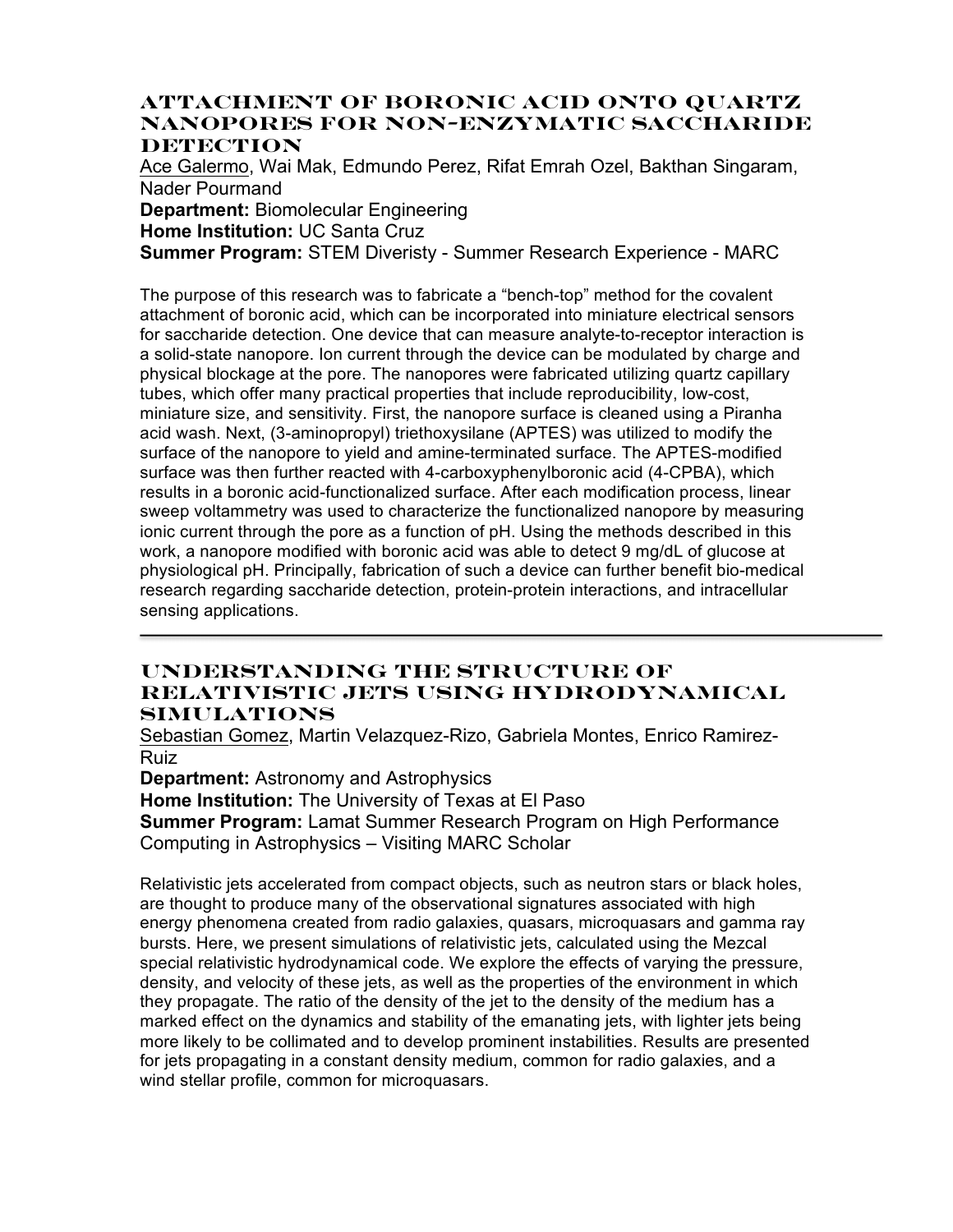#### **Monitoring the Disruption of Anaphase-Promoting Complex Leading to Apoptosis in Caenorhabditis elegans**

Rebbeca Gonzalez and Needhi Bhalla **Department:** MCD Biology **Home Institution: Hartnell College Summer Program:** ACCESS

In mitosis, the spindle assembly checkpoint (SAC) ensures proper chromosome segregation by preventing the progression of the cell cycle if all chromosomes are not attached to spindles. The SAC prevents the transition to anaphase by blocking the action of the anaphase-promoting complex (APC). In meiosis control of synapsis depends on SAC genes, such as MAD-1, MAD-2, and BUB-3. It has been shown that unsynapsed chromosomes lead to apoptosis and this apoptosis also depends on MAD-1, MAD-2, and BUB-3. The hypothesis is that the APC plays a role in the synapsis checkpoint in meiosis. Metaphase to anaphase in phase 3 (MAT-3 ) mutations in the APC will be tested to see if they lead to apoptosis in meiotic cells. The nematode C. elegans will be observed microscopically and apoptosis scoping will be done at the bend of the germ line. The outcome of this research may help prevent human infertility and birth defects.

# **Purifying mCherry Protein Using Affinity Chromatography**

Sara Haile, Anissa Banabbas, Melissa Jurica **Department:** MCD Biology **Home Institution:** University of California Santa Cruz **Summer Program:** STEM Diversity - Summer Research Institute –MARC

\*\*\*Partner presentation. For abstract, see Anissa Banabbas\*\*\*

# **Engineering Halopherax volcanii For Microbial Synthesis of Butanol**

Jazel Hernandez, Saumya Singh, Vinay Poodari, Dominic Schenone, Rolando Perez, Renee Jocic, Lenore Pafford, Max Genetti, Stas Fridland, Wade Dugdale, Kevin Sweeney, Chris Lee, Kaylee Walker, Charles Paine, Hoss Amiri, Logan Mulroney, Jeff Navala, Yat Li, David Bernick

**Department:** Bioengineering

**Home Institution:** Hartnell College

**Summer Program:** STEM Diversity - Hartnell Title V CUSP (Jazel), Maximizing Access to Research Careers (Rolando), Everyone: iGEM

In recent years, the burning of petroleum-based fuels has resulted in an increase in atmospheric greenhouse gas concentrations due to their long carbon cycles. As a result, there has been a increased interest in the development of short-cycle energy dense biofuels. One prominent biofuel is butanol, a four-carbon alcohol that can be metabolized naturally from glucose in many microorganisms and potentially from cellulose, a plant based polymer consisting of β-glucose subunits. Modern methods for extracting cellulose from plant material require ionic solutions that are inhospitable for conventional industrial micro organisms and their enzymes. The archaeon Haloferax volcanii is a salt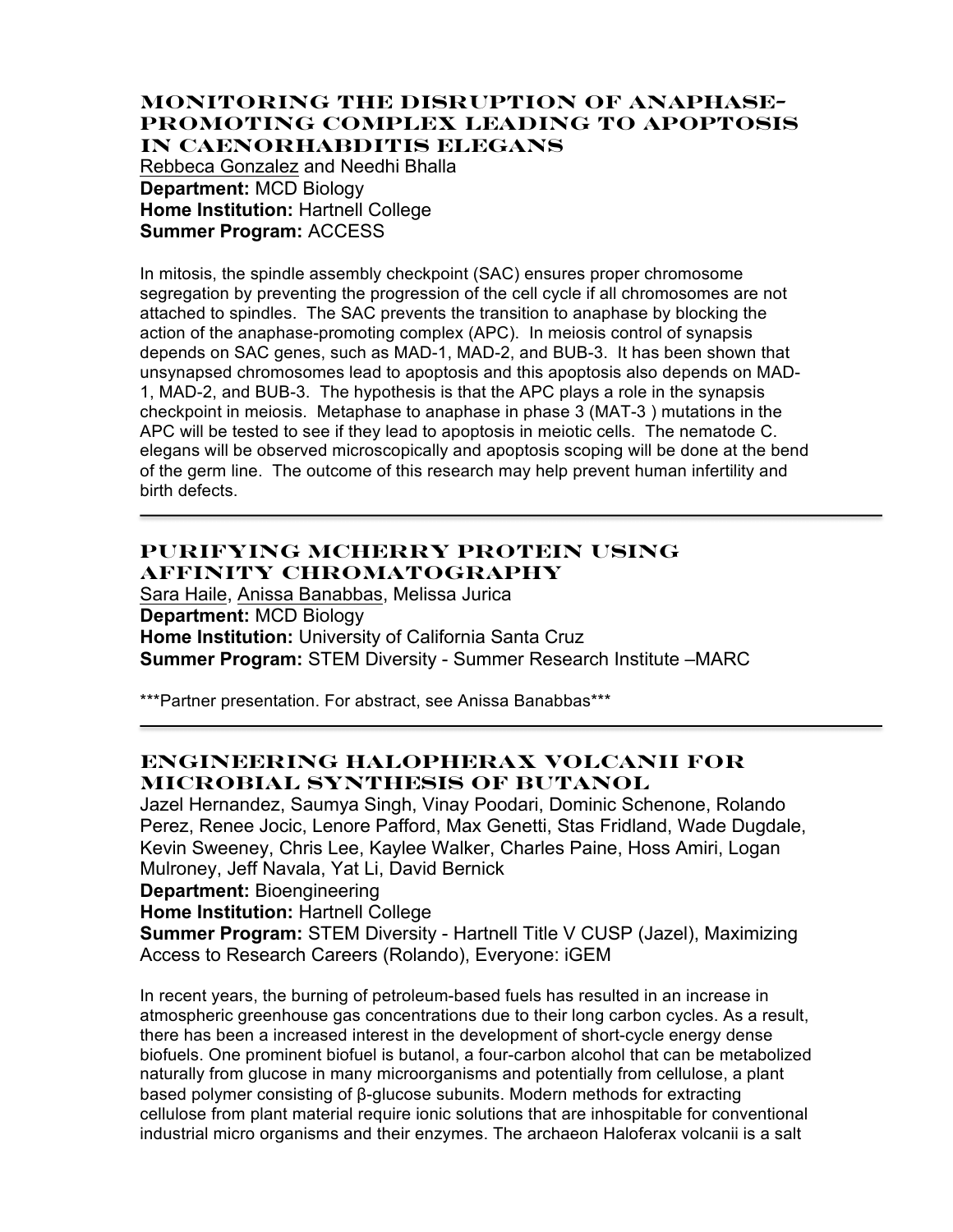loving extremophile and well suited for these processing environments. The UCSC International Genetically Engineered Machine (iGEM) team is engineering Haloferax volcanii to produce the solar-based liquid biofuel butanol from glucose. Gene deletions in the fatty acid synthesis pathway will provide an increase in four-carbon substrate and drive the synthetic butanol pathway. Within this pathway bioinformatic investigations have identified seven possible paralogous Acyl-CoA dehydrogenase (ACD) genes. Each of the ACD genes are thought to favor activity on certain fatty-acid carbon chain lengths. By interrupting the ACD responsible for the four-carbon to six-carbon product we can accumulate butyryl-CoA, a product that may later be converted to butanol through the overexpression of certain aldehyde dehydrogenases. All synthetic DNA constructs will be shared with the Registry of Standard Biological Parts. The engineering of Haloferax volcanii will be achieved by utilizing synthetic biology techniques and butanol production quantified using analytic chemistry tools.

# **Coastal Sediment-Derived Gram-Negative Bacteria as a Source of New Natural Products**

Thalia Hernandez, Christine Theodore and Phil Crews **Department:** Chemistry and Biochemistry **Home Institution:** Transferring to UCSC from Hartnell College **Summer Program:** STEM Diversity - Hartnell Title V CUSP

Natural Products (NPs) are the chemical compounds produced by natural sources such as animals, plants and microorganisms. NPs are a good choice for drug discovery since historically, some have a pharmacological or biological activity that can be used in drug discovery or design. The goal of this study was to identify bacteria that produce NPs. Our research group at University of California Santa Cruz collected sediment samples from the Northern California Coastlines such as Monterey Bay area beaches. Gramnegative bacteria (GNB), were isolated from these samples. The bacteria were then grown in liquid cultures, extracted and analyzed by liquid chromatography mass spectrometry (LCMS). Chemically prolific strains identified by the screening procedure were then grown in a large-scale bioreactor designed by the UCSC research group. Compounds from the large-scale culture were isolated through pre-fraction and chromatographic technique. Their structures elucidated through advanced spectroscopic methods, such as nuclear magnetic resonance (NMR), and mass spectrometry. Crude extracts were also evaluated for biological activity such as cancer cell cytotoxicity, through biomap screening at the UCSC screening center.

# **Cloning of a Spt5 fragment using molecular cloning techniques**

Kendy Hoang, Joanna Perez, Grant Hartzog **Department:** MCD Biology **Home Institution:** UCSC **Summer Program:** STEM Diversity - Summer Research Institute – Intitiative for Maximizing Student Development

Spt5 is a universally conserved protein that binds RNA Polymerase II and regulates transcription elongation. In eukaryotes, Spt5 forms a complex with Spt4. In addition to transcription elongation, the Spt4-Spt5 complex has been proposed to regulate cotranscriptional RNA processing. Recently, we have discovered that Spt4-Spt5 binds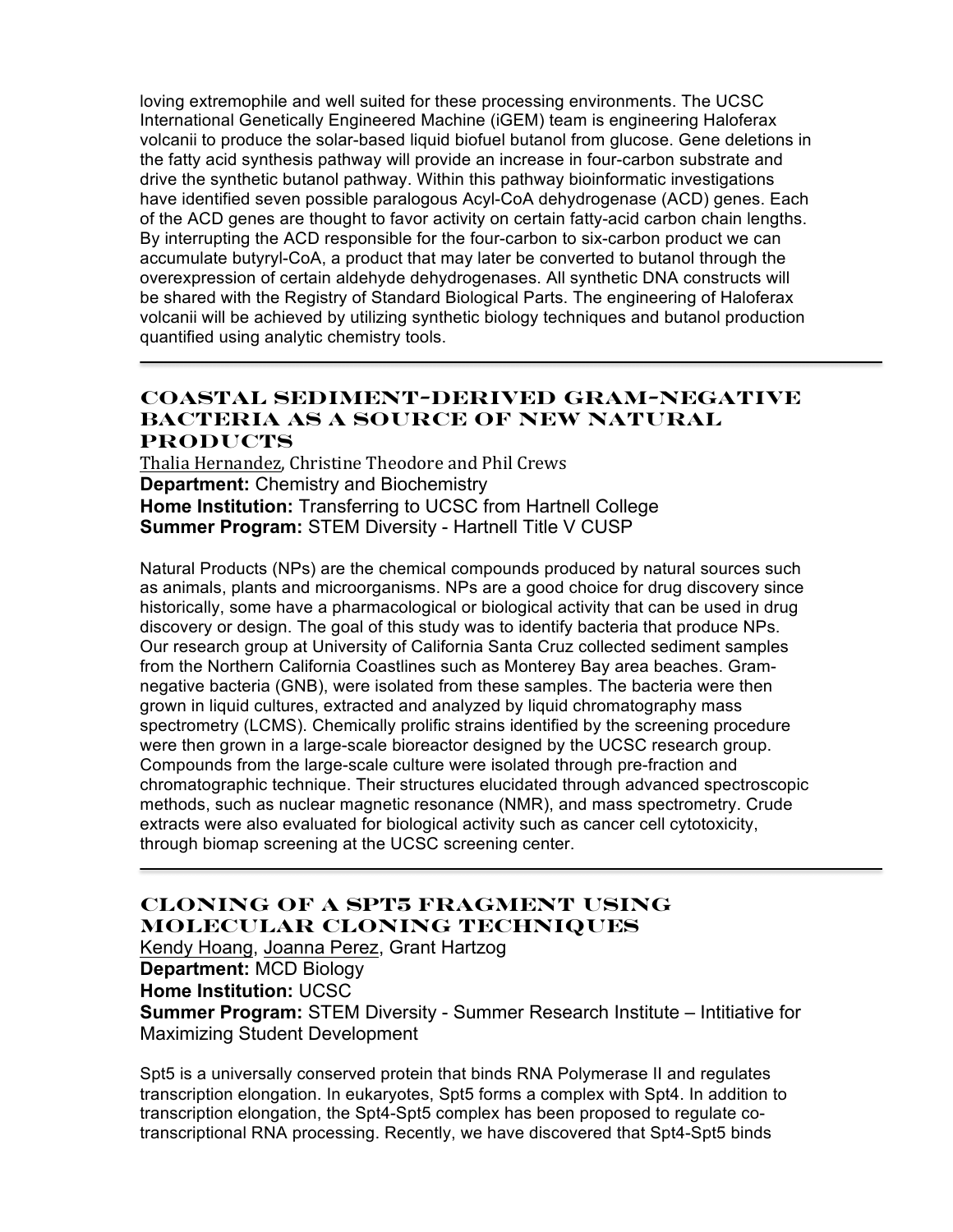RNA. To investigate the role of this RNA-binding activity in Spt4-Spt5 function, we are working to create mutations in SPT5 that abolish RNA binding but preserve its ability to bind Spt4 and RNA polymerase II. Based upon structural modeling, we hypothesize that a triad of amino acids are responsible for RNA binding. To test this hypothesis, we are using site-directed mutagenesis to target these residues. Because SPT5 is a very large gene, our first step is to subclone a small fragment of the SPT5 gene into a plasmid, allowing for efficient mutagenesis. This mutated Spt5 fragment will then be reinserted fragment back into full length Spt5 and expressed in Saccharomyces cerevisiae for genetic analysis and in bacteria so that we can purify recombinant proteins and perform biochemical analyses of RNA binding.

### **Simulation of Proposed Serial Manipulator for International Space Station's Mobile Servicing System**

Nathanel Hooks, Mircea Teodorescu **Department:** Computer Engineering **Home Institution:** Arcadia University **Summer Program:** SURF-IT

A simulated model of a proposed robotic serial manipulator to replace the CanadArm2 is presented. The simulation is crafted using Matlab/SimMechanics, and also is built using the concept of starting with a small, miniscule idea and then adding complexity on that idea until it becomes manifested. Using this approach, one of the simplest models for a serial manipulator, an inverted pendulum, is first presented. Following this, the different stages of the proposed serial manipulator model are presented, each with a few images and equations depicting the manipulator.

#### **Characterizing Induced Pluripotent Derived Chondrocytes by Comparing Gene Expression with Primary Chondrocytes**

Oarteze Hunter, Jieun Lee, Nidhi Bhutani **Department:** Department of Orthopaedic Surgery, Stanford **Home Institution:** Universtity of California Santa Cruz **Summer Program:** UCSC MARC and Stanford Summer Research

Osteoarthritis is a joint degeneration disorder that affects about 630 million people worldwide. A major cause of this condition is the loss of specialized cartilage cells called chondrocytes. Research in this area is currently investigating ways to regenerate and find new sources of chondrocytes. Implantation of these new chondrocytes into patients could lead to the eradication of this condition. Therapeutic remedies for osteoarthritis remain a challenging area of study, but research into stem cell based therapies show promising results in treating osteoarthritis. However, much about the behavior of induced pluripotent stem cell derived chondrocytes (iChondrocytes) in human models remains unsolved, specifically whether iChondrocytes are genetically and functionally similar to primary human chondrocytes. Here, we examined gene expression levels of iChondrocytes as well as patient-extracted chondrocytes from human patients. The chondrocyte samples used in this study came from 18 month old, 6 year old, 27 year old, and 41 year old individuals. Comparing gene expression of these two types of chondrocytes gives us insight into what genes iChondrocytes should be expressing in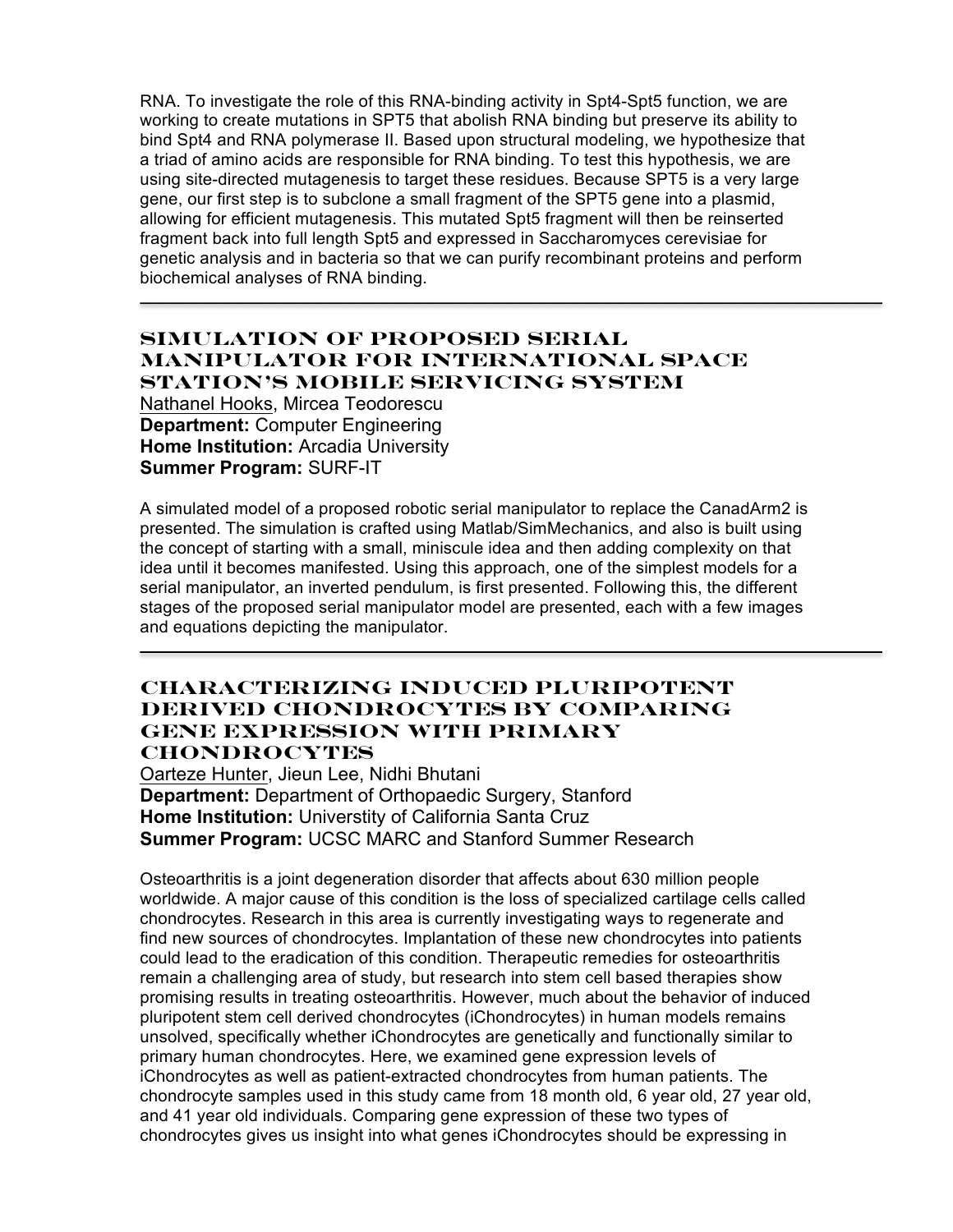vivo and therefore, how iChondrocytes would mimic characteristics of naturally occurring chondrocytes if surgical iChondrocyte implantation takes place in osteoarthritis patients. This research could potentially improve current therapeutic remedies for osteoarthritis, such as surgical joint replacements, which are expensive and time consuming.

### **PEROXYNITRITE-GENERATING PLATFORM**

Sharon Idiga, Tara DeBoer, Pradip Mascharak **Department:** Chemistry and Biochemistry **Home Institution:** University of California Santa Cruz **Summer Program:** STEM Diversity – Initiative for Maximizing Student Development

Peroxynitrite (PN) is a reactive nitrating and oxidative species that plays a key role in inflammation-mediated disease states, from neurodegenerative disorders to diabetes. PN is formed in the radical terminating reaction between nitric oxide (NO) and superoxide. It has been difficult to observe PN directly within cells due to its transient nature. With a photo-controlled peroxynitrite-generating platform, the Mascharak lab has developed a system that is able to release PN in situ, to better understand the dynamic chemistry of PN. Stable metal nitrosyl, [Mn(PaPy3)(NO)]ClO4 (PaPy3=N,N-bis-(2 pyridylmethyl)amine-N-ethyl-2-pyridine-2-carboxamide), was used as the source of NO because it rapidly releases NO upon illumination with visible light. To match the rapid release of NO from the nitrosyl, the xanthine oxidase/hypoxanthine (XO/HX) system was employed as the source of superoxide. Both sources were encapsulated in a sol-gel matrix to avoid contamination. A multi-well plate was used to study the chemistry of the precursors as well as PN. Construction of the PN-generating platform was completed by layering both NO and XO sol-gels at the bottom of individual wells. Release of the precursor molecules is triggered with exposure to low powered visible light and the addition of HX. This light-activated platform allows the study of PN-mediated chemistry under varied flux ratios and pH conditions. We plan to utilize the multi-well platform to study the reactions of PN with various biomolecules such as amino acids, peptides, and lipids.

## **Indoor Localization With iBeacons**

Mark Idleman, Roberto Manduchi, Matthew Guthaus **Department:** Computer Engineering **Home Institution:** Amherst College **Summer Program:** SURF-IT

Apple's recently introduced iBeacon technology allows for mobile developers to design applications that communicate with small, inexpensive beacons running on the Bluetooth Low Energy protocol. iBeacons have widespread applications in in-store product advertising and indoor localization, and their low cost and portability allows dense wireless networks to be setup with relative ease. We present an iOS application that tracks the walking paths of users using the iPhone's accelerometer and gyroscope, and correlates this directional data with iBeacon signal strength (RSSI) readings taken along each respective path from multiple beacons placed throughout the testing environment. The relationship between movement paths and iBeacon RSSI readings, which is clearly established in our collected data, is instrumental to the development of more sophisticated indoor localization systems that can locate and track users inside buildings with high accuracy. Through further analysis of our data, a mapping between observed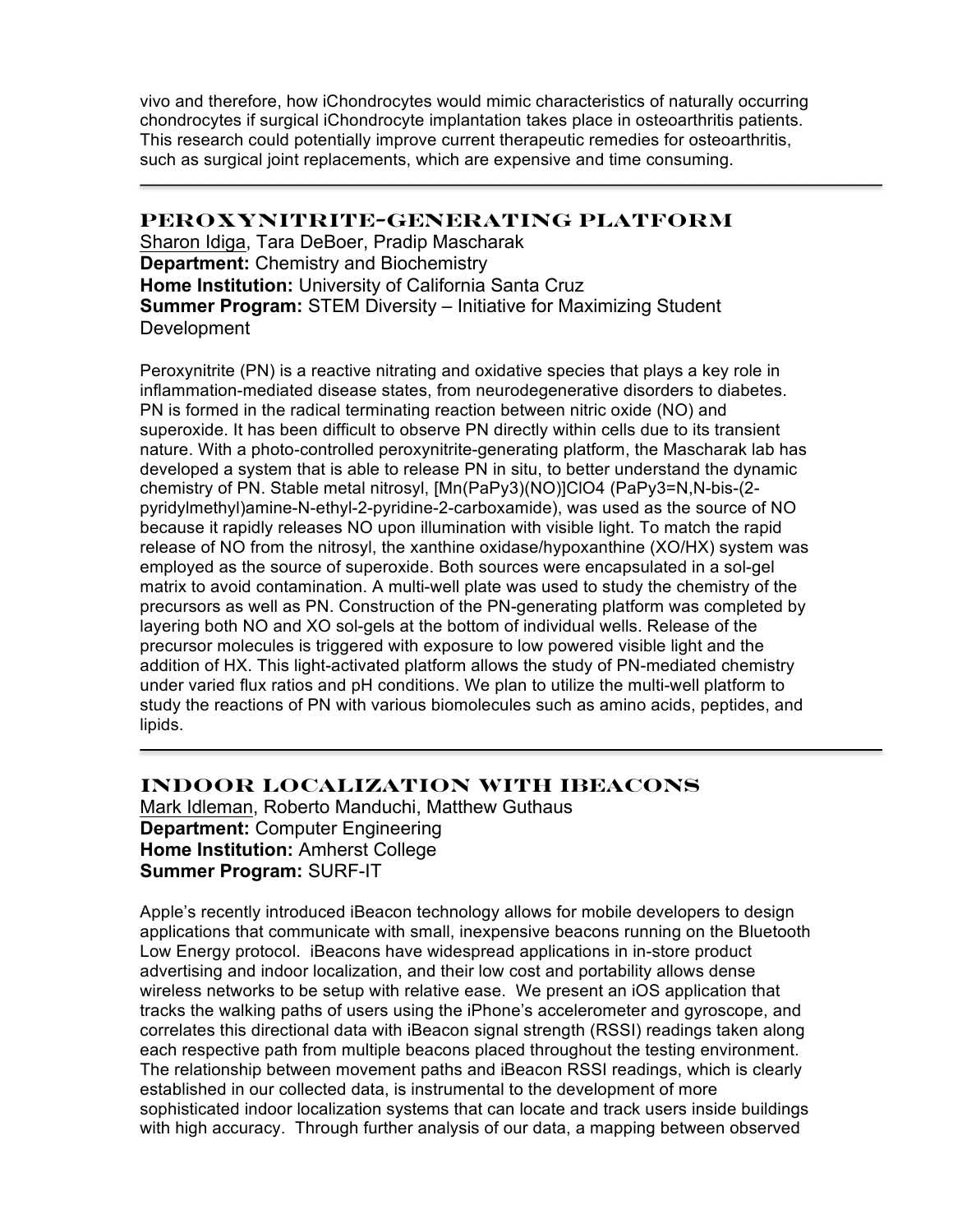RSSI readings and a user's location indoors could be extracted for use in such a localization system.

#### **UFO: The Search for an Unidentified Fungal Organelle**

Cecilia Im, Carlos Espinosa, Marija Draskovic, Barry Bowman **Department:** MCD Biology **Home Institution:** University of California Santa Cruz **Summer Program:** STEM Diversity - Summer Research Experience - UC LEADs

We are investigating the structure and distribution of organelles in eukaryotic cells, using *Neurospora crassa*, a filamentous fungus, as our model organism. About 50 to 100 um from the growing tip of *N.crassa*, circular organelles were detected that appear to have enzymes commonly found in the vacuole. However, Oregon Green, a common stain for the vacuole, does not stain this organelle. These organelles have been named as UFOs, or Unidentified Fungal Organelles. These organelles were first observed by looking at the location of a major proton pump on the vacuolar membrane (vma-1) tagged with red fluorescent protein (rfp). To try to determine the identity of the organelles, rab genes, which are used to ensure that vesicles go to the correct place, were used to help specify which known organelles are involved. The rab-7 protein, which is specific to the vacuole, was found on the UFOs. We are in the process of adding a new green fluorescent tag (gfp) to both rab-7 and vma-1. We are investigating whether the level of expression of rfp or gfp tagged proteins affects the cellular location. In order to visualize the UFOs, vma-1 and rab-7 genes tagged with gfp will be used to replace the endogenous gene using homologous integration. We are also using a novel technique of tagging a gene on the 5' end while also using the endogenous promoter instead of the derepressible promoter that we currently use. Placing gfp or rfp between the promoter and the protein-coding region of a gene requires assembly of 5 different DNA fragments. We describe how this is done by combining Fusion PCR and cloning into a plasmid.

# **Modeling Variants to the Pythagorean Three-Body Problem**

Mark Johnson, Greg Laughlin **Department:** Astronomy & Astrophysics **Home Institution:** Crafton Hills College **Summer Program:** Lamat Summer Research Program on High Performance Computing in Astrophysics

We explore a sequence of variations to the classical Pythagorean three-body problem, wherein three bodies possessing masses equal in magnitude to their opposing sides located at the vertices of a 3, 4, 5 right-triangle, are acted upon exclusively via a modified version of Newtonian gravity. In the standard version of the problem, which uses a 1/r<sup>^</sup>x gravitational force law, where x=2, the solution is known not to be periodic. Utilizing Python-based numerical integration schemes, we solve the governing ordinary differential equations that describe the problem. We systematically vary the gravitational coupling through modification of the power-law index, x. Additionally, we examine the trajectories that immediately precede and follow the regions of deviation, the areas within the simulation where each body approaches its initial position, yet subsequently veers away. Using this information, we discover a range of power-law indices which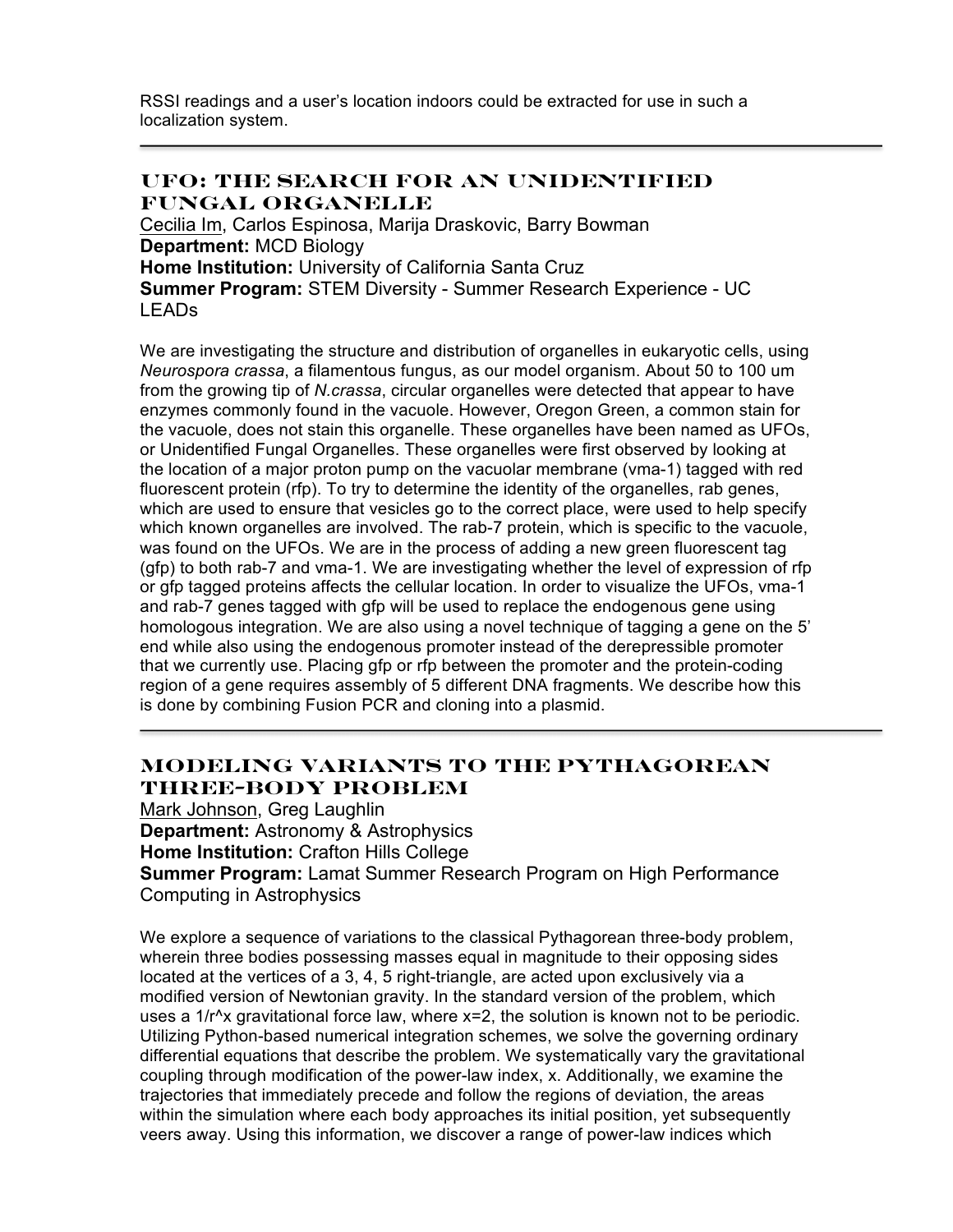dictate the characteristics responsible for causing the specific occurrences of the critical transitions between orbital stability and chaos within each respective simulation. The significance of the Pythagorean three-body problem is not drawn preeminently from within an astronomically relevant framework however, comprehension of the associated variants to the problem, allow its presence to be expressed in a broader and richer context. The Pythagorean three-body problem consequently remains pertinently factual among the most simplistic systems exhibiting this variety of orbital chaos and the intricate complexities of nonlinear dynamics.

## **Single Molecule Sensing With Voltage DETECTION**

Erik Jung, William Dunbar, Christopher O'Donnell, Noam Harel **Department:** Computer Engineering **Home Institution:** University of California Santa Cruz **Summer Program:** SURF-IT

Too many lives have been lost by catching cancers and diseases far too late. Using solid-state nanopore technology we can help doctors diagnose patients by reading their genetic sequence. By repeatedly exercising these methods on how to approach this project, each and every experiment we do brings our research closer to a more efficient process. By using our solid-state nanopore technology, the costs of these diagnosis will hopefully be fairly cheap and all doctors will need to use is a drop of blood from their patients.

**Ancient DNA Evidence for the Extinction of the Last North American Mammoths** Josh Kapp, Ed Green, Beth Shapiro, Pete Heintzman **Department:** Biomolecular Engineering **Home Institution:** University of California Santa Cruz

The last mainland North American mammoths survived in Alaska until 10,500 years ago. In contrast, radiocarbon dating of fossils from St. Paul Island in the Bering Sea demonstrates that mammoths disappeared from North America around 6,500 years ago. When determining extinction time with high precision, however, fossils are not the best option because they are difficult to find, date, and generally the last surviving organism of a species is never found. On the other hand, lake sediment can resolve the precision issues as mammoths are expected to have used the lake throughout the history of the species on the island and they would likely leave behind DNA from skin, feces, and hair. For this study, a 13m sediment core was collected from a lake on the island. Two grams of sediment were taken from the core every 4cm and DNA was extracted from a selection of samples at varying depths in the core. We expected to see the presence of mammoth DNA in the deeper and older sections of the core and mammoth DNA to be absent from the younger sections. The presence-absence data was used to precisely determine when mammoths went extinct on St. Paul Island.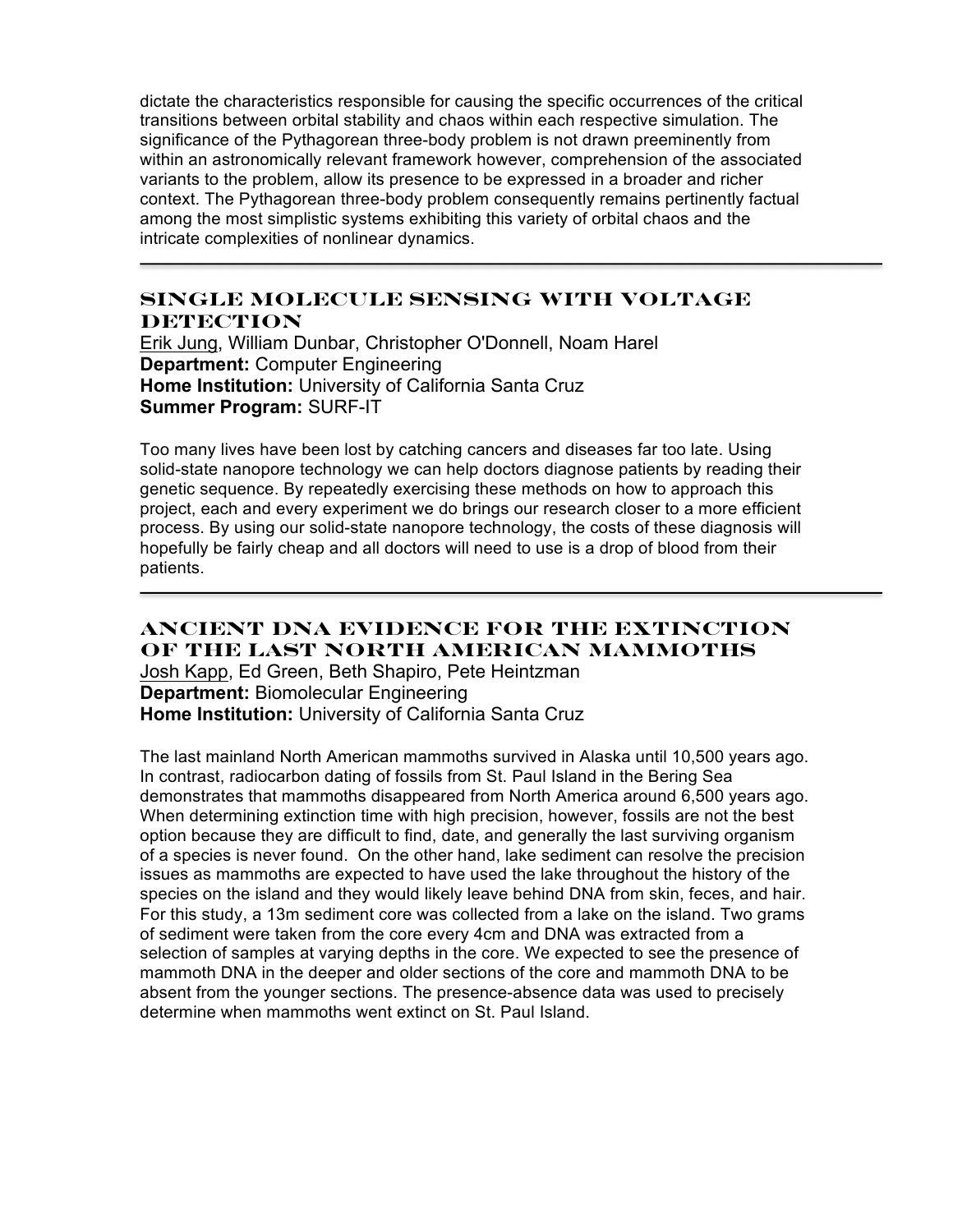## **Simulation of Red Giant Cluster Winds**

Jose A Lopez, Melinda Soares-Furtado, Enrico Ramirez-Ruiz **Department:** Astronomy and Astrophysics **Home Institution:** University of California Santa Cruz **Summer Program:** STEM Diversity - Summer Research Experience - Hartnell Title V CUSP

Modern advances in technical sciences require sophisticated computer simulations to make further explorations possible. The simulations should be able to depict the various physical phenomena that are difficult to observe directly, either due to extremely large or small length scales , or across time scales ranging from microseconds and millions of years. Red giant stars present such a scenario, as they are difficult to observe directly and must be studied using simulations. The FLASH hydrodynamical physics simulator was used to evolve the structure of stellar winds from a cluster of red giants over time. FLASH produces a series of HDF5 files containing vast arrays of physical parameters, representing individual snapshots of these events over the desired time interval. For the sake of physical fidelity and to maintain comprehensiveness, the files were rendered and analyzed at different camera angles using Yt, a Python package tailored specially for visualization of astrophysics simulations. I employed Yt to demonstrate manipulations of the HDF5 files and stitched them together to create equally useful and aesthetic animations. The animation created for the star cluster simulation aptly shows how the winds expand over time. The ultimate goal of this project is to create a program which would allow the user to stop the animation at any point in time and manipulate the viewing angle in 3-space in any way desired by means of input more intuitive than keystrokes; doing this on a 3-D screen would be ideal.

### **Understanding the Stream-Disk Interaction in Mass-Transferring Binary Star Systems**

Aaron Lopez, Phillip Macias, Enrico Ramirez-Ruiz **Department:** Astronomy and Astrophysics **Home Institution:** UC Santa Cruz **Summer Program:** STEM Diversity - Summer Research Experience - Hartnell Title V CUSP

Observations of a wide range of interacting binary stars show that accretion disks in these systems display pronounced deviations from axisymmetry, for which the most obvious agent is the impact of the gas stream from the mass-donating companion star onto the accreting star's disk due to Roche lobe overflow. The complexity of this streamdisk interaction mandates the use of sophisticated hydrodynamic simulations to fully explore its consequences. Here I use multi-dimensional, high-resolution simulations via the FLASH hydrodynamical physics code to provide quantitative estimates of the effects of the accretion stream's impact on disks in interacting binaries. I employ an expansive and open source Python package specialized for problems in astrophysics, yt 3.0, for visualization and analysis of said simulations. I focus particularly on the various mass ratios characteristic of known types of binaries as they pertain to the ensuing angle of impact, structure of the hotspot region, and other relationships overlooked in previous analyses.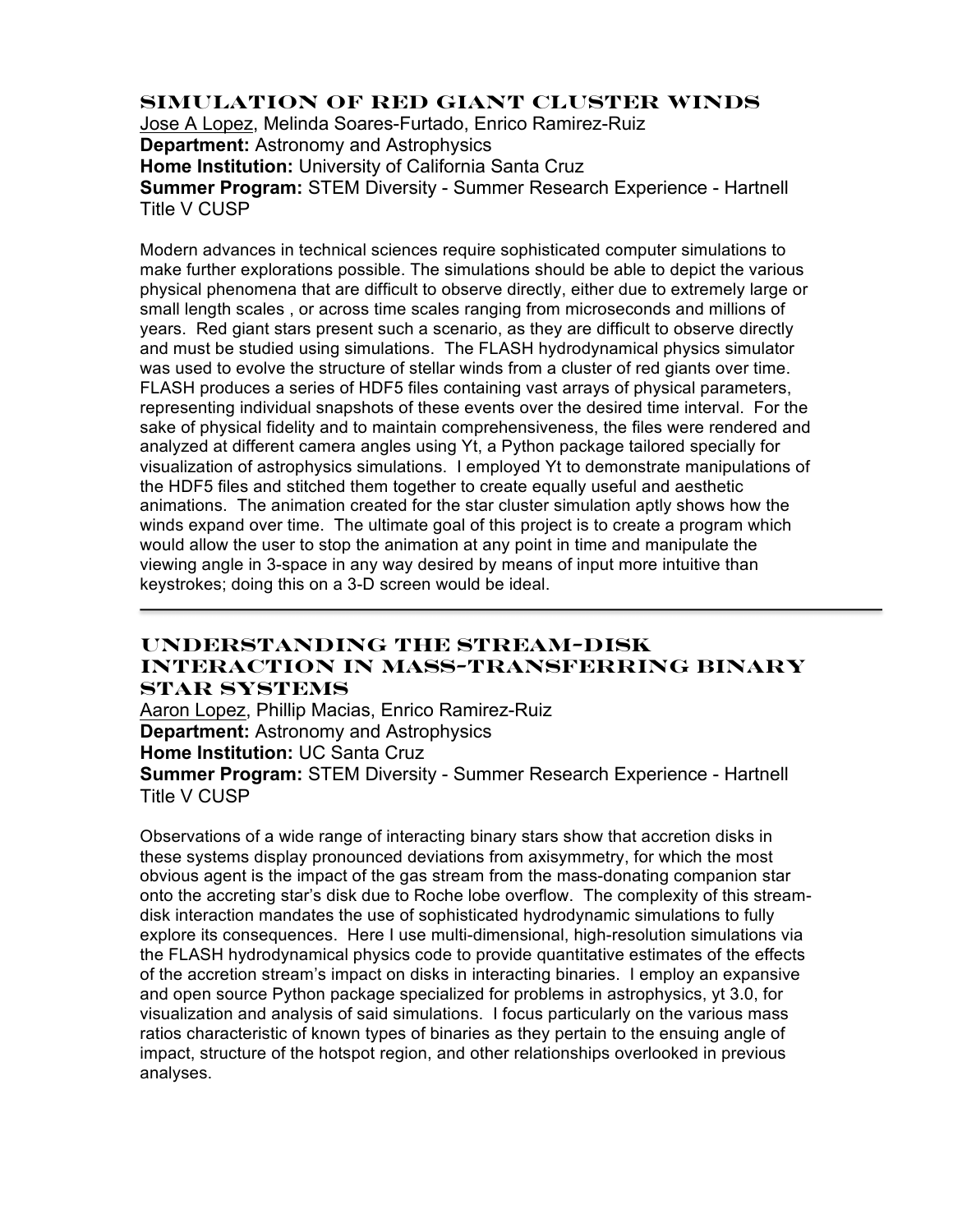### **The Effects of Modeling Clouds in Transit Transmission Spectra of Extra Solar Planets**

Kyle L. Luther, Mike R. Line, Jonathan J. Fortney **Department:** Department of Astronomy and Astrophysics **Home Institution:** UC Berkeley **Summer Program:** Lamat Summer Research Program on High Performance

Computing in Astrophysics

In the past decade, several planets that transit across their parent star have been discovered. Statistical methods, known as atmospheric retrieval, in combination with models of radiative transfer have been used to analyze the observed spectra of these transiting exoplanets. These analyses seek to give information about the chemical composition and temperature structure of these planets which allows for a better understanding of the physical processes that govern the formation and evolution of planets. These analyses have already yielded several claims of molecular detections in these atmospheres. However, many of these claims are not in agreement with one another. Furthermore, the robustness of the radiative transfer models used to detect molecules has been called into question because of the inability of these models to account for the effects of clouds in an atmosphere. In this study, we perform a retrieval on two Hot Jupiters: HD189733b and HD209458b. We use the Markov chain Monte Carlo approach in combination with a forward model that accounts for clouds to retrieve these planets' temperatures and molecular abundances. We then compare the retrieval results to those produced by previous models that do not account for clouds. We find that the updated model yields noticeably different results for the retrieved temperatures and water abundances. As in previous studies, this model does not result in a statistically significant retrieval of any other molecular abundance.

## **Synthesizing Mutant ASiP for Improved Binding Affinity and Specificity with MC1R in order to Inhibit Melanin Production**

Andrew Martinez, Jillian Miller, Glenn Millhauser **Department:** Department of Chemistry & Biochemistry **Home Institution:** California State University of Los Angeles **Summer Program:** Visiting MARC U\*STAR Fellow

Melanocortin receptors serve the purpose regulating various physiological mechanisms, such as the production of melanin, sexual function, and proper metabolic function. Literature connects the ligand known as ASiP (Agouti Signaling Protein) with MC1R (Melanocortin 1 Receptor), a G-protein coupled receptor that is known to control skin pigmentation and coat color in mice. ASiP switches melanin production off when it binds to MC1R, which can aid in melanoma treatment as melanosomes interfere with chemotherapy. Using the known structure of ASiP, a more stable and efficient ASiP will be synthesized so that it can be used as an effective drug for melanoma treatment. Additionally, ligand affinity can then be monitored and manipulated in model organisms in order to improve therapeutic potential of not only melanoma treatment, but various other medical ailments associated with MC1R.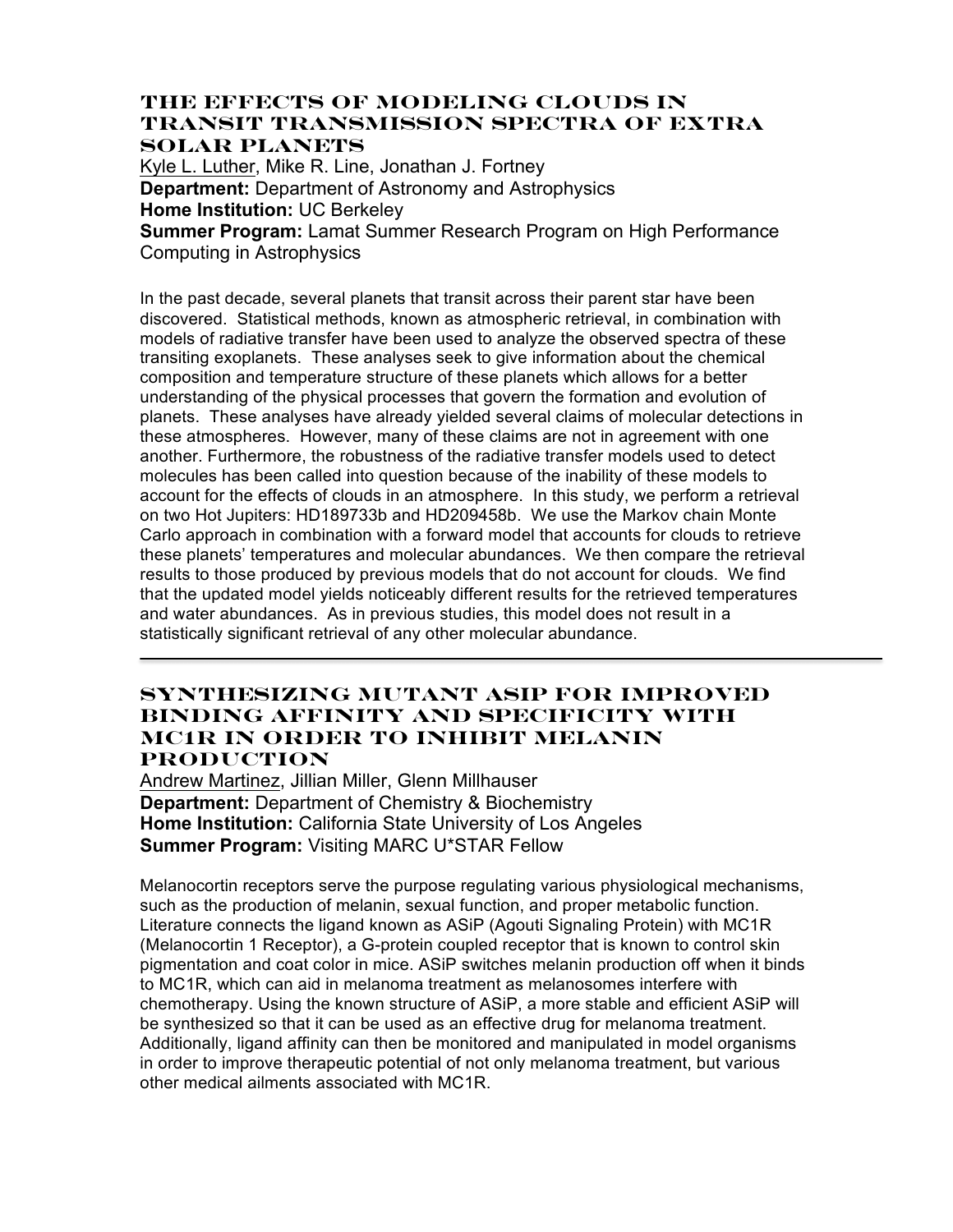### **An EXAFS Analysis of the Thermoelectric Skutterudite SmOs4Sb12 Crystal** Nathan D. Martinez, Trevor Keiber, Frank Bridges

**Department:** Physics **Home Institution:** University of California Santa Cruz **Summer Program:** Julie Packard Summer Scholar

Skutterudites are excellent thermoelectric materials with applications in which a temperature difference can be converted to electrical power. The SmOs\_4Sb\_12 skutterudite has unusual properties that are speculated to arise from unusual vibrations of the Sm "Rattler" atom, but the local structure has never been investigated. To do so we used the Extended X-rays Absorption Fine Structure (EXAFS) technique to analyze the local structure about the Sm atom; this technique requires the high intensity flux available at SLAC Synchrotron Radiation facility. The temperature dependence of the Sm-Sb and Sm-Os atom pairs as a function of temperature from 8-190 Kelvin was determined.

### **Purification of Splicing Proteins, Including Mer1, to Identify RNA Sequences involved in Splicing**

Britney Martinez, Manny Ares

**Department:** MCD Biology

**Home Institution:** University of California Santa Cruz **Summer Program:** STEM Diversity - Summer Research Experience – Maximizing Access to Resarch Careers

Splicing is an essential step in gene expression that removes introns from pre-mRNA to make messenger RNA (mRNA). Pre-mRNA can be spliced in different ways to produce different mRNAs, a process known as alternative splicing. Splicing and alternative splicing is performed and controlled by the spliceosome and its protein regulators, many which bind RNA. To understand how the spliceosome works and how it is regulated, we need to know which parts of the snRNAs and pre-mRNA bind to which proteins. To ask this question we will employ ultraviolet light-induced RNA-protein crosslinking. Our main focus is Mer1, a yeast RNA binding protein that controls an alternative splicing event in four different yeast pre-mRNAs expressed during meiosis. To identify which RNAs are bound by Mer1 after UV exposure we added a "biotinylation-TEV site-6HIS tag" to the Nterminus of Mer1 in order to purify the protein and recover RNA that it binds. We are currently testing various steps in this process to ensure that we can purify Mer1. We are also working with yeast strains that express tagged versions of other known splicing proteins, for example Prp9, Hsh155 and Cus2. Ultimately we hope to identify which RNA sequences bind to each of these proteins in the working spliceosome.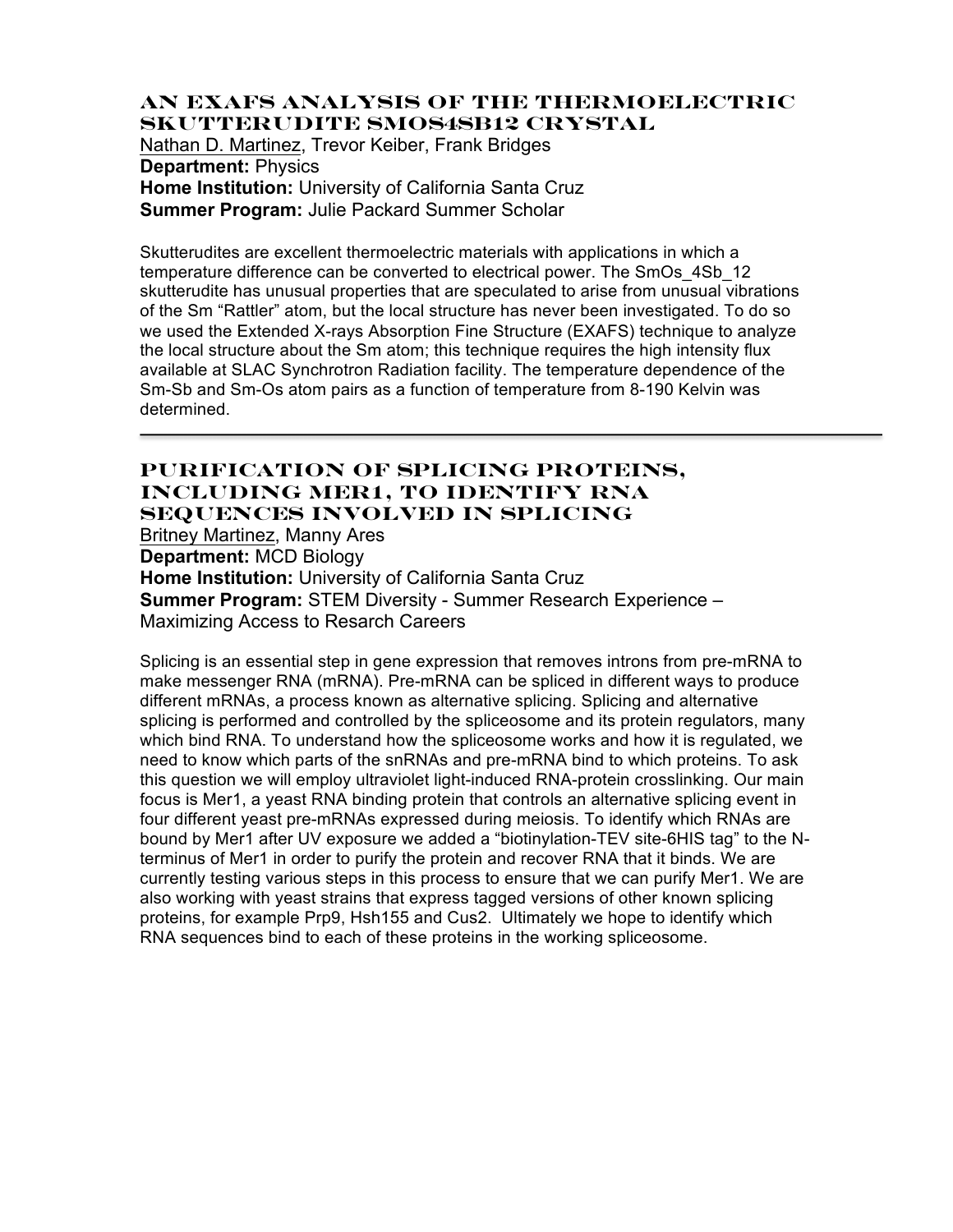## **Preparation of a tRNA amber suppressor for site-directed fluorophore incorporation into ribosome-bound nascent proteins**

Ramon Martinez, Arelys Rosado, Silvia Cavagnero, Ph.D **Department:** Department of Chemistry, University of Wisconsin-Madison **Home Institution:** University of California Santa Cruz **Summer Program:** Integrated Biological Sciences Summer Research-University of Wisconsin-Madison

Deeper insights in the biophysical analysis of protein folding require incorporating fluorescent labels covalently bound to amino acids to integrate into proteins. These fluorescently labelled amino acids are used to understand protein conformation and the range of rotational motions as the protein exits out of the ribosome. In this study, we propose utilizing an engineered construct of the SupN gene (SupNmut) encoding for a stop codon-bearing suppressor tRNA, incorporating lysine at the place of the amber stop codon of the model protein apoHmpH (i.e. the N-terminal portion of E. coli flavohemoglobin). Utilizing an aminoacyl-tRNA synthetase that recognizes our engineered tRNA (as part of the S100 cell preparation from E. coli), I set out to in vitro transcribe a tRNA that can be aminoacylated with lysine for subsequent chemical modification with the fluorescent label Bodipy 576. Design of the tRNA amber suppressor will give us novel insight into how the core of our model protein folds at the ribosomal exit tunnel.

## **Method for Identification of Functional Partnerships Using Transcriptional Co-Regulation in Tumors**

Duncan McColl, Jay Kim, Manel Camps **Department:** Microbiology and Environmental Toxicology **Home Institution:** University of California Santa Cruz

Transcriptional profiles can produce functional information, but lack the resolution to identify individual gene-gene interactions. We reasoned that for processes that require precise gene dosage, dysregulation of gene expression associated with tumor formation would lead to compensatory changes in the expression of functional partners which could be used to detect functional interactions. To test this hypothesis, we scored the transcriptional status for two sets of genes in each tumor available in the cbioportal site. The scoring method analyzes which genes are commonly upregulated together to identify functional networks. Our analysis scores gene-gene pairs, but more complex patterns of co-regulation are incorporated through a normalization index that increases exponentially with the number of genes upregulated in concert. Co-regulation between individual genes is visualized as a network. Modular structures within the network were identified using the Clauset-Newman-Moore community network analysis. Analysis of five base-excision repair genes and six tight-junction genes were correctly separated in to two distinct communities matching their function. We next ran two sets of AlkB-like (ALKBH) family genes and base-excision repair (BER) genes. Our network suggests that most ALKBH homologs interact functionally with BER, consistent with known substrate overlap between those ALKBH genes and some DNA glycosylases. FTO and ALKBH8, two ALKBH homologs that modify RNA targets, show no connections to BER, again consistent with their known functions. Our analysis represents a new procedure for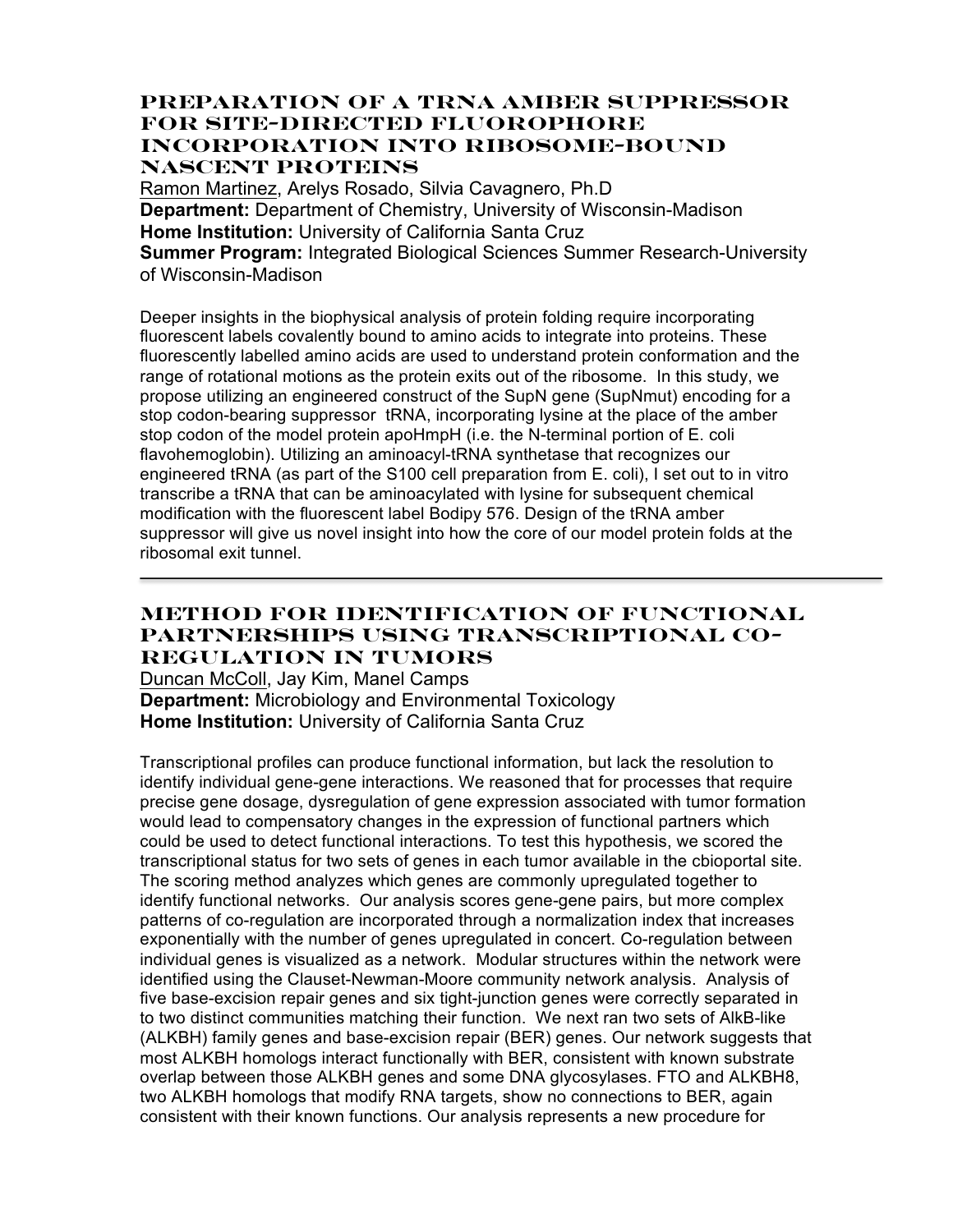identifying functional partners between individual genes that may complement other approaches.

### **The Effect on Various Capping Ligands on Rhodium-Gold Alloy Nanoparticles for the Use in Electrochemical Reduction**

Rene Mercado, Christopher Deming, Vamsi Gadiraju, Mohammad Khan, Shaowei Chen

**Department:** Chemistry and Biochemistry

**Home Institution:** University of California Santa Cruz

**Summer Program:** STEM Diversity - Summer Research Experience - CAMP

Many studies have shown platinum (single metal) to be an optimal catalyst for oxidation/reduction of Proton Exchange/Polymer Electrolyte Membrane Fuel Cell (PEMFC). However, platinum is scarce, which limits its use in commercial settings. Therefore, more cost-effective catalysts that show activity comparable to platinum for both oxidation and reduction reactions are being developed. Recent studies have shown that rhodium (Rh) nanoislands on gold (Au) increases the oxygen reduction reaction (ORR) when compared to pure Au. Hence, we synthesized Rh-Au alloy nanoparticles (NP's) using a modified Brust phase transfer method. Various ligands such as dodecyne, dodecanethiol, triphenylamine (TPA), and 4-ethylphenylacetylene (EPA) were used to cap the Rh-Au alloy NP's in order to examine the ligand effect on catalytic activity. Spectroscopic measurements including UV-Vis, FTIR, Transmission electronic microscope (TEM) and X-ray photoelectron microscopy (XPS) were utilized to characterize the Rh-Au nanoparticles . UV-Vis confirmed that nanosized Rh-Au alloy NP's were synthesized, and FTIR indicated all ligands are surface bound. Rh-Au catalyst were analyzed by cyclic voltammetry (CV) in nitrogen saturated, 0.1M NaOH. Results indicated both Rh and Au are active components of the metal core surface. Rotating ring disk electrode (RRDE) voltammetry in oxygen saturated 0.1M NaOH was used to evaluate the electro catalytic oxygen reduction activity. This activity will be dependent on choice of capping ligand due to different interfacial connection between ligands and metal core that will ultimately alter electronic structure of the metal core and consequently ORR activity.

## **Distribution of Dark Matter Halos in the Cosmic Web**

Christian Millan, Xavier Prochaska and Nicholas Tejos **Department:** Astronomy and Astrophysics **Home Institution:** Transferring to UCSC from Hartnell College **Summer Program:** Lamat Summer Research Program on High Performance Computing in Astrophysics – Hartnell Title V CUSP Award

Galaxy clusters, groups of ~1000 galaxies or more, with dark matter halo (DMH) masses exceeding 10^14 MSun, are the most massive structures in the universe. Current theory predicts that galaxy clusters are connected by cosmic webs, vast filaments and sheets of dark matter which carry DMHs through a large scale structure of the universe spanning distances beyond 100 Mpc. With the Bolshoi cosmological simulation, halo catalogs and merger trees were generated through an algorithm to obtain data and carefully understand the distribution of DMHs. By analyzing the velocity of the DMHs through their positions with masses less than 10^14 MSun, data is plotted to understand the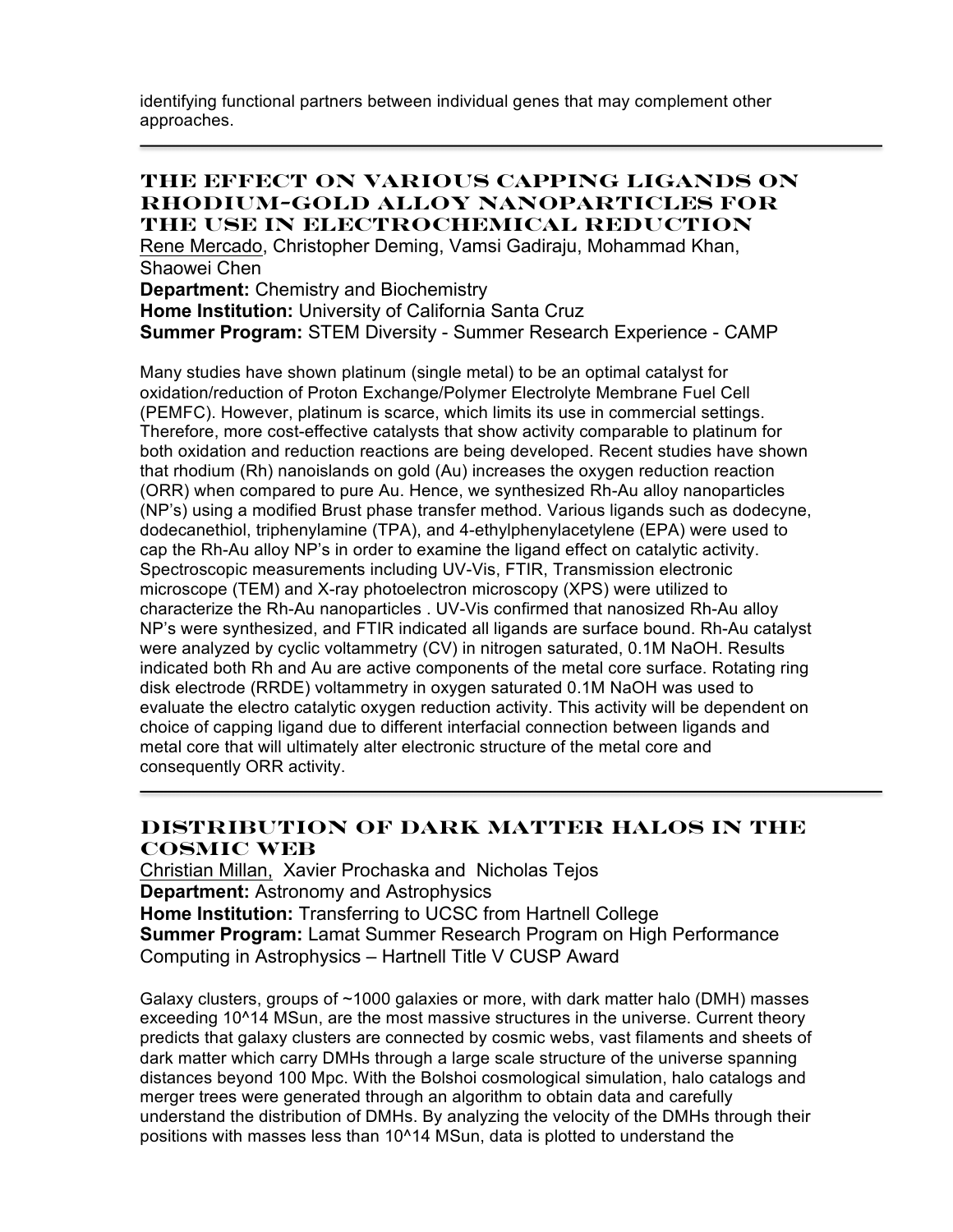properties of the cosmic web. First, 10,000 DMHs were graphed on a 2D plot with a scale of 50 Mpc across to help visualize the cosmic web. Then, ~1 million DMHs were graphed in 3D and with clusters identified separately. Cluster pairs were then located by distances less than 10 Mpc apart and defined by traces of cosmic filaments. A cylinder was then generated to connect each cluster pair to identify the DMHs inside and outside those filaments. The velocity of the DMHs inside the cosmic web and outside the cosmic web are analyzed and compared. An understanding of gravity on the DMHs is that the gravitational pull of the cluster increases velocity for almost all DMHs near that cluster. Another effect besides gravity inside the cosmic web is gradually increasing the DMHs to gain additional speed compared to DMHs outside the cosmic web.

## **SWEETcam: Solar Wi-Fi Energy Efficient Tracking Cameras**

Leland Miller, John Anthony Rinehart, Guilherme Porto, Kevin Abas, Katia Obraczka **Department:** Computer Engineering

**Home Institution:** University of California Santa Cruz **Summer Program:** SURF-IT

The SWEETcam system is a solar-powered smart camera network utilizing wireless networking for communication. The cameras are able to autonomously recognize and classify activity, which then allows for the selective recording of desired events. This allows us to create small, power efficient cameras that are completely self-contained and require no infrastructure outside of a wireless network. These cameras remove several of the limitations of traditional camera networks. Since they do not require wiring for data transmission or power, deployment location options are far greater than a traditional camera network, especially outdoors. The low cost of these cameras also means that it is possible to cover a greater area than would be possible with the same budget put toward a traditional camera network. In addition, the automated recognition of important events and selective recording means that a lesser amount of human intervention is required to find all of the important data contained in the increased amount of video footage that a wider deployment would create. The availability of a camera network with these characteristics opens up the possibility of monitoring wider and more remote areas than possible in the past. We hope that this research may open up possibilities in wildlife tracking, automated systems monitoring, and other areas with similar needs. In this spirit, the tools that we are developing are intended to be as flexible and open as possible, and we hope that these cameras can be used to enable data collection in previously inaccessible ways.

# **Synthetically Testing Parts of Spt5 Protein for Prion-like Complexes**

Pavel Morales, Grant Hartzog **Department:** MCD Biology **Home Institution:** Hartnell College **Summer Program:** ACCESS

Nucleosomes control transcription by blocking transcription factors and RNA polymerase from binding underlying DNA sequences. The goal of the lab is to find out how nucleosomes position and structure are modulated to regulate transcription. Spt4 and Spt5 are conserved eukaryotic proteins that form a protein complex, which associates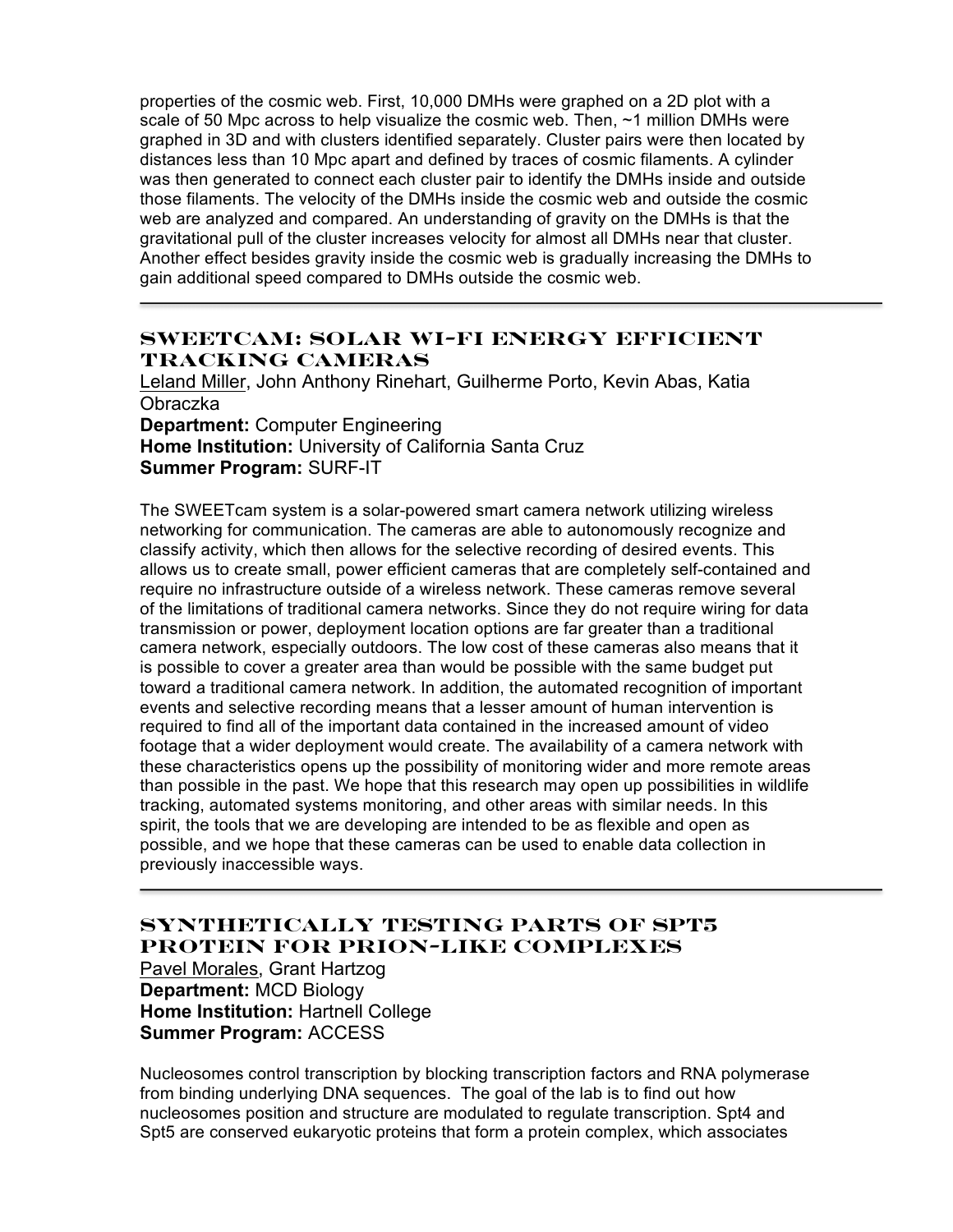with elongating RNA polymerase II and controls proteins that remove and reassemble nucleosomes over transcribed genes. The C-terminal domain of Spt5 contains multiple repeats of the sequence ST/AWGGA/Q, which are targeted by regulatory kinases and act to recruit regulators of chromatin structure. The hypothesis that will be tested is that this C-terminal region of Spt5 forms prion-like complexes. Prions are proteins that convert between two configurations, one of which is infectious. Prions in this transmissible configuration are self-templating, which allows them to convert other proteins into the infectious configuration by mere contact. A disease associated with the transmissible configuration of prions is mad cow disease. To test the hypothesis, fulllength Spt5 and the C-terminus of Spt5 will be fused to green fluorescent protein. Fluorescent microscopy will be used to monitor the ability of these proteins to form aggregates. Kinase and phosphorylation site mutants will be used to determine if Spt5's phosphorylation state affects its ability to aggregate.

# **ClusterSLUG: Inferring the Properties of Star Clusters from Photometry with Implied Conditional Regression**

Michelle Myers, Mark Krumholz **Department:** Astronomy and Astrophysics **Home Institution:** City College of San Francisco **Summer Program:** Lamat Summer Research Program on High Performance Computing in Astrophysics

Photometry is a technique which measures the intensity of light produced by a star or a group of stars through one or more filters. Photometric observations can be used to infer many properties of stellar populations such as mass and age. However, in smaller star clusters (groups of stars that form together), the fact that stars form discretely introduces stochastic variations in the stars' photometric output. This in turn causes the mapping from luminosity to mass and age to become non-deterministic. To handle this problem, we simulated star clusters using Stochastically Lighting Up Galaxies (SLUG). We then performed implied conditional regression on these simulations in order to compute the probability distribution of mass and age given a set of observed luminosities. We are using this technique to develop a software tool that will provide the user with full joint probability distributions of mass and age given a set of observed photometric data. Future work will incorporate the effects of dust extinction on the observations.

**Exafs Investigation of Filled Skutterudite CePt\_4Ge\_{12-X}Sb\_X** Patrick Nast, John Wilde, Frank Bridges **Department:** Physics **Home Institution:** University of California Santa Cruz

We investigated the structure of the filled Skutterudite CePt  $4Ge_{12-}X\$ Sb X using Extended X-Ray Absorption Fine Structure (EXAFS) analysis. CePt\_4Ge\_{12-X}Sb\_X belongs to a class of materials that are currently studied for their potential thermoelectric properties. Prior analysis of CePt 4Ge {12} suggests that Ce may behave like a "rattler" atom in a cage, leading to a lower thermal conductivity in the material. We present a comparison of EXAFS analyses at different Sb doping levels for the Ce LIII and Pt LIII edges over a temperature range of 5-300 K. Investigating how the EXAFS changes with different doping levels may shed light on their potential for thermoelectric applications.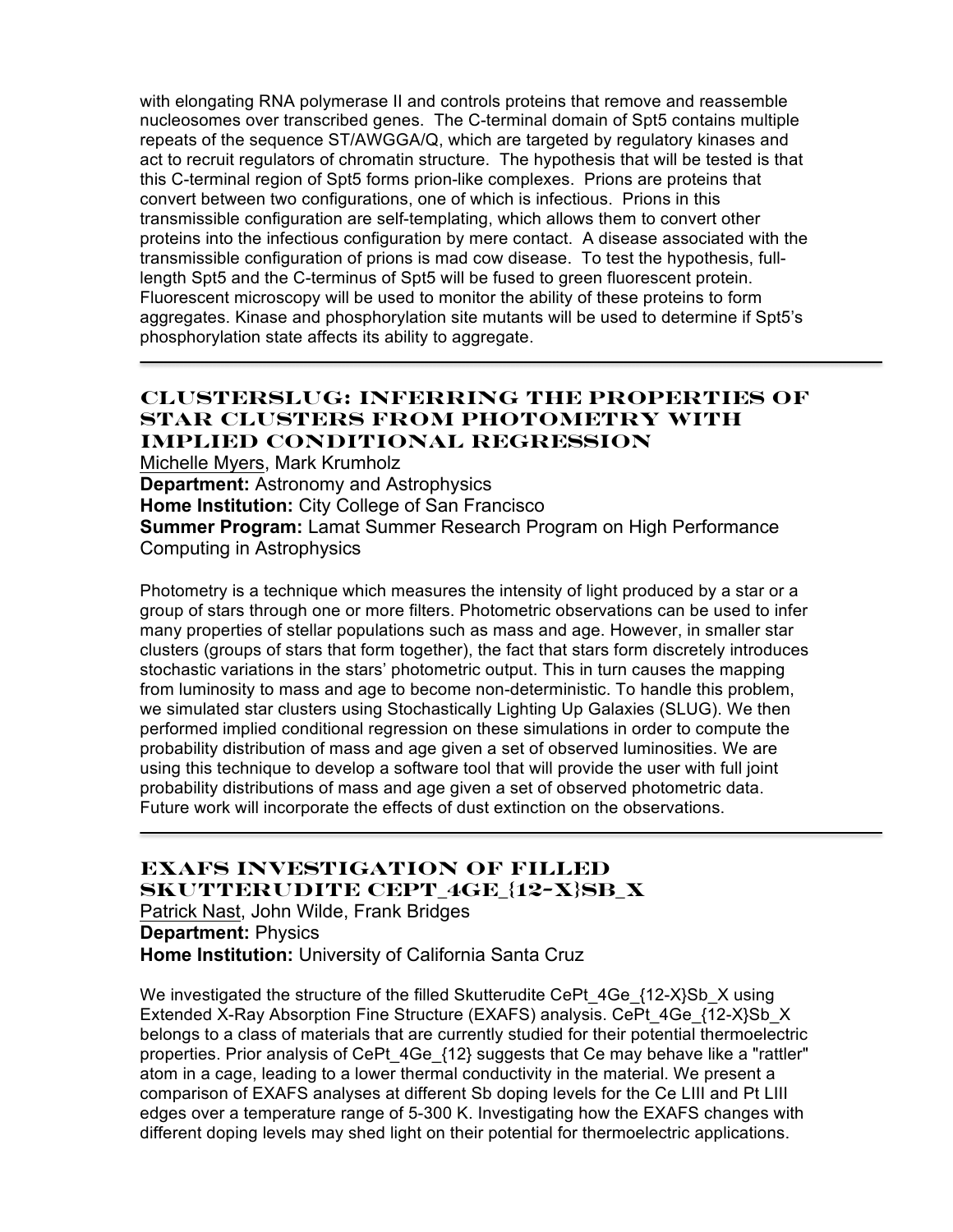EXAFS data is collected by directing a monochromatic X-ray beam at a sample and analyzing the absorption spectra as a function of X-ray energy for a particular atomic edge. Using diffraction data, we fit theoretical standards for neighboring atomic pairs to the data and extracted sigmas and their temperature dependencies for specific pairs of atoms. We found that the EXAFS for Ce LIII became significantly disordered with increasing Sb concentration. In the analysis of the  $X=1$  concentration, we found higher static disorder in the Ce edge at low temperature. Further research may investigate whether Sb pushes the rattler off-center, and if the Ge rings and Ce atom vibrations are coupled in the plane formed by the ring and the rattler. More investigation is needed at the higher doping levels to study the behavior of atoms in this material, and its candidacy for thermoelectric applications.

### **The Release of a Trackable Silver(I) Antimicrobial Agent from a Carboxymethylcellulose Hydrocolloid Dressing: For Application in Wound Care**

Kimberly Nguyen, Gustavo Chata, Tara Deboer, Pradip Mascharak \* **Department:** Chemistry & Biochemistry Department **Home Institution:** University of California Merced **Summer Program:** STEM Diversity - Summer Research Experience - UC LEADs Visiting Scholar

Because open wounds are often susceptible to bacterial infection, silver impregnated wound dressings have been designed to reduce the bacterial bio-burden at these sites and facilitate proper healing. A silver complex, namely silver imidazole dansyl perchlorate ([Ag(ImDansyl)2]ClO4), has been synthesized with the intent to build on the application of silver in wound dressings as an antimicrobial agent. [Ag(ImDansyl)2]ClO4 is a fluorescent compound that will allow individuals to visually observe the delivery of Ag+ to a wound site. In order to evaluate the antibacterial efficacy of the compound, [Ag(ImDansyl)2]ClO4 was introduced into a hydrocolloid dressing composed of carboxymethylcellulose and polyethylene glycol. This formed a pliable bandage material whose polymer network affords controlled and sustained release of Ag+. The release of [Ag(ImDansyl)2]ClO4 from the polymer was facilitated by the exposure of the dressing to a maximal recovery diluent (MRD) solution, which mimics wound moisture. The leaching of [Ag(ImDansyl)2]ClO4 was first assessed through qualitatively evaluating the extent of fluorescence observed on an agar surfaces, and then quantitatively assessed using electronic absorption spectroscopy (UV-VIS). From our UV-VIS data, the rate of the release of the fluorescent compound was determined and analyzed to validate the use of the cellulose system as the mode of delivery for [Ag(ImDansyl)2]ClO4. Future experiments are required to substantiate the antibacterial efficacy of the silver complex in comparison to standard silver antibacterial agents.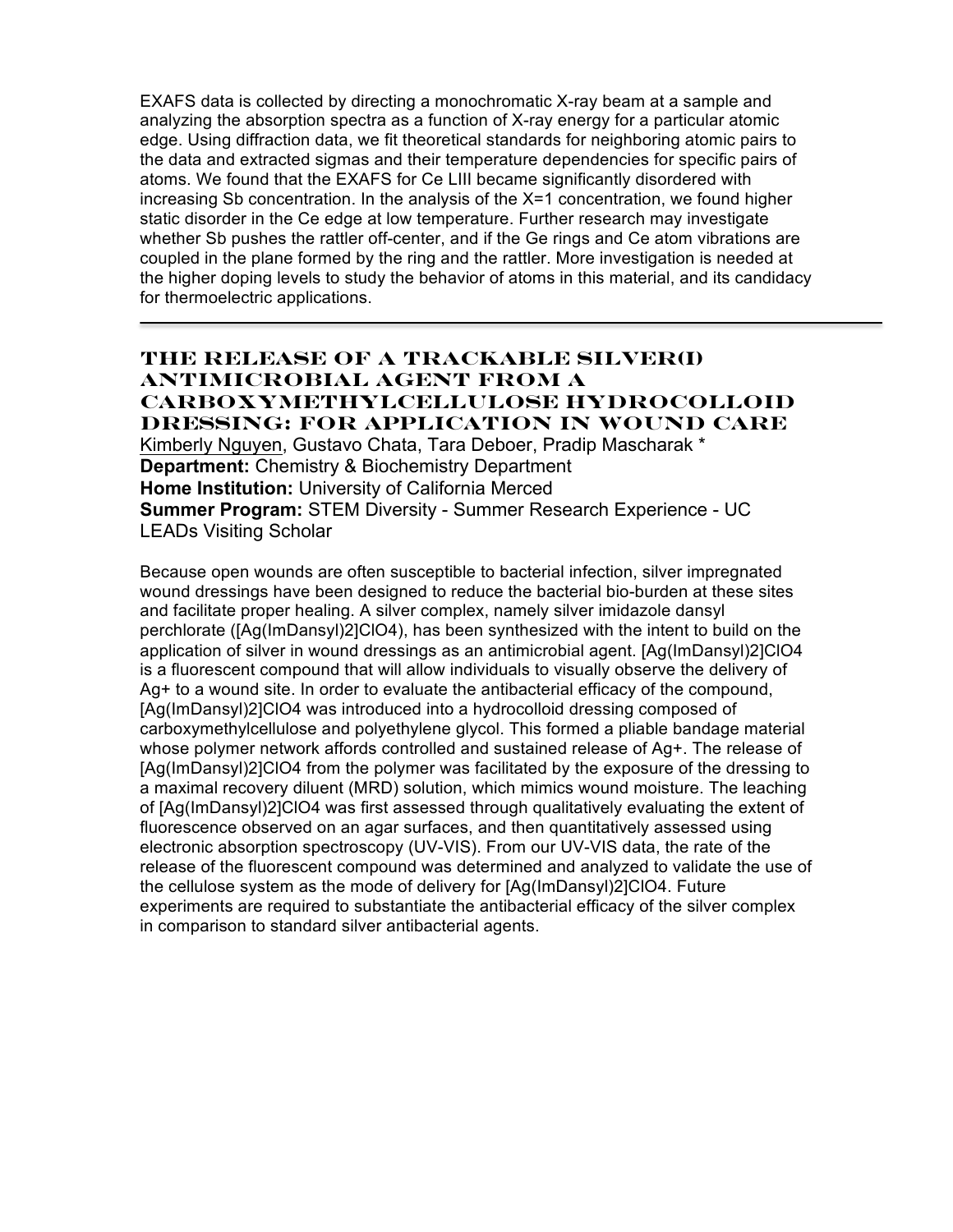### **Valsalva Device: Non-Invasive Heart Failure Prediction**

Hunter Nichols, Matthew Guthaus, Liviu Klein **Department:** Computer Engineering **Home Institution:** Univeristy of California Santa Cruz **Summer Program:** SURF-IT

Heart failure has become more common due to the increasing population of the elderly. However, heart failure can be predicted via the Valsalva maneuver which bases the prediction on the patient's breath pressure and blood pressure. Generally, devices that can measure this information are either bulky and expensive or require some type of invasive procedure, e.g. a sensor implanted with a pacemaker. The device that we created is small, non-invasive, and interacts with common, modern technologies such as smartphones. Our device, named the Valsalva board, is a printed circuit board that contains several sensors and micro controllers to predict heart failure using the Valsalva maneuver. While collecting this data, it is transferred over to a nearby phone using Bluetooth Low Energy to be displayed, analyzed in a meaningful way, and shared with a patient's physician remotely.

## **Super Resolution through Structured Illumination**

Rexavalmar M. Niduaza, Annie O, Mark Reinig, Xiadong Tao, Joel Kubby **Department:** Electrical Engineering, Jack Baskin School of Engineering **Home Institution:** Transferring this Fall from Hartnell College to the University of California Santa Cruz

**Summer Program:** STEM Diversity - UC LEADs – Hartnell Title V CUSP Award

In biology, substantial amounts of information are gathered through microscopy, and our understanding is limited by the observable plane. Standard microscopes are governed by the classical diffraction limit, restricting the resolution of its images to about 250 nm. In recent years, several methods have been developed in an effort to exceed this limit and achieve super-resolution; surpassing the previous amount of resolution achieved. One such method is with the use of structured illumination (SI). We illuminate the sample with a grating pattern set using a digital light processor (DLP) and take several images at different phases. In this process, variations in the tissue being observed introduce aberrations, reducing the actual resolution obtained. These aberrations increase as we look deeper. We measure the aberrations with a wavefront sensor (WFS) (a form of adaptive optics (AO)), and make corrections to the light to compensate for the aberrations that occur as light travels through the sample using deformable mirrors (DM). Given the specific patterns, multiple images are taken at specific offsets or shifts as calculated mathematically. Using mathematical inverse analysis, the images collected are then reconstructed creating a final image with approximately twice the resolution as compared to the previous classical limit. When we present our findings for this project, we will use two different SI patterns and discuss the results of the final images reconstructed.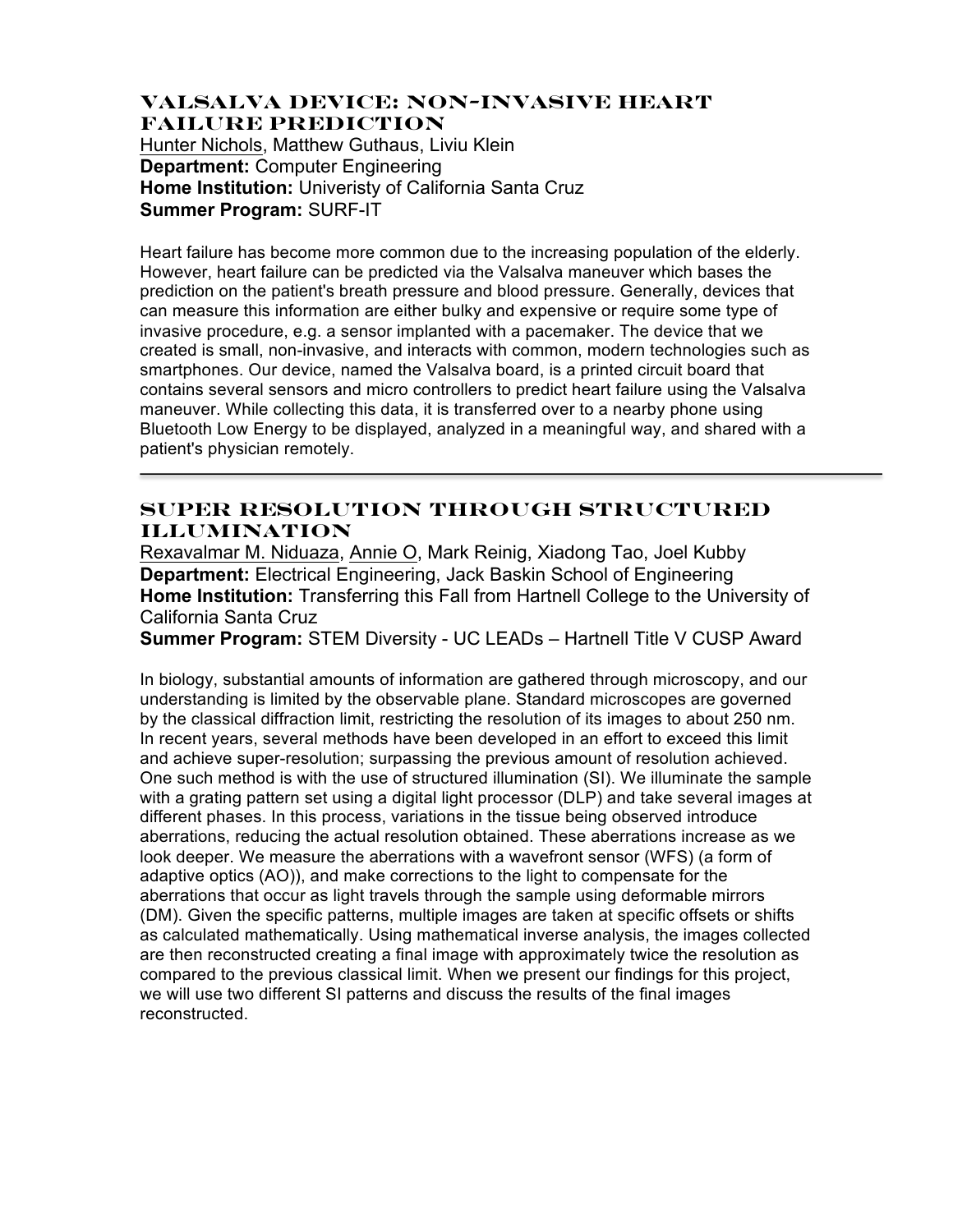### **LC-MS and NMR Chemical Profiling of the Indonesian Sponge Zyzzya fuliginosa: Chemical Dereplication and Ovarian Cancer Cell (OVC-5) Anticancer Activity**

Gerson Ortuño, Patrick Still, Phil Crews **Department:** Chemistry and Biochemistry **Home Institution:** Monterey Peninsula College **Summer Program:** ACCESS

Natural products research is crucial to the discovery of potential treatments for cancer and other ailments. It is stated that nearly fifty percent of all cancer drugs are natural products or derived from natural products. The marine environment, in particular, has been shown to be a productive source of natural product lead compounds. In this study the Indonesian sponge Zyzzya fuliginosa was shown to have activity against human ovarian cancer (OVC-5) cells in vitro. This finding prompted the chemical investigation of this marine sponge to determine the chemical compounds responsible for the observed activity. Crude methanol extracts of Z. fuliginosa obtained from the National Cancer Institute were subjected to liquid chromatography-mass spectrometry to determine known molecular weights that have previously been isolated from this genus of sponge. This dereplication process allowed identification of two known pyrroloiminoquinone compounds, tentatively assigned as makaluvamine C and makaluvamine L, based on mass spectral characteristics. Nuclear magnetic resonance was utilized to confirm the presence of these compounds based on diagnostic chemical shift patterns. From these studies, the potential of marine organisms to produce bioactive compounds is illustrated.

# **Spatial Auditory Displays: Substitution and Complementary to Visual Displays**

Trisha N. Patel, Martine Godfroy, Elizabeth M. Wenzel **Department:** NASA Ames Human Systems Integration Department **Home Institution:** University of California Santa Cruz **Summer Program:** Advanced Studies Laboratory Summer Internship

During extra vehicular exploration on surface, astronauts learn how to keep track of various "targets" (eg. team members, rovers, habitats, etc.). In most cases, these "targets" are out of their immediate field of view, making it difficult for them to be located efficiently. The goal of the current study was to delineate how and when different types of displays can influence orientation and localization of stationary target objects. Three types of displays were tested: a 3D spatial auditory display, a 2D North-up visual map, and a combination of both in a bimodal display. Performance was compared under different environmental conditions with low and high levels of visibility and ambiguity. Results showed a benefit of a bimodal display, especially when visual information was degraded. Using a similar method, the next experiment manipulated visual workload. Preliminary data shows that visual workload reduces performance in visual-only displays more than displays involving auditory cues. Together results demonstrate the importance of utilizing auditory cues in displays to aide in orientation and localization.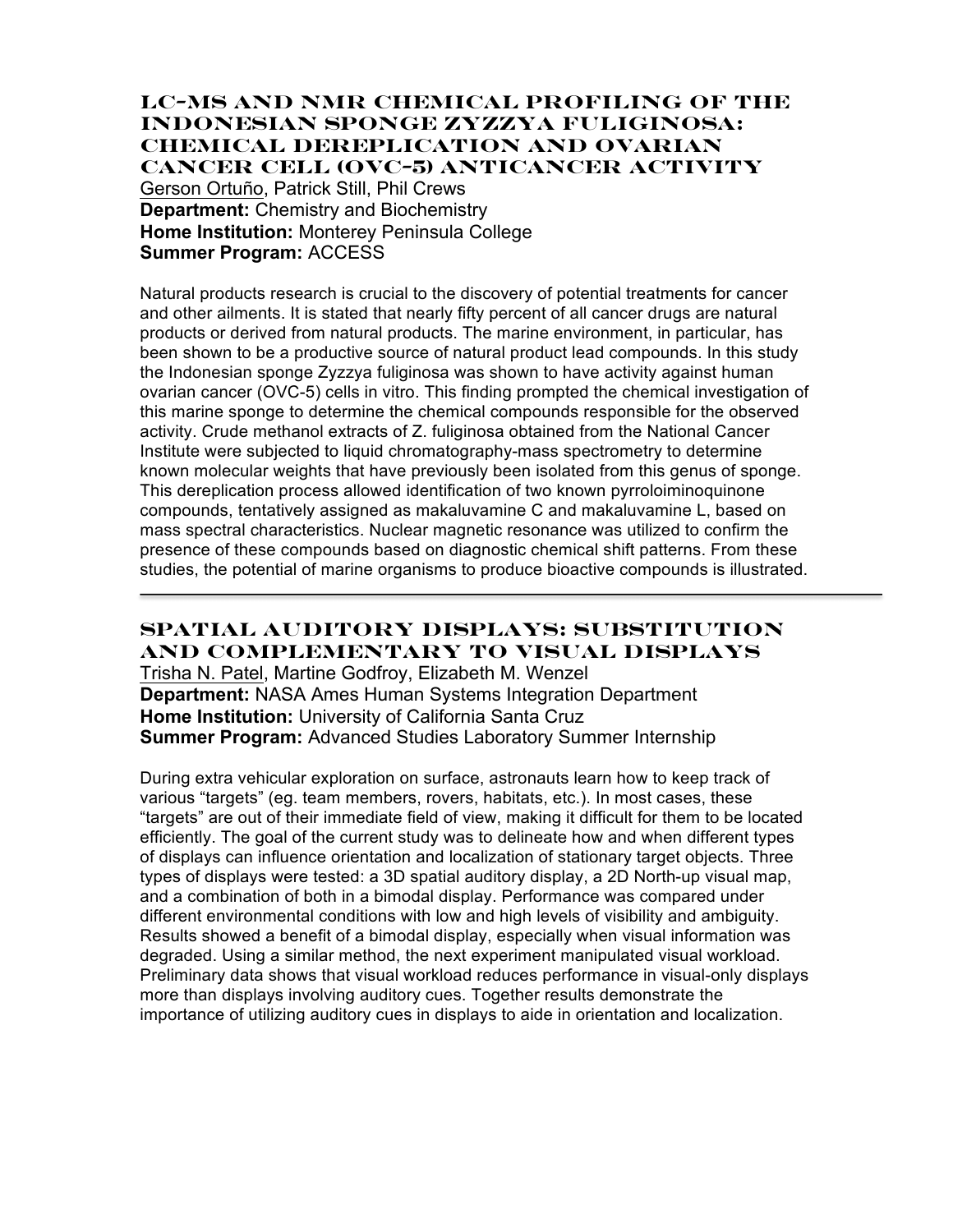## **Influence of Dietary Cholesterol and Copper on Longevity, Behavior, Neurodegeneration, Learning, and Memory in a Drosophila Model of Alzheimer's Disease**

Rebecca Pearson, Emmanuel Fonseca, Adrienne Mcguire, and Dr. Jeremy Lee **Department:** Physical and Biological Sciences, Molecular, Cell and Developmental **Home Institution:** University of California Santa Cruz

**Summer Program:** STEM Diversity - Summer Research Experience

With the global population increasing and living longer age-related cognitive decline, dementia, is an increasing concern. In 2013, Alzheimer's disease (AD), the most common form of dementia, was the sixth-leading cause of death in the U.S.; 5.2 million Americans had AD, as did 35 million individuals worldwide. Medical expenses related to AD are projected to surge from \$203 billion in 2013 to \$1.2 trillion per year by 2050. With no effective treatments, there is great need to understand this disease, improve therapies, and develop preventative treatments. While epidemiological studies have found correlations between AD and dietary cholesterol and copper, there are few studies that address the causal relationship between AD and high cholesterol and/or copper. Using a Drosophila model of AD, this study investigates the effects of dietary cholesterol, copper, and their interaction on AD pathology. Like mouse AD models, the Drosophila AD model exhibits decreased activity, decreased longevity, altered learning and memory, and neuronal accumulation of A-beta (Aß), the key peptide involved in AD. We are feeding Drosophila AD models diets with differing levels of cholesterol and/or copper and observing the effects on Aß accumulation, longevity, activity level, neural degeneration, learning, and memory. It is hypothesized that high levels of cholesterol and copper will exacerbate AD-like pathology in Drosophila and will synergistically increase neurodegeneration and other aspects of AD-like pathology. If this hypothesis is supported, this study will provide an impetus for similar studies in the human population.

### **Surface Modification of Solid-State Nanopores via (3-Aminopropyl) triethoxysilane: Early Development of a Saccharide Sensor**

Edmundo Perez, Ace Galermo, Rifat Emrah Ozel, Nader Pourmand **Department:** Biomolecular Engineering **Home Institution:** Hartnell College **Summer Program:** ACCESS, Hartnell Title V CUSP Award

The development of a reversible, miniature, and non-enzymatic, saccharide sensor can improve current glucose monitoring techniques for diabetic patients. One device that can be used to measure saccharide concentration is a solid-state nanopore. Ion current through the nanopore can be modulated by charge and/or physical blockage at the pore's orifice. The goal of this project was to create terminal amine functional groups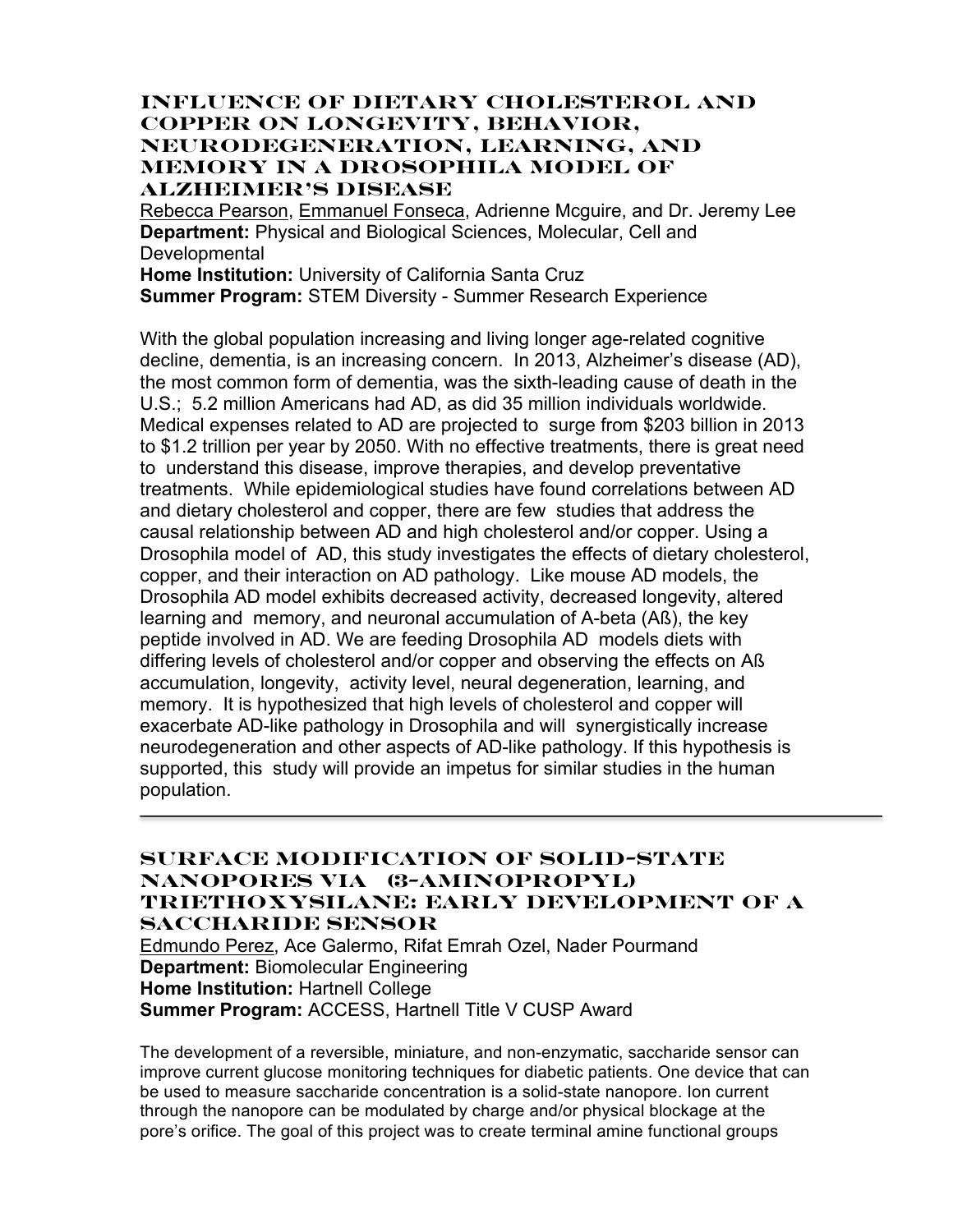onto the surface of a quartz nanopore to serve as a "seat" for the covalent attachment of carboxyl-containing boronic acid saccharide receptors. A potential method to modify a quartz nanopore involves treatment with an organosilane. Organosilanes are known to serve as adhesives or bridges between inorganic and organic materials. In this experiment, quartz nanopores were prepared, treated with a solution of (3-aminopropyl) triethoxysilane (APTES) in different solvents: methanol, acetone, or absolute ethanol, and characterized for the presence of terminal amine functional groups via linear sweep voltammetry. The nanopores were fabricated utilizing quartz capillary tubes, which offer many practical properties that include fast production, low-cost, and sensitivity. Principally, the fabrication of such a device can further benefit bio-medical research.

### **Cell Sifter: High Throughput Immobilization of Non-Adherent Single Cells**

Rolando Perez, Nader Pourmand **Department:** Bioengineering **Home Institution:** University of California Santa Cruz **Summer Program:** STEM Diveristy - Summer Research Experience – Maximizing Access to Research Careers

High throughput immobilization of non-adherent single cells allows automated manipulation of many single cells in parallel. This system consists of two main modules with accompanying software, the nanopipette biosensor and the cell sifter. The nanopipette, a capillary quartz tube with a nanometer sized pore, has shown great promise for single cell manipulation and analysis with high resolution. The cell sifter, a microfluidic device, is the focus of this research. The cell sifter was fabricated utilizing semiconductor processing techniques and consists of a sandwich structure with an optically transparent membrane window perforated by an array of micro holes. Coupled with a vacuum control system the cell sifter enables capture and release of cells in solution while maintaining cell viability. The cell sifter will capture cells in solution, immobilize the cells, and release the cells on demand. Adding the ability to manipulate non-adherent cells facilitates the expansion and capabilities of the nanopipette technology. The promise of the cell sifter device coupled with a nanopipette and custom software lies with the ability to assay a single cell at the nanometer scale, maintaining cell viability. Applications of this system include analysis of cellular micro environments, various omics analysis with sub cellular resolution, induction of single cells for induced pluripotent stem cell (iPSC) research, greatly increasing our understanding of these cells, and single cell aspirations that allow for transfer of biomaterial into and out of a single cell, known as single cell nanosurgery.

# **Air Bearing Test Rig for a CubeSat Altitude Stabilization System**

Tyler Eliot Peterson, Dmitry Rivkin, Gabriel Elkaim **Department:** Computer Engineering, Jack Baskin School of Engineering **Home Institution:** University of California Santa Cruz **Summer Program:** SURF-IT

CubeSats are small satellites 10cm on a side that have been introduced to dramatically reduce the cost of space exploration. Typically, they are launched as "secondary" payloads on rockets in orbits and altitudes of convenience (mostly in LEO). Several have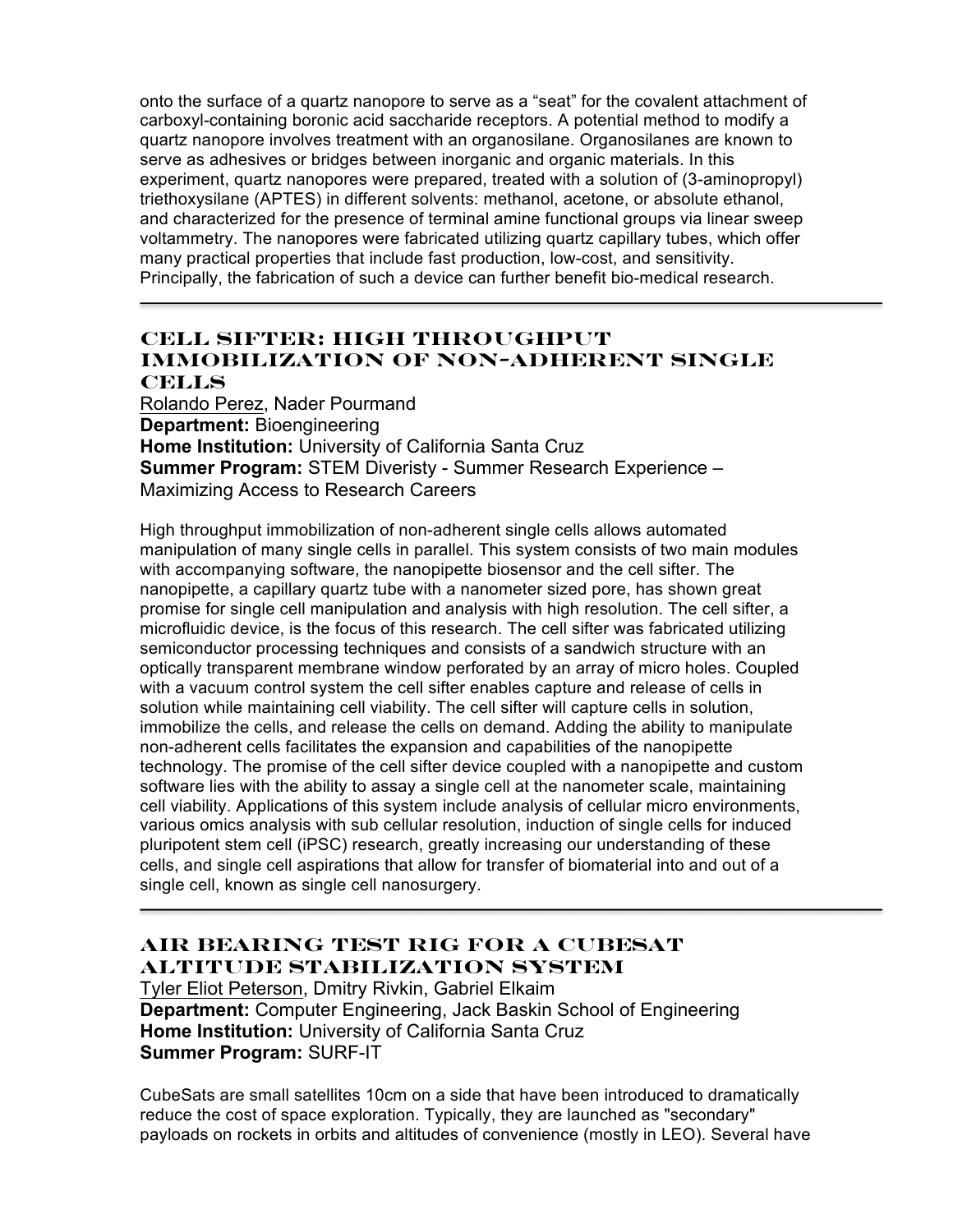been designed and flown by student groups, and CubeSats offer a manageable gateway to space. However, their small size, weight, and power introduces its own difficulties in terms of communications, payloads, and control. Most CubeSats use either no attitude stabilization or passive bar magnets to orient to the Earth's magnetic field. Active orientation control has been limited in the past. Current work is progressing on developing a small reaction wheel control system based on conservation of angular momentum. Testing such a system requires an extremely low friction test rig as the forces are very small. The project details the development, deployment, and refinement of a test rig suitable for CubeSat attitude control testing.

## **Generation of Sumatran Orangutan iPSC Lines from Fibroblasts**

Alex Phillips, Andrea Reyes‐Ortiz, Andrew Field, Sofie Salama, David Haussler **Department:** Biomolecular Engineering **Home Institution:** University of California Santa Cruz

We have generated 15 induced pluripotent stem cell (iPSC) clones from fibroblasts of a Sumatran Orangutan that show the characteristic colony morphology of PSCs using the CytoTune® 2.0 iPS Sendai Reprogramming Kit from Life Technologies™ and are in the process of characterizing the clones. Once they are determined to be karyotypically normal and truly pluripotent, they will be added to our cross-species developmental comparison studies, as well as investigations of retroviral elements in primate genomes, with other potential applications in genetic study, epigenetics, and conservation.

## **Perturbing Hematopoietic stem cell migration through a vascular endothelial barrier by blocking VCAM1 adhesion**

Javier Portillo, Stephanie Smith-Berdan, E. Camilla Forsberg **Department:** Biomolecular Engineering **Home Institution:** University of California Santa Cruz **Summer Program:** STEM Diversity - Summer Research Experieence - UC LEADs

Hematopoietic stem cells (HSCs) have been utilized clinically for over half a century, however the mechanisms regulating HSC trafficking through vascular barriers remains unclear. We seek to further understand the intricate mechanisms of HSC binding to vascular endothelial cells (VECs) and the impact of blocking these mechanisms on HSC migration towards the chemokine CXCL12. One such mechanism involves vascular cell adhesion marker-1 (VCAM1) which is expressed both on the surface of HSCs and VECs. It is involved in binding of leukocytes to the VECs as an integral component in the migration of leukocytes through the vascular endothelial tissue in-vivo. Previous in-vitro data from our lab suggests that blocking integrin-α-4 (VLA-4), VCAM1's binding partner, on VECs blocks the migration of HSCs, progenitors, and B-cells through the VEC layer towards CXCL12. We next pursued whether the reciprocal is true; whether HSC migration through VECs is perturbed by blocking VCAM1 on VECs. We tested this by utilizing two different blocking antibodies targeting VCAM1 in an in vitro VEC migration assay. VECs were cultured on transwells and grown to confluency prior to adding anti-VCAM1 blocking antibodies to the VEC layer. Lineage-depleted bone marrow cells were then allowed to migrate towards CXCL12 for 2hrs. The effects of blocking VCAM1 were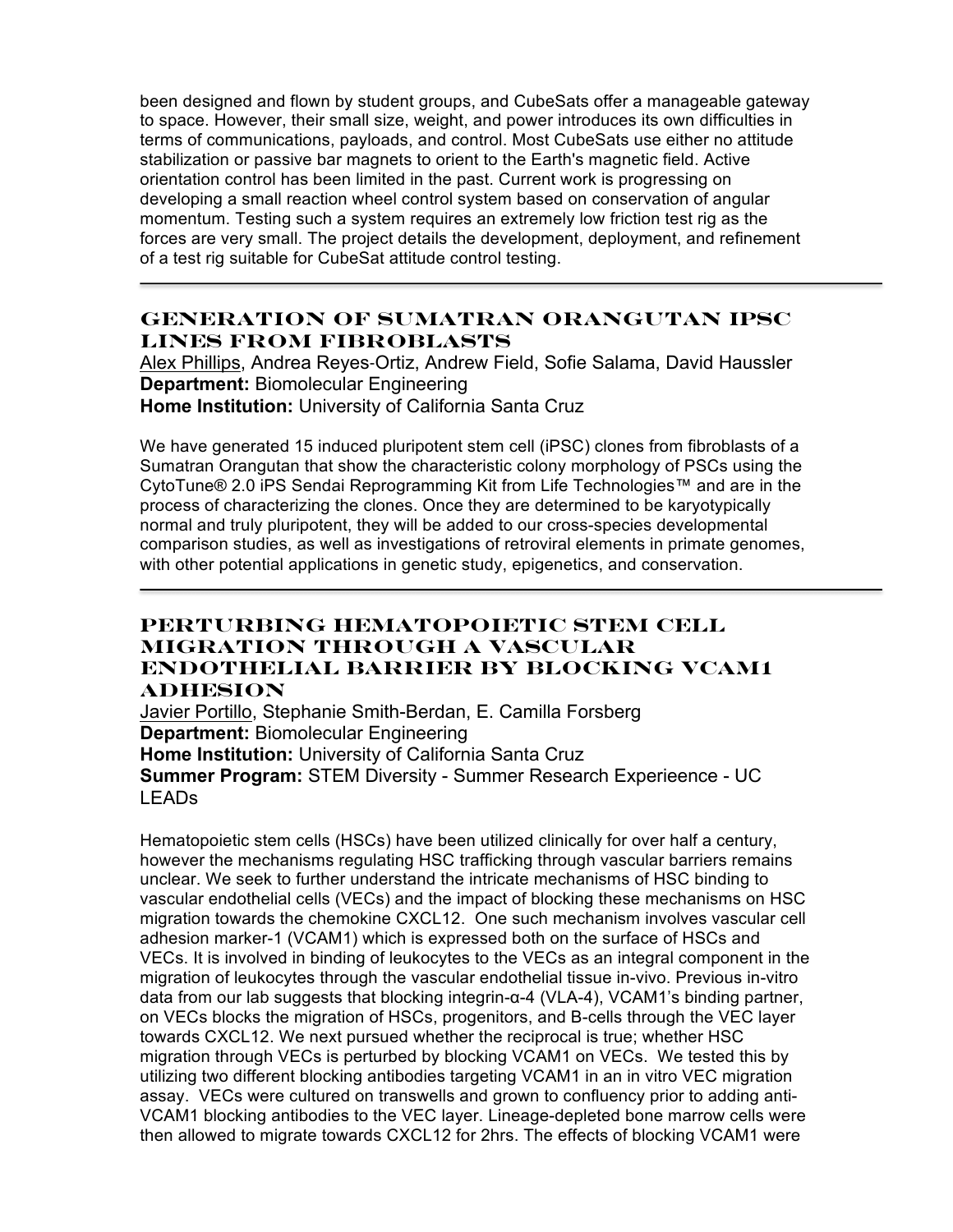quantitatively measured using flow-cytometry (BD LSRII). Our hypothesis was that by blocking VCAM1 on ECs, HSCs would have perturbed migration through VEC transmembranes as seen with the blockage of VLA-4 in previous studies. Understanding HSC migration mechanisms may lead to innovations in HSC transplants.

### **Investigating the Relationship Between Intron Branch Sequence and Splicing Inhibition by Pladienolide B**

Crystal Prado, Kerstin Effenberger, Melissa Jurica **Department:** Molecular, Cell, and Developmental Biology **Home Institution:** Cabrillo College **Summer Program:** ACCESS

An essential step in gene expression is RNA splicing: the removal of non-coding intron sequences and ligation of the remaining exon sequences in pre-mRNA gene transcripts to produce a mature mRNA. This process is catalyzed by a complex macromolecular machine called the spliceosome. Understanding spliceosome activity is important because changes in splicing are associated with several human diseases. For example, mutations of the core splicing factor, SF3B1, are associated with cancer. A key role of SF3B1 is to stabilize U2 snRNP, a small nuclear ribonucleoprotein, in the spliceosome and identify the intron branch sequence. The anti-tumor drug, pladienolide B (PB) targets SF3B1 and inhibits splicing of some, but surprisingly not all, pre-mRNA transcripts. Therefore, it is hypothesized that splicing inhibition by PB depends on the strength of intron branch sequences and it is predicted that, compared with stronger intron branch sequences, weaker intron branch sequences will be inhibited more easily by PB. To test this hypothesis, an in vitro splicing assay with a pre-mRNA containing different intron branch sequences will be used, and PB inhibition will be compared. Results will be helpful to future studies in understanding the effect of SF3B1 and PB on splicing of introns in cancer cells. These studies will also impact efforts to use PB as a chemotherapeutic.

## **Interactions between manzanitas and coast live oak and their effect on herbivory by deer and woodrats in maritime chaparral**

Mizael Preza, Laurel R. Fox **Department:** Ecology and Evolutionary Biology **Home Institution:** University of California, Santa Cruz **Summer Program:** STEM Diversity - Summer Research Experience

Work in maritime chaparral at Fort Ord, in coastal California, shows that biotic interactions, including herbivory, competition and facilitation affect the community. We investigated how interactions between manzanita shrubs and coast live oak affected browsing by black-tailed and Monterey dusky-footed woodrats. We hypothesized that 1) oak saplings are less browsed by deer when they grow inside dense manzanita mounds compared to growing on their own; 2) oak saplings are negatively affected by competition from the manzanitas; and 3) young oaks may eventually outcompete the manzanitas when they become taller than the manzanitas. To assess these interactions we measured the structure of manzanita clumps (e.g., height, intactness, distance from oak to manzanitas, age of manzanita stems growing next to the oaks), and assessed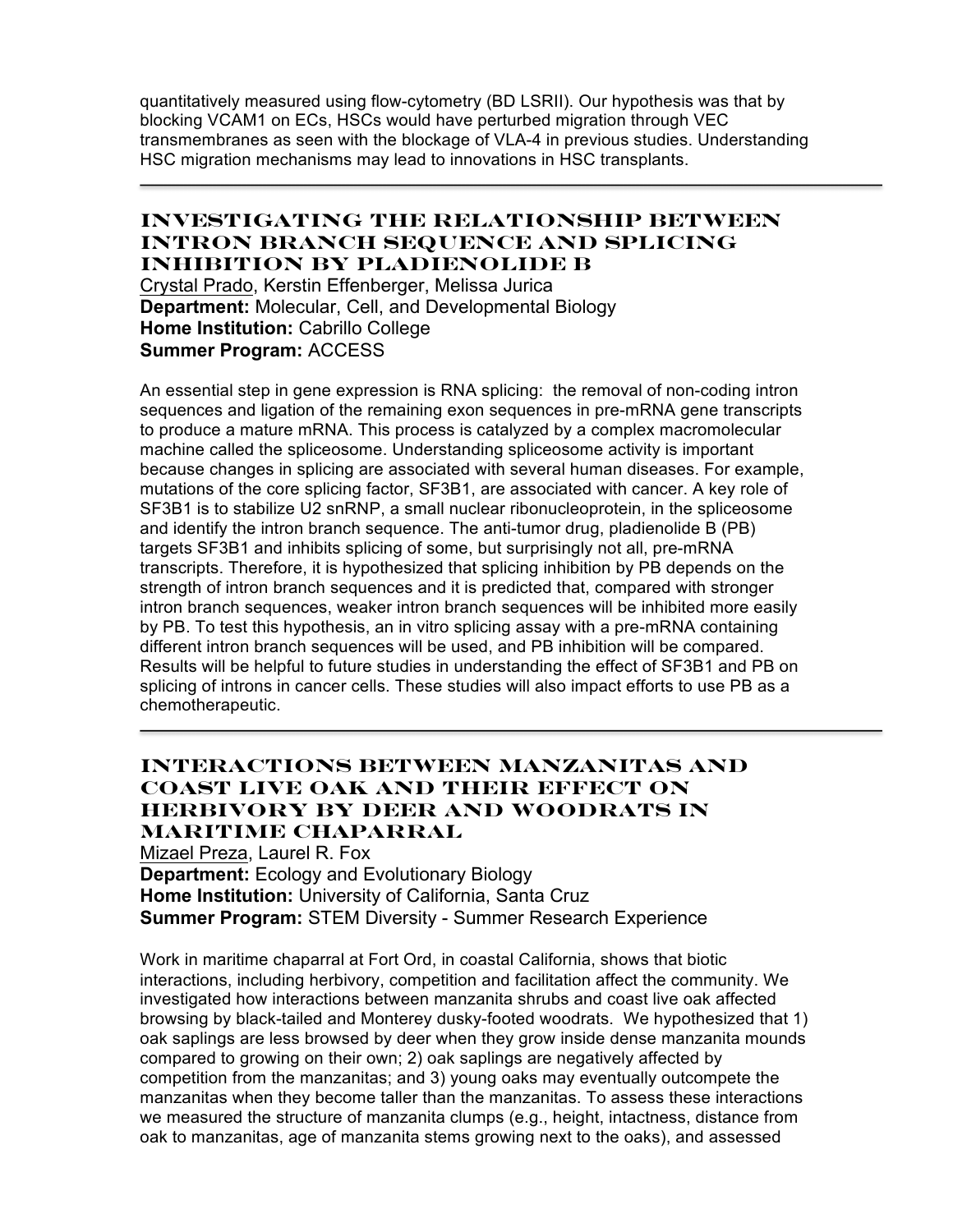browsing damage and the age of oaks from wood samples. Deer browsing is much higher in oaks growing outside compared to inside manzanita clumps, but woodrat damage did not change at all. Also, the average height with respect to age was higher in oaks growing inside a clump, showing that dense clumps of manzanita can benefit oak growth by making a "natural fence" that shelters young oaks from browsing, despite likely strong competition from the manzanita. Furthermore, browsing on oaks increases as clumps become less intact. Finally, oaks within a clump are in average 7 years younger than nearby manzanitas, but manzanita growing immediately beneath taller, older oaks eventually die. These interactions potentially determine community composition of marine chaparral where oak trees might eventually become the dominant species.

## **Mutagenesis of Helicobacter Pylori's Chemoreceptor TlpD in Conserved CZB Domain**

Sindy Ramirez, Kieran Collins and Dr. Karen Ottemann **Department:** Microbiology and Environmental Toxicology **Home Institution:** University of California Santa Cruz **Summer Program:** STEM Diversity - Summer Research Experience - IMSD

Mutagenesis of Helicobacter Pylori's Chemoreceptor TlpD in Conserved CZB Domain by Sindy Ramirez, Kieran Collins and Dr. Karen Ottemann Helicobacter Pylori is a gram-negative bacteria that colonizes the stomachs of approximately 50% of the world's population. H. pylori infection can lead to the development of gastric pathologies including gastric ulcers and certain gastric cancers. This bacterium employs chemotaxis to sense its environment and alter motility to concentrate around beneficial molecules and avoid detrimental chemicals. Chemotaxis appears to be important for H. pylori infection during the colonization of the gastric epithelium, particularly in the antrum. TlpD is a soluble chemoreceptor which appears to be responsible for driving colonization in the antrum of the mouse stomach. This chemoreceptor binds zinc through the Chemoreceptor zinc-binding (CZB) domain. This domain contains three conserved histidines and a cysteine, suspected to coordinate zinc. It is currently unclear what role this domain plays in TlpD function, although the CZB is found in other chemoreceptor proteins, as well as other protein architectures. The purpose of my research is to assess the contribution of the CZB to TlpD function by creating point mutants at conserved residues in this domain, and analyze the swimming behavior of these mutant H. pylori in comparison to a wildtype genetic background.

### **Polymerase Chain Reaction (PCR) used to Detect Wolbachia in Drosophila Collected from Big Creek Reserve**

Mayra Rios<sup>1</sup>, Juan Orantes<sup>2</sup>, Maryam Toma<sup>3</sup>, Bill Sullivan **Department:** MCD Biology **Home Institution:** University of California Santa Cruz **Summer Program:** STEM Diversity - Summer Research Institute – 1. UCSC-MARC 2. VCR summer support 3. PBSci summer support

Wolbachia is a gram-negative intracellular bacteria that infects organisms through maternal inheritance and spreads to wild populations through Cytoplasmic Incompatibility (CI) in arthropods. Wolbachia is known to cause high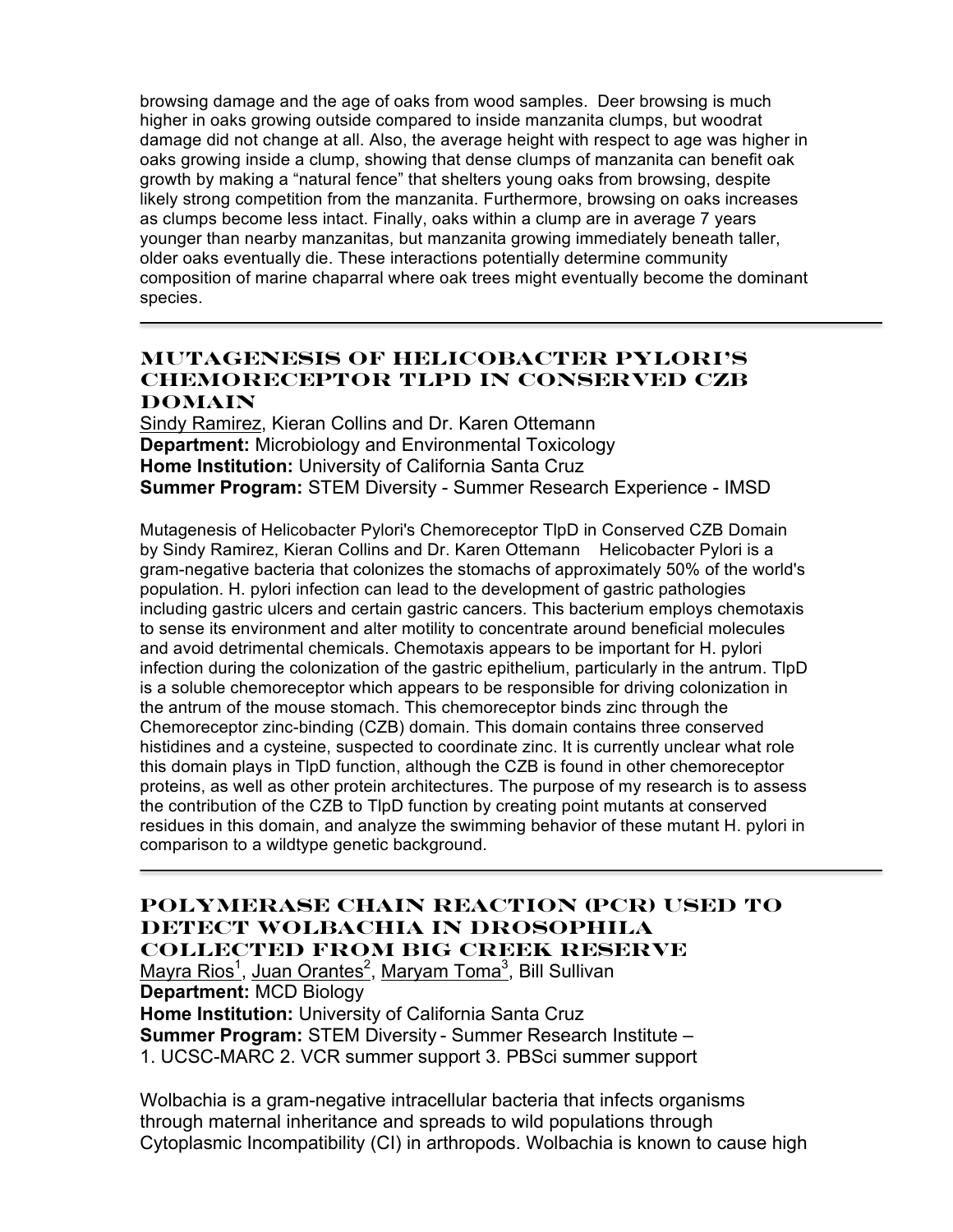CI, viral protection, and a parasitic relationship with its host. CI is the process used by Wolbachia to ensure its transmission to progeny by favoring infected Drosophila females due to their ability to mate with infected or uninfected males. Though, when an uninfected female mates with an infected male, it results in death of the progeny. We were unable to generate mutants since Wolbachia live inside the female germline. Our goal was to find variants that are rarely found in nature. Variants are highly infected with Wolbachia and can be used to help us understand the biological relationship between host and bacteria to further assist in preventing insect-borne human diseases. At Big Creek Reserve, Drosophila, twenty water striders, one grasshopper, and one moth were collected to detect Wolbachia. In the lab, we used one organism per eppendorf tube and added a genomic prep buffer that contained Protease K to dissolve proteins and keep the DNA intact. Consequently, PCR mix was added to allow the amplification of the Wolbachia gene. Agarose Gel electrophoresis was the technique used to separate the bands of DNA that would tell us which organisms contained Wolbachia. Our results show that only one fruit fly was infected. In conclusion, furthers studies are needed to determine whether or not we have a variant.

# **MotB Protein Localization in Relation to Motility in H. pylori Bacteria**

Ygnacia Rivas, Daniela Keilberg, Karen Ottemann **Department:** Microbiology and Environmental Toxicology **Home Institution:** Gavilan **Summer Program:** ACCESS

*Helicobacter pylori* (*H. pylori*) is a gram negative, spiral-shaped bacterium which possesses 6-8 flagella for movement. It has been determined that these bacteria play an important role in causing stomach ulcers and stomach cancer. In order for pathogenicity to occur under the mucus lining of the stomach, motility is essential. This project focuses on MotB, a protein which is part of the flagella motor powering motility in *H. pylori*. A strain lacking MotB has been generated in the lab previously. However, a deeper analyzation of MotB is required. A complementation construct expressing MotB from a plasmid will be constructed to restore motility in the *H. pylori* strain lacking the MotB gene. To test motility, the activity will be analyzed by soft agar motility assays. A second plasmid will be generated, expressing Mcherry only, which can be used to fluorescently label the cells. Additionally, a construct will be made of a functional fusion plasmid expressing MotB-Mcherry to determine localization of MotB in *H. pylori* cells. Cloning and PCR techniques will be used for this approach. This work will aid further research regarding mutations in MotB and their ability to affect motility in *H. pylori* cells.

### **Baby Resuscitation Enhanced: A Tech Helper (BREATH) Device**

Adrienne Saludades, Matthew Guthaus **Department:** Computer Engineering **Home Institution:** Smith College **Summer Program:** SURF-IT

According to the World Health Organization, 99% of all neonatal deaths occur in lowand middle-income countries. Several factors influence this high neonatal mortality rate,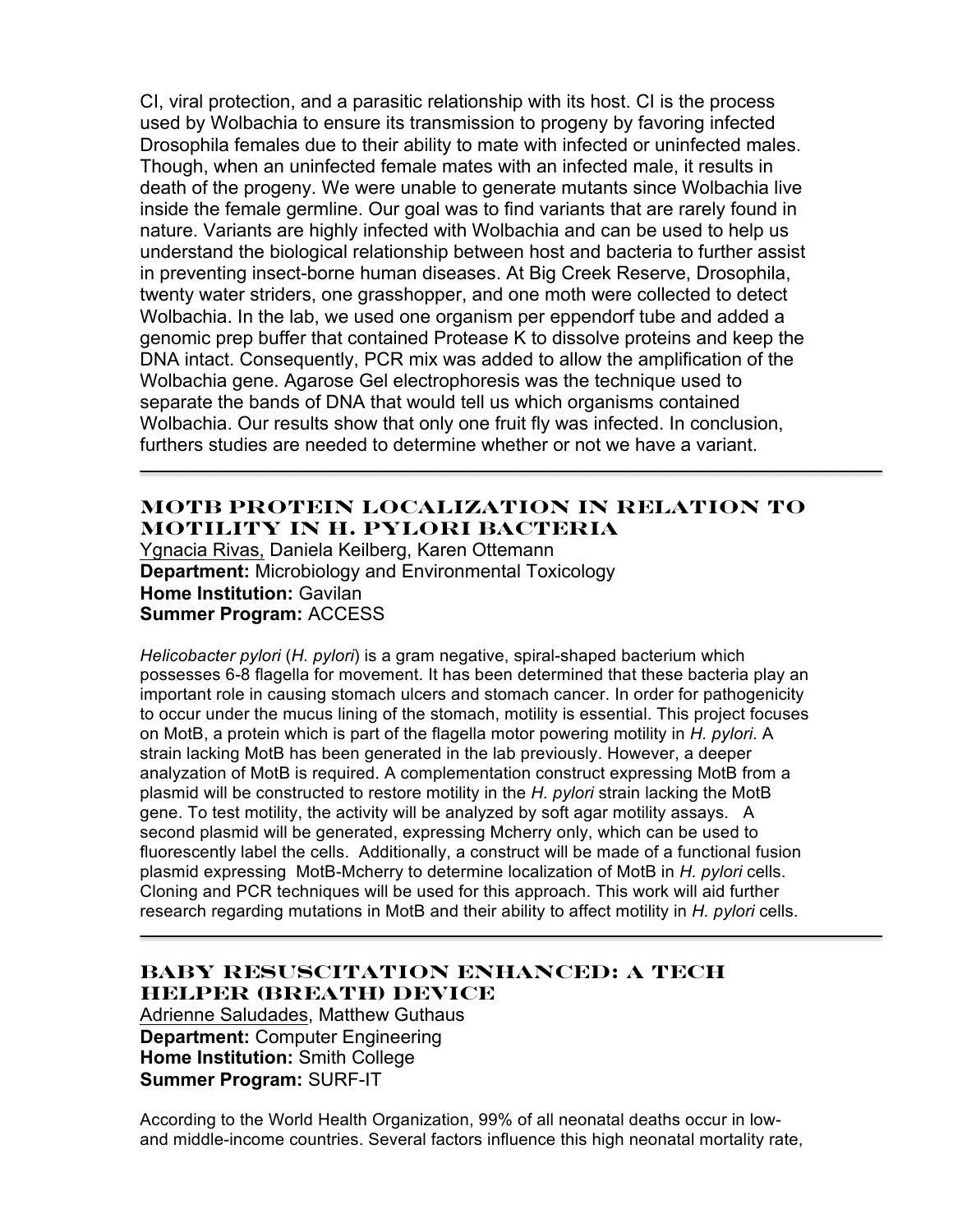such as the distance between patients and healthcare facilities, lack of adequately trained medical personnel, and outdated health informatics systems. Inexpensive, multifunctional smart devices can be used to monitor neonatal health post-delivery and inform clinical procedures to mitigate health disparities in developing areas. The Baby Resuscitation Enhanced: A Tech Helper (BREATH) is a device that aims to improve the identification of live babies suffering from respiratory distress and to assist neonatal practitioners in timely and accurate neonatal resuscitation decision-making. In collaboration with neonatologist Holly Martin MD from UCSF Medical Center, Professor Guthaus's lab has been developing this hands-free Android application that will coach the birth attendant through the resuscitation algorithm. The heart rate is transmitted via Bluetooth LE from a noninvasive umbilical cord sensor and helps guide the algorithm. The current prototype aims to utilize the TI CC2541 Sensor Tag to remotely control the changes in heart rate of a simulation baby for training personnel and testing the functionality of the device. For this project, we focused on programming the user interface of the android application and ensuring ease of use of the device for users of various technological backgrounds.

### **Size bias during preservation of insects in amber**

Thooba Samimi, Matthew Clapham **Department:** Earth and Planetary Sciences **Home Institution:** University of California Santa Cruz **Summer Program:** Julie Packard Summer Scholar

Amber is valued for its inclusions that are ensnared by the organic resin. Because the life trapped in amber is preserved better than ones buried in sedimentary rock, insect inclusions in amber are crucial for reconstructing the insect fossil record. Resin's sticky and viscous nature allows entrapment of a variety of insect species, but the size of insects may bias their preservation in amber. Our objective was to understand why most of insects in amber tend to be smaller. I entered previously-published measurements of wing and body size of specimens preserved in amber into the Paleobiology Database and compared wing length of insects preserved in amber to insects preserved as compressions in rock. The mean wing size in amber is 3.18mm, whereas the mean size is 11.82mm in rock. Comparing the sizes between families in amber to the same family preserved in rock provided more evidence that amber is biased toward smaller insects. Out of the 111 families on record, 91 or 82 percent are classified smaller in amber. In addition, we used logistic regression to calculate the probability of an insect being trapped in resin. It revealed that for every millimeter decrease in wing length, there is a fifty percent greater chance of the insect being preservation in amber. This explains why amber contains predominantly small insects ranging from a millimeter to two millimeters in size and not many with wing lengths greater than ten millimeters. The abundance of small insects in amber indicates that organic resin is more likely to trap smaller insects, so the relative abundance of a family in amber may not completely indicate its true abundance in the geological record.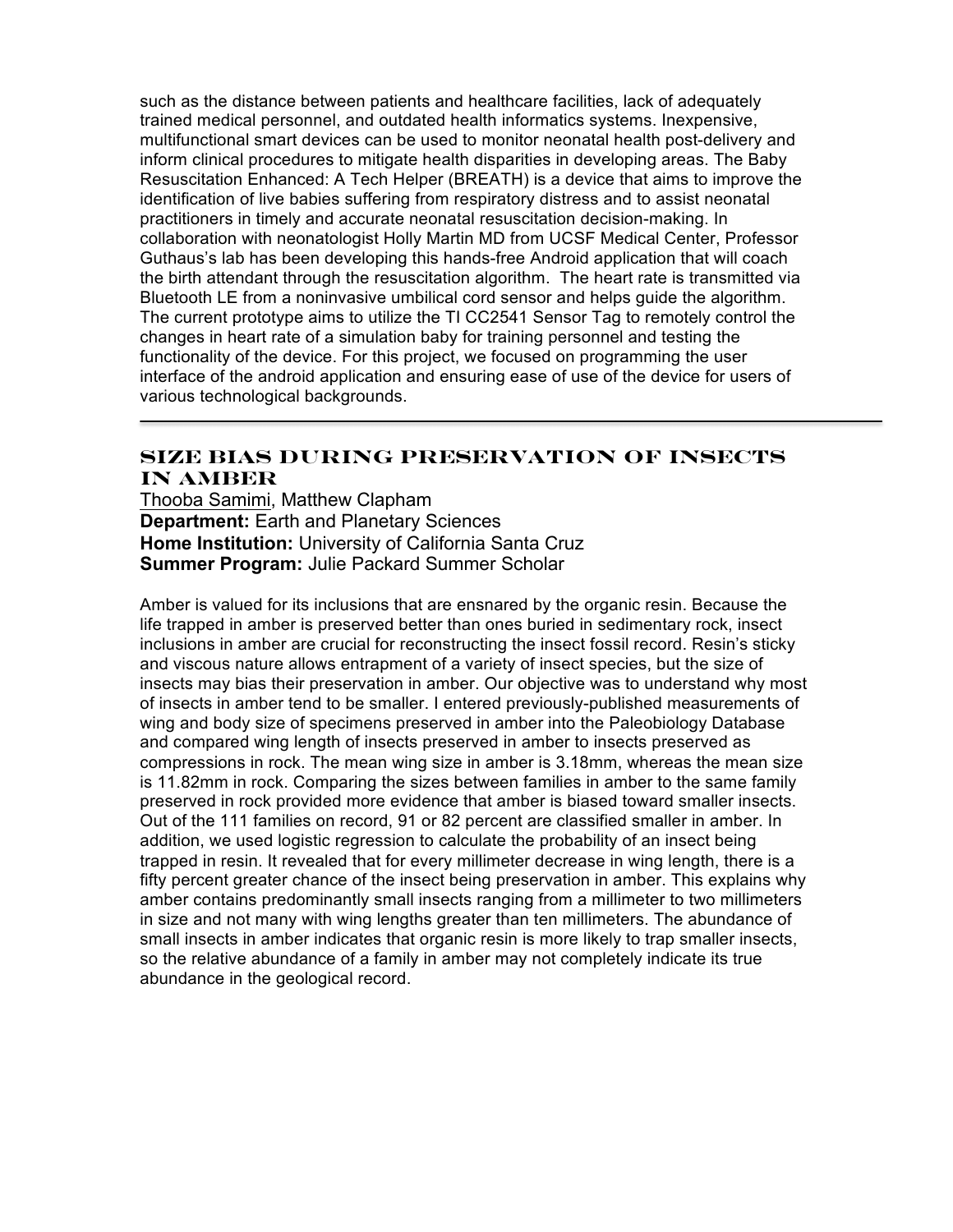### **A Deeper Sleep and a Brighter Day: Determining the Structure of the BMAL1 Protein Switching Region**

Michael Sanchez, Chelsea L. Gustafson, Carrie L. Partch **Department:** Department of Chemistry and Biochemistry **Home Institution: Cabrillo College Summer Program:** ACCESS

Mammalian circadian rhythms control the body's 24 hour cycle. Sleeping and waking, anabolic and catabolic processes, all rely on the cellular mechanisms that keep them in alignment with each other and the external environment. The proteins CLOCK and BMAL1 form a heterodimeric transcription factor that promotes proper circadian function. The transcription activation domain (TAD) of BMAL1 contains a region critical to both activation and repression of circadian driven transcription. The goal of this project is to understand how the BMAL1 TAD controls this balance of activation and repression to generate the molecular circadian clock. BMAL1 has a region at the end of the TAD with two different conformations that act like a switch (e.g. cis and trans) to control interactions with transcriptional regulators. In order to crystallize this protein, a translocked TAD will be used. A section of the BMAL1 gene containing the TAD will be mutated to the trans form of the molecule, and the recombinant protein will be purified. The structure of the protein will be determined through x-ray crystallography in complex with the KIX domain of the transcriptional activator CBP. The structural determination of BMAL's TAD region will be a step forward in the quest for a mechanistic understanding of the circadian clock and towards the development of therapeutic agents to modulate circadian function in individuals.

# **Observation of Cygnus X-1 with a High-Precision Optical Polarimeter**

Melody Sanchez, Sloane J. Wiktorowicz, Larissa Nofi, Nikki Ridder, Enrico Ramirez

#### **Department:** Astronomy Department

**Home Institution:** Hartnell College

**Summer Program:** Lamat Summer Research Program on High Performance Computing in Astrophysics, Hartnell Title V CUSP

Cygnus X-1 (Cyg X-1) is a black hole located 6,070 light-years away in our Milky Way galaxy, its proximity to Earth allows for a closer observation comparison to other known black holes. Since its discovery in 1964, Cyg X-1 has been essential in furthering the understanding of black holes. However, the angle of inclination of Cyg X-1 relative to our line of sight remains a mystery. While there are numerous data on the radial velocity of Cyg X-1, the mass of the black-hole remains unknown because the inclination has yet to be determined. Our observation combined with known radial velocity can offer an estimate for the unknown mass. The orbital inclination is vital because the object must be a black hole if it is found to be above a certain mass. The purpose of this project is to measure the inclination of Cyg X-1 using POLISH2, an optical polarimeter with an 0.01% accuracy simultaneously in linear and circular observations. The accuracy of this instrument is vital because Cyg X-1 changes every night. The ongoing data collected from multiple nights of observation will be used to shed light on the matter by observing the change in polarization as a function of orbital phase of the binary system.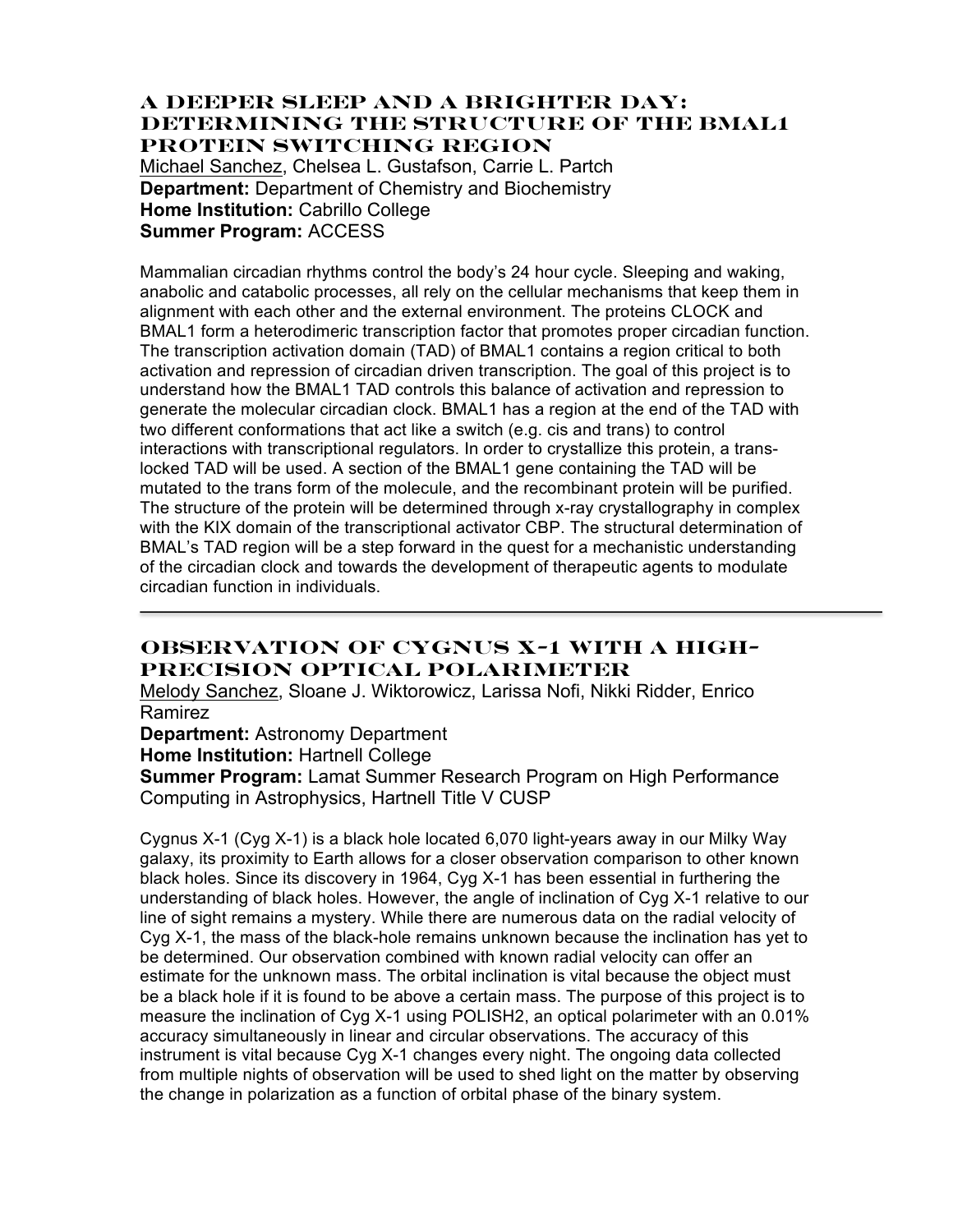### **Modification of Hematopoietic Stem Cell Differentiation Using Inhibitors of Histone Modifying Enzymes**

Gabriela Sanchez, Rebekah Sousae, Fernando Ugarte, Camilla Forsberg **Department:** Biomolecular Engineering **Home Institution:** University of California Santa Cruz

Hematopoietic Stem Cells (HSCs) uniquely possess the ability to self-renew and produce all blood lineages. During differentiation, key changes in chromatin occur. As HSCs differentiate towards final mature lineages, their relatively open chromatin converts to increasingly more closed heterochromatin. To identify the role of specific chromatin modifiers during HSC differentiation, we used inhibitors of histone and DNA methylation enzymes. We focused on four chromatin-modifying inhibitors: SGI-1027, EPZ-5676, Decitabine, and DZNEP. None of these four inhibitors had an effect on HSC differentiation under the conditions tested. In contrast; in vitro treatment of HSCs with the inhibitor UNC0638 resulted in an increase in hematopoietic stem/progenitor cells, defined as ckit+lin-Sca1+ (KLS) cells. UNC0638 targets the G9a histone methyl transferase. G9a-mediated methylation of histone H3 promotes gene silencing and heterochromatin formation. Each of the other four inhibitors was combined with UNC0638 to investigate whether they enhanced or counteracted the effects of G9a. Inhibitor combinations did not affect the numbers of KLS cells compared with G9a alone, showing that our observed accumulation of KLS cells is specific to G9a inhibition. To test whether the accumulated KLS cells were functional hematopoietic stem/progenitor cells, we transplanted these populations into irradiated mice and analyzed their ability to reconstitute mature blood lineages. These transplantation data confirmed that the KLS cells that accumulate upon UNC0638 inhibition are, in fact, functional hematopoietic progenitor cells. These results highlight the importance of G9a in the transition of HSCs to more mature lineages and emphasize the role of chromatin condensation during stem cell differentiation.

# **Sexual Subjects: Queer Latino Migrant Youth in Higher Education**

Chris E. Sanchez, Adrian Felix, Elizabeth Gonzalez **Department:** Latin American & Latino Studies **Home Institution:** University of California Santa Cruz

While the experiences of Latino students in academic institutions has received more attention in recent years, the experiences of Lesbian, Gay, Bisexual, Transgender and Queer (LGBTQ) Latino/a students in higher education remain largely overlooked. Nearly three-quarters of LGBTQ Latino youth report that their school is accepting of LGBTQ people, and more than 8 in 10 report that their peers are accepting. Given the relevance of this topic, this study focuses on migrant LGBTQ Latino/a youth in higher education. It analyzes how LGBTQ students negotiate their multiple identities as sexual and ethnic minorities while navigating heteronormativity at the university. Through the scholarship of Juana Rodriguez and her theory of Queer Latinidad; Lionel Cantu and his analysis of sexuality of migration, and Gloria Anzaldua and her theory of Nepantla, we argue that these theories relate to daily lives of LGBTQ Latino youth students. Most participants report identities of being Latin@s, migrants, queer, first generation attending college and transfer student. LGBTQ Latino students at the University of California, Santa Cruz, share their experiences with faculty, staff, and administrators and the importance of their mentorship. This study highlights the importance of educators being aware of the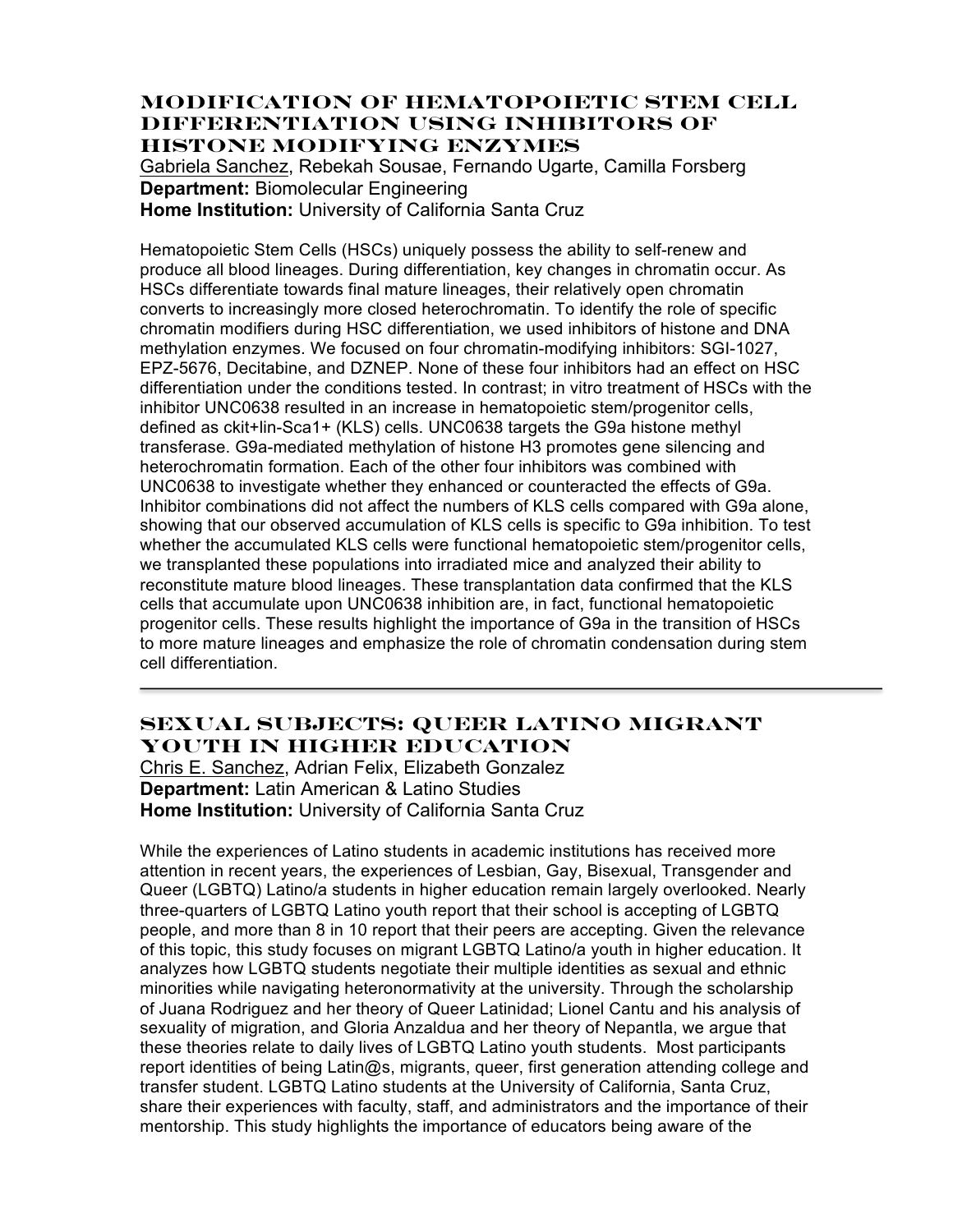intersectionality of race, class, gender, sexuality, citizenship, and language in order to understand how these factors impact students' academic success. This study makes use of focus groups, one-to-one interviews, and online surveys to analyze the differences and similarities between documented and undocumented queer Latino students. Lastly, students share which support systems have helped their retention and graduation goal.

## **PhotoVoltaic Demonstration System: Maximizing Power Generation**

Anna Serova, Michelle Shi, Michael Oye **Department:** Electrical Engineering **Home Institution:** University of California Santa Cruz **Summer Program:** Advanced Studies Laboratory Summer Internship

Our goal in this project is to build a demonstration version of a solar array and tracker system, and analyze its effectiveness with variable characteristics, such as light intensity and angles of exposure to the light source. The main focus is to show the difference in power generation between the two systems.

### **Expression profile of perineuronal nets in adult cerebral cortex and hippocampus following stress**

Fernando Serrano, Chia-Chien Chen, Yi Zuo **Department:** Department of Molecular, Cell, and Developmental Biology **Home Institution:** Univeristy of California, Santa Cruz **Summer Program:** Julie Packard Summer Scholar

Perineuronal nets are aggregates of extracellular matrix (ECM) proteins predominantly surrounding inhibitory neurons which were discovered more than one hundred years ago. Despite detailed descriptions of their morphology and location, little is known about their functions in developing animals. Recently, it has been suggested that ECM maturation is both age- and activity-dependent. Furthermore, very recent evidence has posited that ECM plays a protective role against oxidative stress and memory erasure. Additionally, the presence of chondroitin sulfate proteoglycans (CSPGs), a critical component of the ECM plays a crucial role in stabilizing synaptic plasticity in the brain after postnatal development. Its functionality in the context of psychological stress and their presumed contribution to the development of depression, however, remains unclear. Exposure to psychological stress has been observed to reduce the degree of synaptic plasticity in several regions of the brain, including the cerebral cortex, amygdala, and hippocampus in mice. However, what is not entirely understood are the effects of stress on perineuronal net content in the cortex and hippocampus. To investigate this, we stressed 1-month mice for 2 weeks, transcardially perfused and extracted their brains at postnatal day 44/45, followed by vibratome sectioning. Perineuronal nets and parvalbumin interneurons were visualized by Wisteria Floribunda agglutinin and immunofluorescent staining. Stained sections will be inspected on a Keyence BZ-9000 fluorescent microscope for dual-channel imaging. Obtained data will be imported into the Neurolucida 9.0 program and CSPG+ neurons will be quantified. We expect to see reduction of CSPGs following stress due to their protective properties.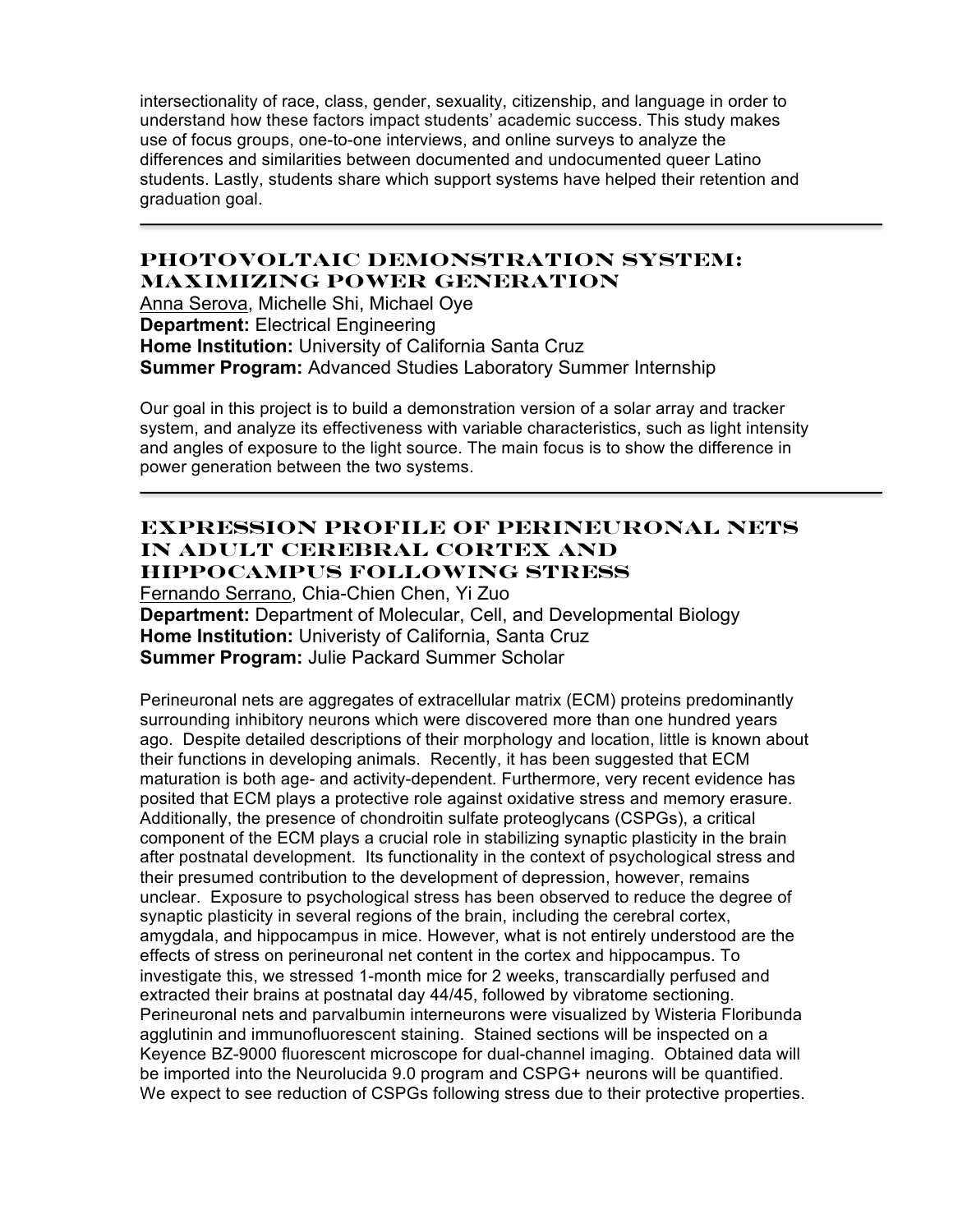# **Why do people look at the right side of others' faces?**

Cameron Smith, Bruce Bridgeman **Department:** Psychology **Home Institution:** UC Santa Cruz

The Left Gaze Bias (LGB) is a phenomenon that occurs when subjects tend to look at the right side of faces (the left side of observers' visual space). The LGB occurs in faces but not other kinds of stimuli, and is exhibited in the direction of an observer's first eye movement as well as their overall looking time. The LGB is interesting as it is hypothesized to be a consequence of the Fusiform Face Area (FFA), which exists in the right cerebral hemisphere (contralateral to the direction of the LGB). In this experiment, we tested to see whether the LGB was a product of cortical bias that might be a consequence of the FFA, or whether the LGB was produced by some external property of faces. If faces possess some property that causes subjects to look first to the right side of the face, then mirroring faces should reverse the direction of the LGB. Across two study conditions we tested this hypothesis by flipping faces, and found no evidence of the LGB following the direction that faces were flipped. This indicates that the LGB is produced by a cortical bias rather than a bias in face stimuli as they exist external to the brain.

### **Collaborative Inclusiveness Among Novice Computer Programmers Varies With Gender**

Inez Amada Solis, Madelyn Low, Omar Ruvalcaba & Linda Werner **Department:** Psychology **Home Institution:** University of California Santa Cruz

Pair programming, a collaborative approach to computer programming, has been shown to increase girls'interest and retention in the field of computer science. Many girls are discouraged from pursuing computer science because of the perception that computer science is socially isolating and competitive. Middle school has been found to be a pivotal time during which many girls decide whether or not to pursue the study of computer science. We researched middle school students' collaboration while learning to program using pair programming. The present study includes four same gender dyads, two girl dyads and two boy dyads, by using video recordings of pair programming sessions. We examined inclusiveness during collaboration by coding four types of interactions between the pairs. By comparing 4 aspects of collaboration, we were able to characterize the inclusiveness of each pair. We concluded that collaboration in girl dyads was more inclusive as defined by our study, but we did not find any clear patterns to explain differences in the inclusive collaboration of different gender partnerships. By investigating collaborative styles in same gender dyads, we hoped to understand potential gender differences in inclusiveness that could lead to understanding of effective computer science education for all young students.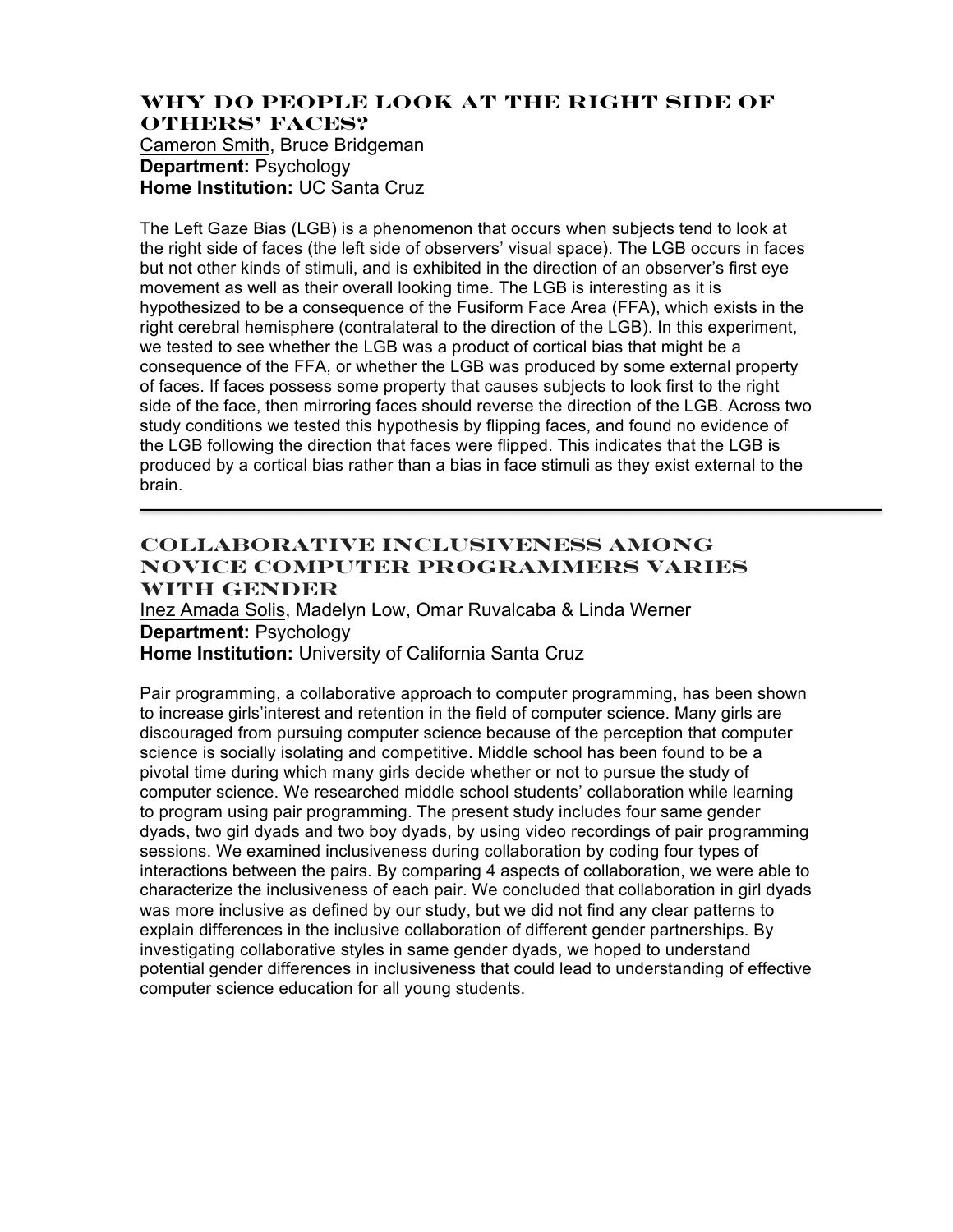#### **Shapes and Orientations of Dark Matter Halos in Galaxy Simulations with and without Radiative Pressure Feedback**

Teresa Spix, Miguel Rocha, and Joel Primack

**Department:** Physics

**Home Institution:** University of California Santa Cruz

**Summer Program:** Lamat Summer Research Program on High Performance Computing in Astrophysics

Utilizing 4 pairs of high resolution galaxy simulations at  $1.8 < z < 3$  with and without radiative pressure feedback, we analyze the ellipsoidal shape and orientation of dark matter halos as a function of increasing radii from the center of a halo to its virial radius. We identify the host halo using a HOP halo finding algorithm, and shapes and axis orientations are calculated by iteratively computing the moment of inertia tensor of dark matter particles in concentric ellipsoidal shells of approximately equal particle number. Shells extend to the virial radius of the host halo unless a portion of the halo is contaminated by lower resolution particles, in which case the analysis concludes before contamination is introduced. Preliminary results show that the inclusion of radiative pressure in the simulation noticeably affects halo shapes and orientations as a function of radius. In the absence of radiative pressure feedback, we find halo shapes are triaxial at smaller radii with c/a ratios of  $0.75 \pm 0.09$  near the center, decreasing to  $0.58 \pm 0.12$ near the virial radius. We also find a strong tendency for the long axes of the halo at different radii to be well aligned with  $cos\theta = 0.998 \pm 0.001$ . In contrast, halos formed in simulations with radiative pressure feedback remain predominantly triaxial from the center out to the virial radius, with  $c/a$  ratios  $0.55 \pm 0.1$ , and we show that long axes alignment decreases to  $\cos\theta = 0.93 \pm 0.14$ . Keywords: cosmology – dark matter – galaxies: halos – methods: numerical – simulations

# **Modeling the Expected Synchrotron Emission from Dark Matter Annihilation**

Megan Splettstoesser, Emma Storm, Tesla Jeltema **Department:** Santa Cruz Institute for Particle Physics **Home Institution:** University of California Santa Cruz **Summer Program:** Julie Packard Summer Scholar

Dark matter accounts for ~25% of the mass in the universe. However, dark matter does not interact electromagnetically, which means it does not emit light. Although dark matter itself cannot be detected directly, products of its annihilation may be observed. Weakly Interacting Massive Particles (WIMPs)—a convincing class of proposed dark matter particles—annihilate into electrons and positrons, among other things. These charged particles move at relativistic velocities, and if they travel through a sufficiently strong magnetic field, the electrons and positrons undergo synchrotron radiation, which is observable at radio frequencies. Galaxy clusters are typical astrophysical objects to use in the study of dark matter; clusters are dark matter dominated and host the magnetic field strength required for synchrotron radiation. We use the magnetic field of the Coma cluster, as well as the Navarro-Frenk-White (NFW) profile, to model the synchrotron emission of a Coma-like cluster at various frequencies. We want to examine the strength of synchrotron emission to see how existing and expected telescopes, such as LOFAR, ASKAP, and the JVLA, which operate at different frequency ranges, fare in detecting synchrotron emission, and by extension, dark matter content.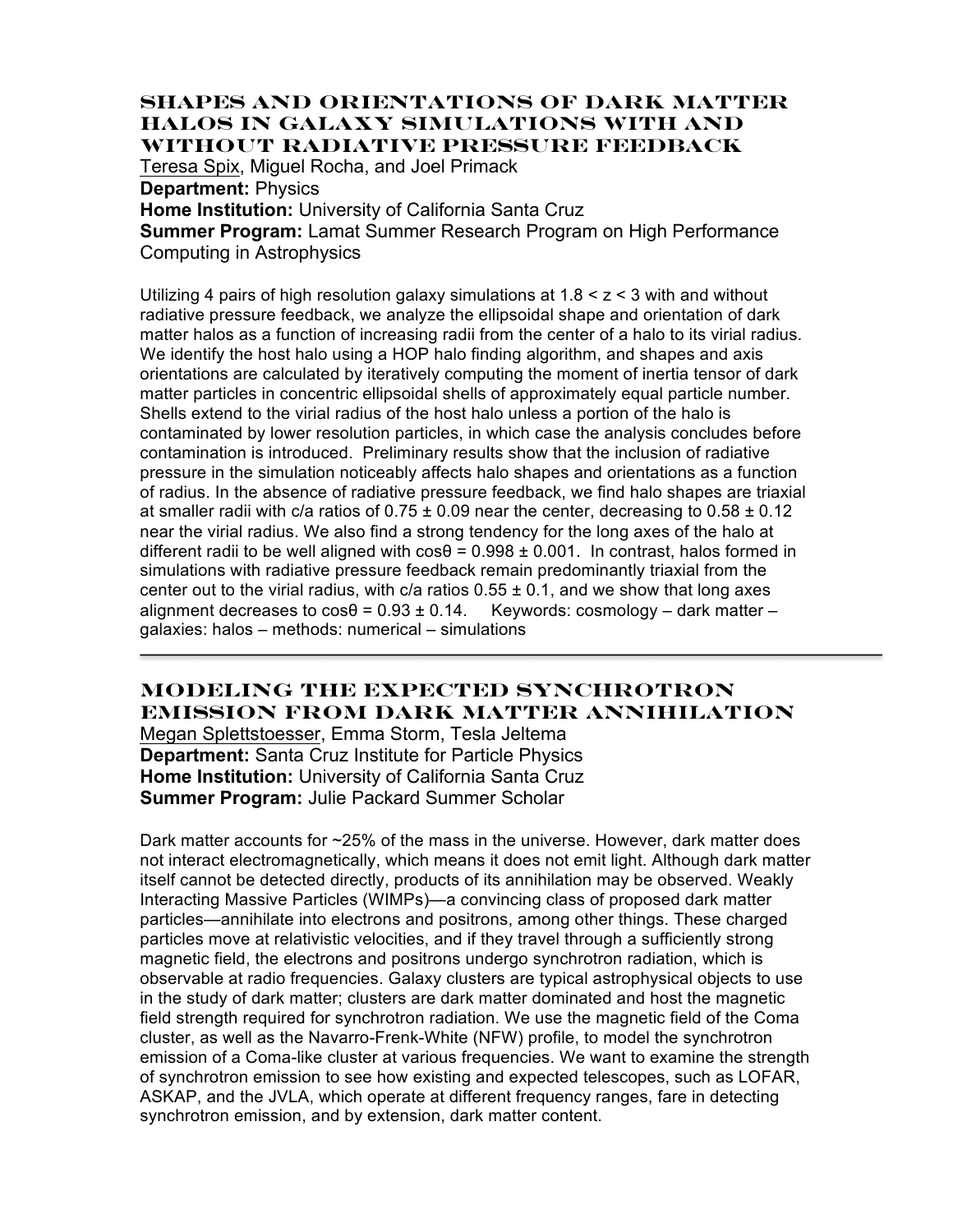### **Online Review System for People with Developmental and Cognitive Disabilities** Mike Tan, Luke Buschmann, Lourdes M. Morales, Sonya Pita **Department:** Computer Engineering **Home Institution:** Arcadia University

**Summer Program:** SURF-IT

Developmental Cognitive Disability (DCD) is a condition that results in intellectual functioning significantly below average and is associated with concurrent deficits in adaptive behavior that require special education and related services. The current tools aimed to help people with DCD were designed for young children. Thus, older people with DCD are still heavily relying on one-to-one tutorial sessions with caregivers, which is inefficient and time consuming. We have developed a program aimed to help people of ten and older learn basic skills through an online review system that improves the process of administering and taking the reviews. It is a web-base project that provides reviews of numbers, uppercase and lowercase letters, shapes, colors, US currencies, and money additions. We work closely with an organization that provides services to these patients to get feedback on how to improve our system to optimize the effectiveness for patients.

### **Structural Evolution of Galaxies from Cosmic Assembly Near-infrared Deep Extragalactic Legacy Survey and Cosmological Simulations**

Vivian Tang, Yicheng Guo, Joel Primack **Department:** Physics **Home Institution:** University of California Santa Cruz **Summer Program:** Julie Packard Summer Scholar

We determine intrinsic shapes of simulated galaxies in the early universe at redshifts between 1 and 3 by analyzing cosmological galaxy simulations with and without radiative pressure (RP) feedback from massive short-lived stars. We systematically compare our results to images of galaxies taken by the near infrared Wide-Field Camera 3 and the visible-light Advanced Camera for Surveys on the Hubble Space Telescope (HST) as part of the Cosmic Assembly Near-Infrared Deep Extragalactic Legacy Survey (CANDELS), the largest-ever HST program. From statistical analysis, we obtain axisratio distributions as a function of redshift, effective radius, and Sersic index (radial distribution of light) from simulations with the same resolution of HST images. We then compare this to the axis-ratio distributions of the same types of galaxies from CANDELS analyzed previously to determine two things. First, we search for discrepancies in axis ratios distributions between simulations and observations. Second, by comparing results with and without RP, we can see how much RP changes the substructure and morphology of galaxies. In particular, we want to see whether the lower-mass simulated galaxies at these redshifts are elongated rather than disk-like or spheroidal, as the CANDELS indicate. Axis ratios, effective radii, and Sersic indexes of CANDELized galaxies are measured with GALFIT fit using single-component. Analysis of galaxies without RP is currently underway, and analysis of galaxies with RP is required before conclusion can be drawn.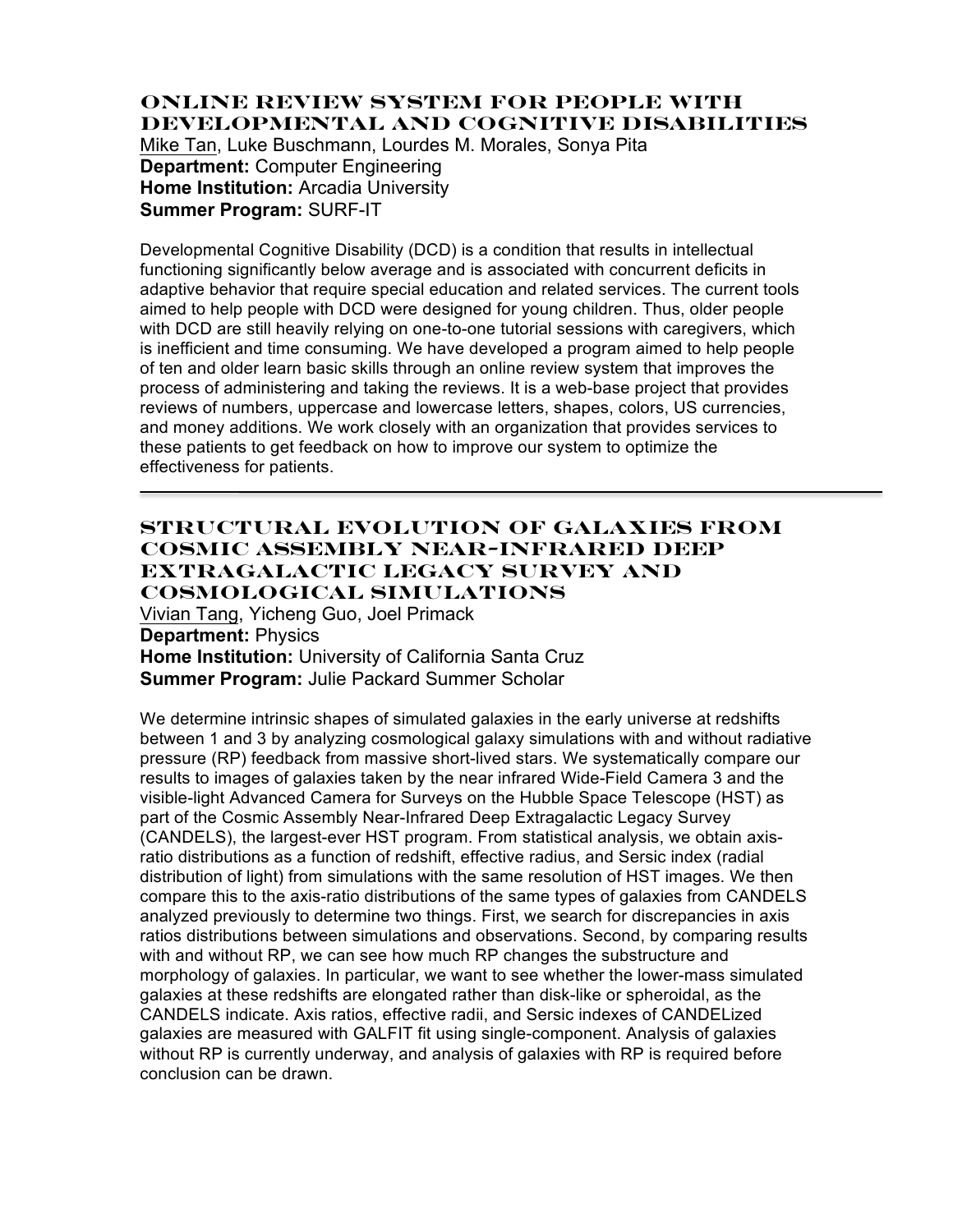## **Synthesis of rhenium carbonyl complexes as photoCORMs: Contrast in denticity depending on the flexibility of ligand**

Jennyfer Teńa, Indrinil Chakraborty, Pradip Masharak **Department:** Chemistry and Biochemistry Department **Home Institution:** University of California Santa Cruz **Summer Program:** STEM Diversity - Summer Research Experience - CAMP

Although CO (carbon monoxide) has been know as the "silent killer" our body naturally produce CO in small amounts during the degradation of heme by the enzyme called heme oxygenase (HO). This has prompted researchers to utilize CO in various therapeutic settings. However, application of CO in gaseous form suffers from controlled and safe delivery. Therefore certain metal-carbonyl complexes have been proposed as carbon monoxide releasing molecules (CORMs), which are expected to show CO release in a more controlled manner to the biological targets. The major downside of CORMs is associated with sustainable delivery. Thus, the photoCORMs (photo induced carbon monoxide releasing molecules) have emerged as credible alternatives where the CO release process can be triggered upon light illumination. In our laboratory we are interested in the synthesis of photoCORMs with suitable design principle. Herein we have synthesized and characterized a rhenium carbonyl complexes, [ReCl(CO)3(qmtpm)] incorporating qmtpm ligand (qmtpm =2-quinoline-N-(2' methyltiophenyl)-methyleneimine). This complex is structurally characterized. The next step in this project is to reduce the qmtpm ligand with NaBH4 to obtain to corresponding amine (qmtpa). The main aim is to determine whether the flexibility of qmtpa ligand (compare to qmtpm) can lead to a tridentate binding mode in contrary to the qmtpm which shows a bidentate chelation with a –SMe appendage. All the complexes synthesized are (or will be) characterized by 1H NMR, IR, UV-Vis spectroscopy and wherever possible with single crystal X-ray crystallography.

# **The Semantics of Nothing If Not Constructions**

Michael Titone, Adrian Brasoveanu **Department:** Linguistics **Home Institution:** University of California Santa Cruz

Nothing if not (NIN) constructions are constructions such as "Phil is nothing if not deliberate." Our goal is to elucidate the basic truth conditions and core semantic properties of these constructions. Although these constructions contain an "if" clause, they do not license the same patterns of inference as normal conditional constructions. We conduct an acceptability study that motivates treating "nothing if not" instead as a modifier of the predicate with which it is syntactically associated. The results reveal that NIN constructions are sensitive to the aspectual nature of their main predicates, which is not predicted when analyzing them as conditionals. A formal account of NIN construction truth conditions is introduced using a paraconsistent logical framework in combination with a special modal accessibility relation, the function of which is to rule out borderline cases of the main predicate from the predicate's denotation. According to this analysis, a NIN construction affirms that the subject is in its predicate's strict, non-borderline denotation in all possible worlds. The modal analysis allows us to transition to an account of the relationship between the utterance and speakers' beliefs in terms of a model system. This theoretical component distinguishes the meaning of "Phil is nothing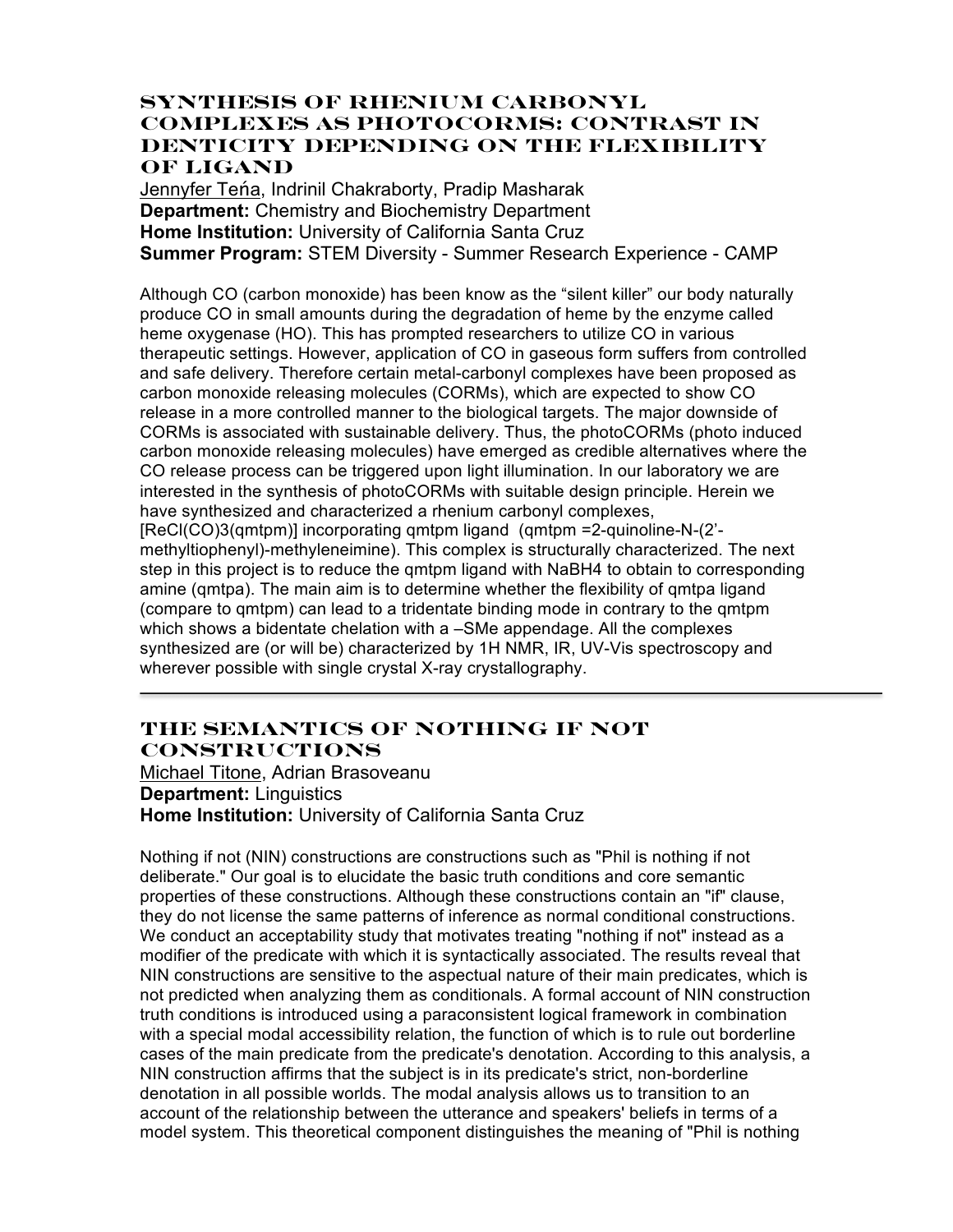if not deliberate" from its non-NIN construction counterpart, "Phil is deliberate." The success of a modal analysis shows that even if NIN constructions do not behave like conditional constructions in all respects, they are still modalized like conditional constructions and thus seem to retain an important aspect of the compositional constructions upon which they are based.

### **Investigation of Sen1 in tRNA gene**

Hanh Truong, Johnathan Nguyen, Omar Handani, Misty Peterson, Ro Kamakaka **Department:** Molecular, Cell, and Developmental Biology **Home Institution:** University of California Santa Cruz **Summer Program:** STEM Diversity - Summer Research Experieence - UC LEADs

Only a subset of genes in any organism are active at any given time while the rest are silenced. Insulators are DNA sequence elements that recruit proteins that help separate silenced regions from highly transcribed regions. Many things are still not known about the mechanism of boundary function of insulators. The purpose of this study is to elucidate the role of Sen 1 in insulation and to determine if Sen1 interacts with other repair proteins (Srs2, Rad51, and Xrs2) in this process. Sen1 is a highly conserved gene, which codes for a DNA helicase that prevents malfunctions that happen during DNA replication. In eukaryotes, DNA strands can be replicated and transcribed at the same time. However often this leads to problems such as collisions between the RNA and DNA polymerases. This result in the formation of DNA-RNA hybrids (called R loops). Sen1 interacts with other DNA repair proteins to resolve such issues. Since Rloops are often found at or near insulator elements, we hypothesize that Sen1 functions as an insulator function. In order to test this hypothesis, we will create a yeast strain that is mutated for Sen1 using PCR products. After we create the mutant strain, we will cross it with a strain containing reporter genes that will allow us to monitor function of the barrier insulator. We will then do an assay on whether the Sen1 mutant has an effect on barrier function.

## **Synthetic Biology Ethics: Case Study UCSC iGem 2014**

Matthew Waldron, Breeann MacDonald, Arlene Parra, Manuel Avalos **Department:** Philosohpy, Biomedical Engineering **Home Institution:** University of California Santa Cruz **Summer Program:** iGEM

Synthetic Biology Ethics is a developing field and presents unique challenges to contemporary applied ethics. Our UCSC Ethics iGem team has developed a unique approach by integrating ethics into synthetic biology research practices.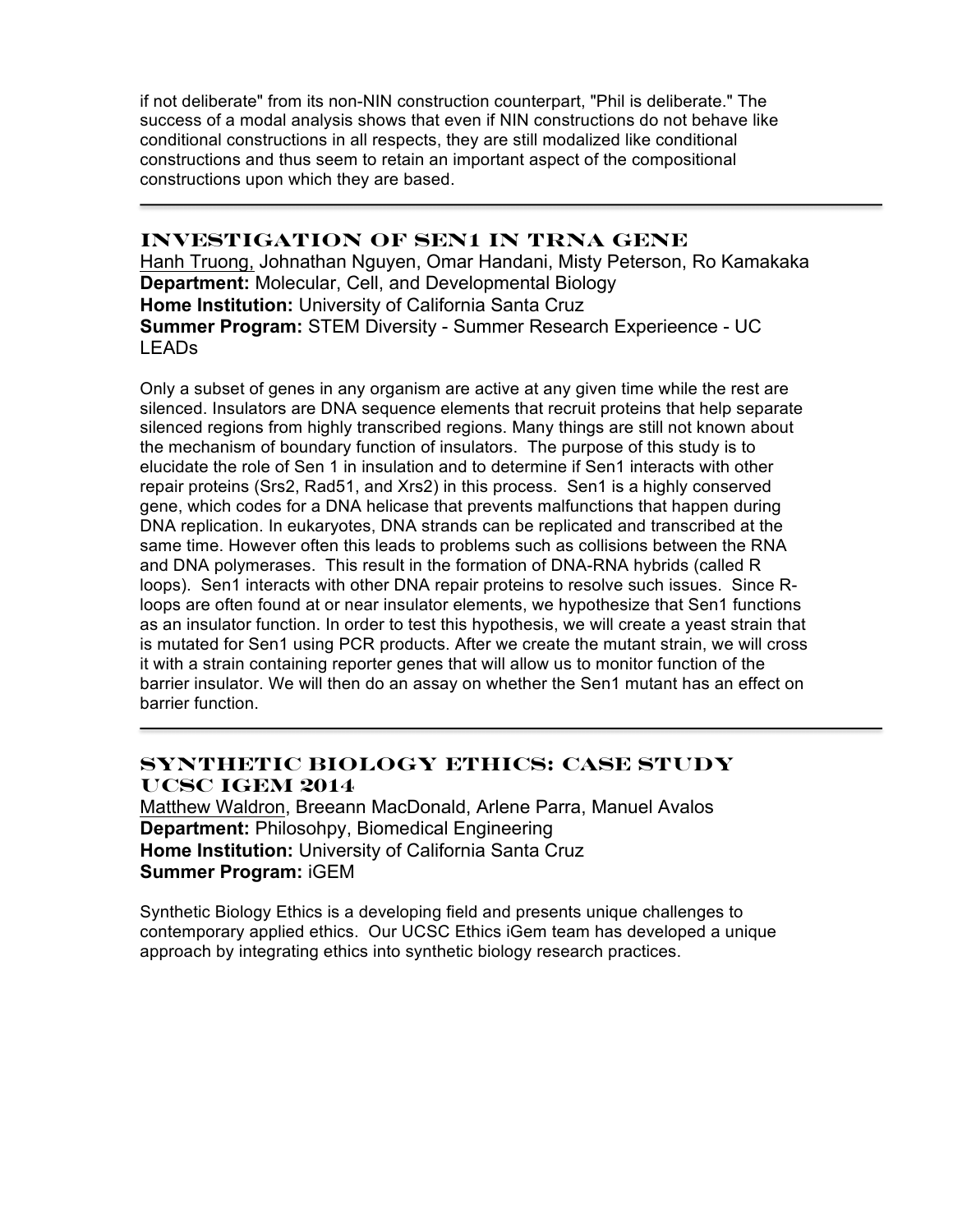# **Expression on EBF3 in Intrinsically Photosensitive Retinal Ganglion Cells**

Marissa Valenzuela, Neal Sweeney, David A. Feldheim

**Department:** MCD Biology

**Home Institution:** University of California Santa Cruz **Summer Program:** Summer Undergraduate Research Award Recipient

Previous work in the Feldheim lab has found that about 10% of retinal ganglion cells (RGCs), the output cells of the retina to the brain, express the transcription factor Tbr2 and that these control a set of related subconscious visual behaviors such as circadian rhythms and the pupillary light reflex. Tbr2-expressing RGCs comprise a heterogeneous population that project to multiple brain areas. Different Tbr2-positive subsets likely express unique sets of transcription factors that in turn control the formation of connections in the brain via axon guidance and cell-cell adhesion genes. Using immunohistochemistry, we found that an antibody against the transcription factor Early B-Cell Factor 3 (EBF3) co-labels 8% of Tbr2. We then stained EBF3 in combination with a panel of markers that label Tbr2 subsets including Unc5d, Cadherin-3-GFP, and Melanopsin. 82% of the Melanopsin-positive RGCs, were EBF3-positive, compared to only 13% of Cadherin-3-GFP RGCs and 4% of Unc5d-positive RGCs. In further experiments, we found that 67% of RGCs that expressed both Tbr2 and EBF3 also expressed Melanopsin, the photopigment in intrinsically-sensitive RGCs (ipRGCs). As both Tbr2 and EBF3 have established roles in fate specification in the visual system, this expression pattern suggests that these two transcription factors participate in a combinatorial code that specifies ipRGCS from progenitor cells.

### **Characterization of Factors that Contribute to Alternative Splice Site Selection**

Ernesto E. Vasquez, Zach Neeb, Alan M. Zahler **Department:** MCD **Home Institution:** University of California Santa Cruz **Summer Program:** STEM Diversity - Summer Research Experience – Initiative for Maximizing Student Development

Alternative splicing is a nuclear process in eukaryotic cells which allows multiple isoforms of proteins to be generated from a single gene. Mutations in the pre-mRNA 5' consensus sequence activates cryptic splicing of the pre-mRNA splicing substrate. Cryptic splice sites arising from mutations in 5' splice sites lead to dysfunction among expressing genes causing genetic diseases in humans. Proteins suppressing cryptic splicing have been identified and have been shown to stimulate wild-type splicing despite the mutant 5' consensus sequence still being present. The nematode SNRP-27 is an allele specific suppressor shown to suppress a 5' splice site mutation and identified to be a homolog of the mammalian tri-snRNP 27K protein associated with the spliceosomal U4/U6•U5 tri-snRNP complex. SNRP-27 and tri-snRNP 27K share 54% amino acid identity and interestingly tri-snRNP 27K shares a 100% sequence identity within the C-terminal region characterized to act as an allele dominant suppressor. We aim to study the dominant allele characterized by homology of tri-snRNP 27K. Currently, tri-snRNP 27K's function is unknown. Using alternative splicing assays we are probing whether the function of the dominant mutant tri-snRNP 27K will affect splice site choice of mutant 5' splice sites. Various constructs of radio labeled splicing substrates will be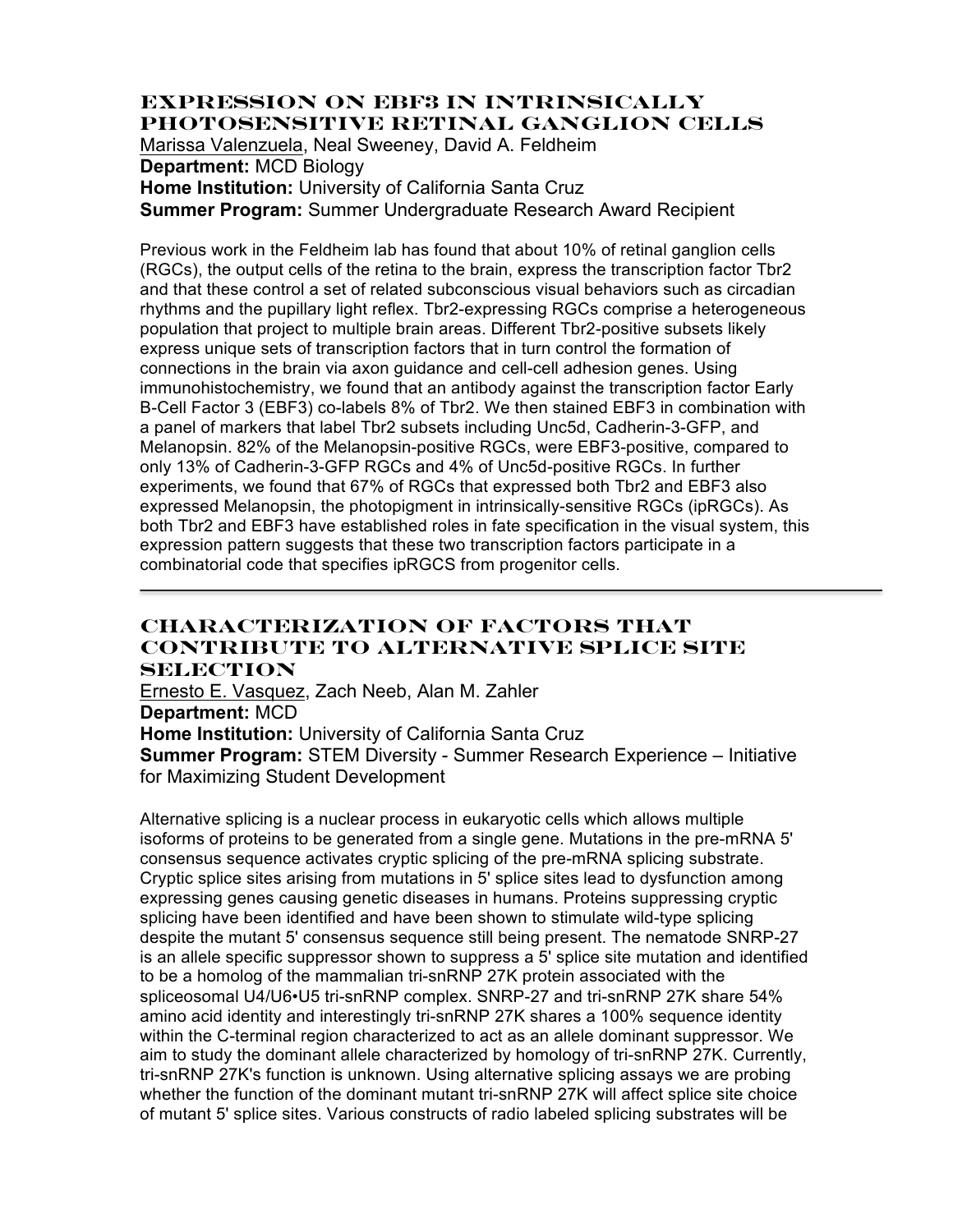used to determine splice site selection in nuclear HeLa cell extract containing the dominant allele of tri-snRNP 27K versus the wild type allele.

#### **Locating Regulatory Genes for Arsenic Respiration in Shewanella sp. ANA-3**

April Villarreal, Pamela Watson, Chad Saltikov **Department:** Microbiology and Environmental Toxicology **Home Institution:** Monterey Peninsula College **Summer Program:** ACCESS

Shewanella sp. ANA-3 is one microorganism that can live in an arsenic-contaminated environment and uses arsenic as its alternate electron acceptor in the absence of oxygen. Shewanella sp. ANA-3 can reduce arsenate, a less water soluble form, to arsenite, a water soluble form. It is known that Shewanella sp. ANA-3's arrAB genes convert arsenate to arsenite. The regulatory gene for arrAB is still unknown. Locating Shewanella sp. ANA-3 regulatory genes can potentially lead to the direction of cleaner water. One method used to locate the regulatory gene of arrAB is by transposon mutagenesis to generate random mutants in Shewanella sp. ANA-3; the aim is for the transposon to land on a regulatory gene. Samples of Shewanella sp. ANA-3with the transposon are then grown with either oxygen or arsenic; the absence of growth in arsenic will possibly suggest that the mutation was in a gene that regulates arsenic respiration. After mutation is visible, the mutant colony will be sequenced to determine if the mutation is in a regulatory gene.

### **Applying a Hydrodynamical Treatment of Stream Flow and Accretion Disk Formation in the WASP 12/b Exoplanetary System**

Ian Weaver, Phil Macias, Enrico Ramirez-Ruiz **Department:** Astronomy and Astrophysics **Home Institution:** University of California Santa Cruz **Summer Program:** Lamat Summer Research Program on High Performance Computing in Astrophysics and UC LEADs

WASP-12b is a hot Jupiter that orbits dangerously close to its parent star WASP-12 at a proximity of about 1/44th the distance the Earth stands from the Sun, or roughly 16 times closer than Mercury. Due to tidal forces from the gravitational influence of WASP-12 and their incredibly close proximity, WASP-12b gets distorted into an egg-like shape, causing it to expand beyond its Roche lobe, allowing mass to be transferred onto its host star through the first Lagrangian Point (the point between two binary objects where the net force is zero) at a rate of 270 million metric tonnes per second. This mass transferring stream forms an accretion disk which orbits the parent star and who's presence might be unveiled by examining the periodic dimming of light absorbed by disk material.This mass transferring stream forms an accretion disk that transits the parent star, which aids sensitive instruments such as the Kepler spacecraft, whose role is to examine the periodic dimming of main sequence stars in order to detect ones with orbiting planets. By implementing the hydrodynamical code, FLASH, we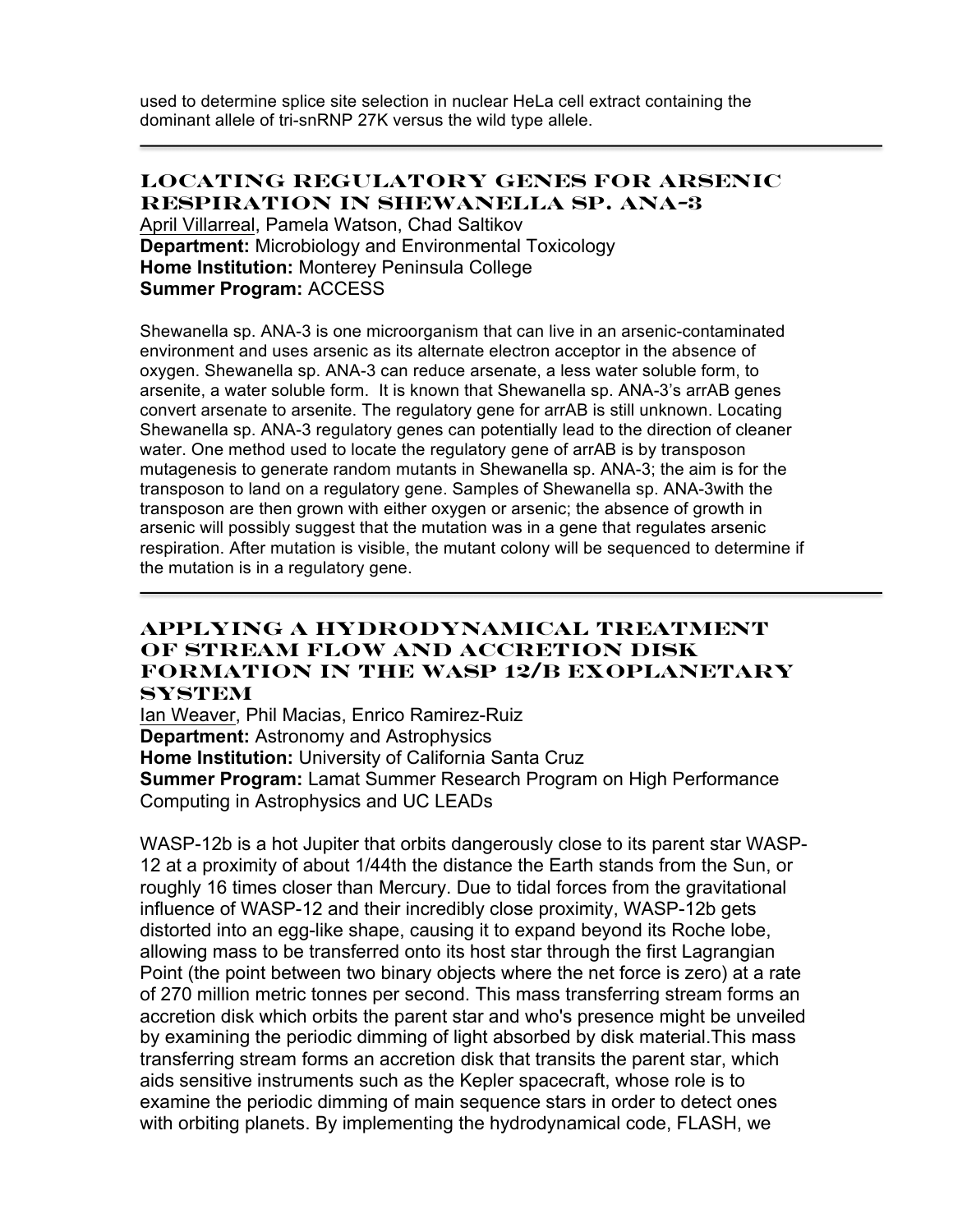apply a comprehensive fluid treatment of the behavior of mass transfer under the influence of the system's Roche Potential in a non-inertial reference frame and subsequent disk formation. We hope to use this model in the future to generate virtual spectroscopy signatures to compare to observations from the Hubble space telescope's Cosmic Origins Spectrograph (COS).

### **Developing Effective Data Analysis for Speech Pathologist**

Michael Weber, Zachary Rubin, Sri Kurniawan **Department:** Computer Engineering **Home Institution:** DePauw University **Summer Program:** SURF-IT

The Center for Disease Control (CDC) estimates that each year around 7000 children are born with cleft palates. These children often go through reconstructive surgery, yet still suffer setbacks in their verbal development due to the nature of their condition. Failure to develop proper speech skills can lead to the development of social and emotional issues later in life. The mobile application Speech Adventure seeks to provide a supplement to speech therapy following surgical correction of cleft palates through a speech therapy game, and collection and processing of diagnostic data. Current development of Speech Adventure, through the implementation of data visualization, seeks to provide robust and easy to use statistical analysis tools to speech pathologist for use in treating individuals with cleft palates.

### **Filling in the Edge Pieces of the Spliceosome: Structure through Probing** Conor Williams, Andrew Macrae, Melissa Jurica **Department:** Molecular, Cell, and Developmental Biology **Home Institution:** University of California Santa Cruz

To understand the structure of the human spliceosome, the Jurica lab is taking a chemical probing approach to determine the relative positions of the over 100 individual protein components. The highly dynamic nature of the spliceosome and the fact that there are many associated proteins has made structural elucidation of the spliceosome incredibly challenging. As such, a high-resolution structure of the spliceosome does not exist. Electron microscopy has provided lower resolution models of the spliceosom; however, structural details regarding individual protein position cannot be obtained from these models. The specific goal of my project is to validate the chemical probing methods and to provide a "gold" standard for interpreting the resulting data. For this, we chose the ribosome, another large RNA-protein complex for which the structure is known. We hypothesized that residues located on the surface of ribosome crystal structure will be reactive with a chemical probing reagent, while those that are buried in the complex will not. Initial results indicate that this is indeed the case. We are also working to identify a parameter by which we can quantitatively relate reactivity to the position of the residue. Our results with the ribosome show that probing techniques can be used to gain insight into the location of individual spliceosome protein components in the complex. This information will be crucial for interpreting lower resolution EM models of the spliceosome.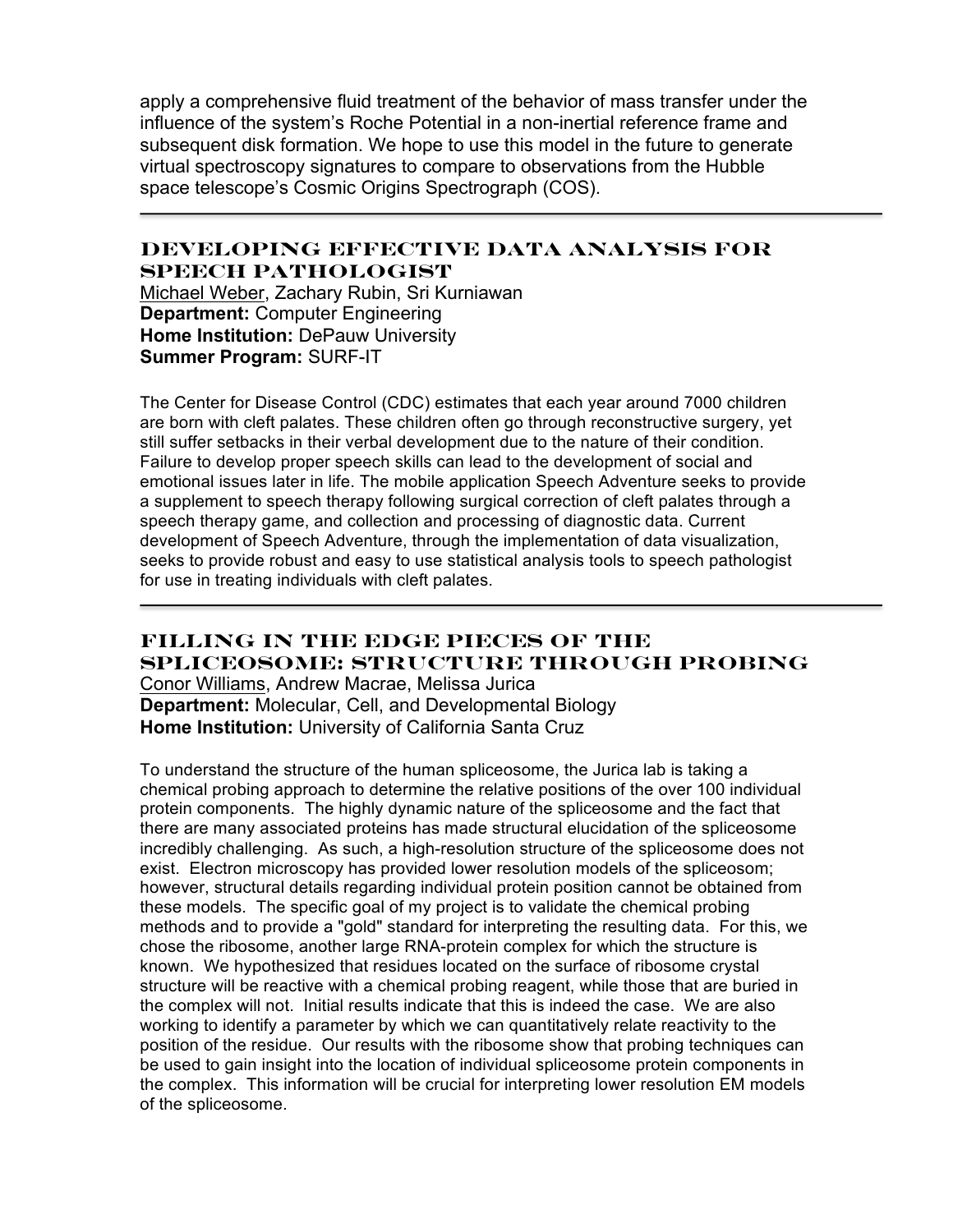# **Fully Evolved Models of 0.20-0.45M**⊙ **Helium White Dwarfs with Hydrogen Envelopes**

Monique Windju, Phillip Macias, Enrico Ramirez-Ruiz **Department:** Astronomy and Astrophysics

**Home Institution:** UCSC

**Summer Program:** Lamat Summer Research Program on High Performance Computing in Astrophysics

We developed stellar evolution models aimed at understanding the structure of these systems at the onset of mass transfer. We are interested in the evolution of double white dwarf binary systems where the donor star is composed of a pure helium core layered with a pure hydrogen envelope. Using a stellar evolution code MESA we evolved this donor in isolation to study the effects of composition on the long-term structure of the donor and the retainment of a pure hydrogen envelope. To explore this we prescribed a range of initial helium mass fractions (Y=0.85-0.97) to a desired core mass in our range. We found that for the desired white dwarf mass we could predict simply the mass of the resulting envelope. Once the envelope was constructed we cooled the model as a method to deplete the hydrogen through burning at the base of the envelope. We show that the depletion time depends only on the mass of the envelope and the luminosity provided by hydrogen burning. We also investigated how the mass of the hydrogen envelope affects the mass radius relationship of the post-depletion pure helium white dwarf. For a given mass helium white dwarf in our range we produced various hydrogen envelope masses and the mass radius relationship was shown to dependent only on the mass of the degenerate helium core.

# **Microbiota probing and identification in Daphnia magna adult, eggs, and gut**

Aigbe Woghiren,Marilou Sison-Mangus **Department:** Ocean Sciences **Home Institution:** UCSC **Summer Program:** Julie Packard Summer Scholar

Species of the fresh water crustacean *Daphnia* are commonly used as model systems in environmental genomics, host-parasite interactions and ecotoxicity. A recent study reported that microbiota or the community of bacteria associating with *Daphnia* greatly influences the host's fitness and reproductive success. Understanding the contribution of each microbiota members to the evolutionary and ecological adaptations of the daphnid host is therefore essential and needs to be assessed. To address these questions, we isolated and cultured different bacteria from the *Daphnia* hosts and did a pilot test of probing bacteria by Fluorescent In Situ Hybridization (FISH) using oligonucleotide probes. Bacteria isolates were obtained from 3 adult *Daphnia* animals and cultured on Luria broth agar. Six bacterial clones were isolated and genotyped by DNA extraction using modified hotshot method, amplification and sequencing of the bacterial 16s rDNA gene marker. Sequences were identified by Basic Local Alignment Search Tool (BLAST) and have homologous sequences to *Pseudomonas anguilliseptica, Pseudomonas peli, and Pseudomonas gessardii*. Furthermore, FISH probing using EUB555 (a universal bacterial probe) and BET647 (Betaproteobacteria probe), were tested on a Pseudomonas (Gammaproteobacteria) isolate. The EUB555 oligonucleotide probe successfully binds to Pseudomonas while BET647 did not bind to the bacterial DNA, suggesting that the FISH method can be effectively used to distinguish the locations of different microbiota in *Daphnia* animals. The FISH method will greatly facilitate studies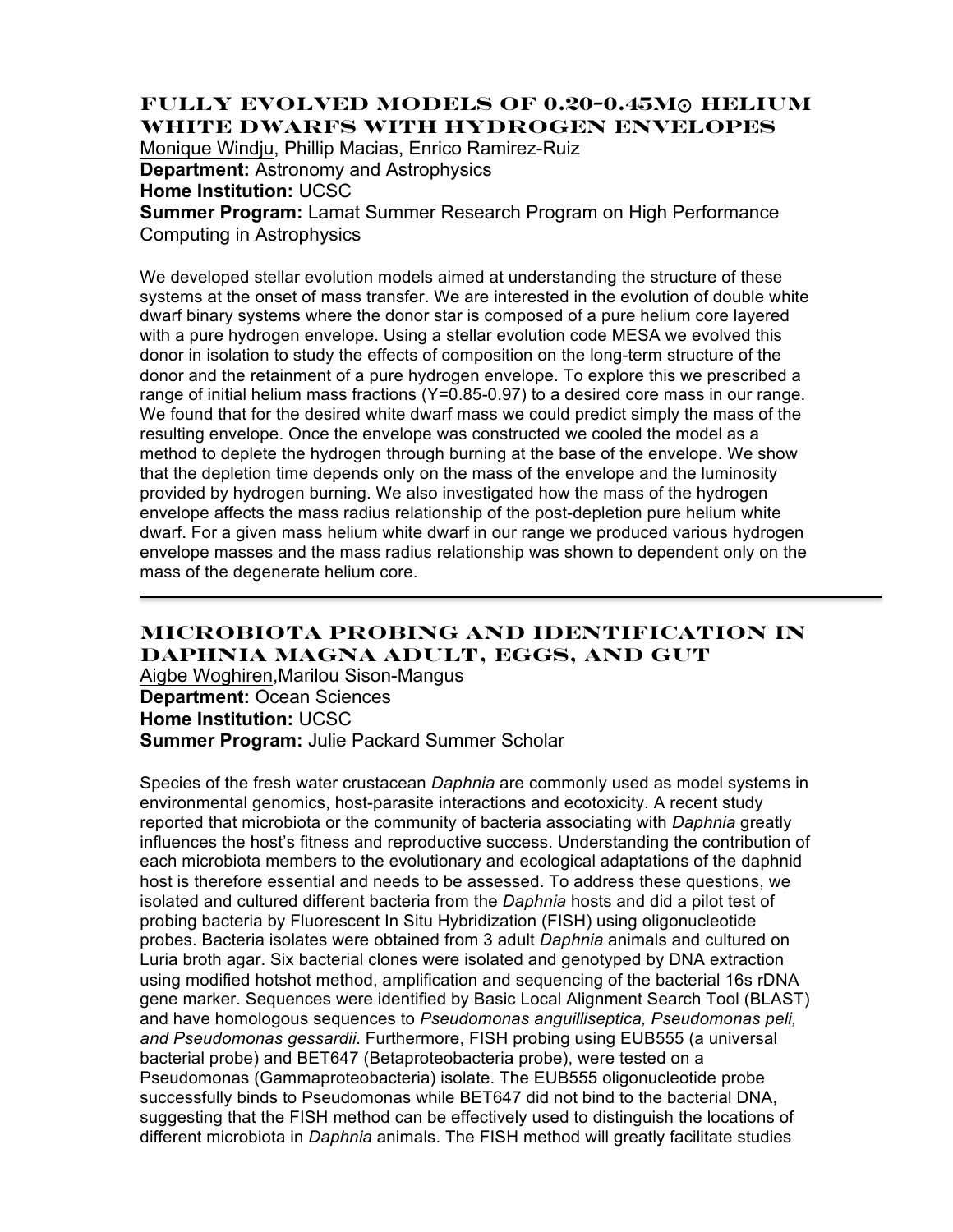that address questions on the transmission of microbiota in *Daphnia*. Bacterial isolates will be used in experimentally manipulating *Daphnia*- bacteria association to answer ecological and evolutionary questions in this crustacean model.

## **Systems Thinking and Coding Students Responses**

Dominga Xirum, Dr. Hee-Sun Lee, Zoe Buck **Department:** Physics Department **Home Institution:** Hartnell College **Summer Program:** STEM Diversity - Summer Research Experience - Hartnell Title V CUSP Award

Systems thinking is way to better understand systems that are complex. Systems thinking allows students to understand problems as part of an overall system that has stocks, flows, connections and mechanisms. In this project 358 students participated in an online module about land management, including topics like soil quality, erosion and food production. After doing the module, students were given an online activity with questions about the systems involved in land management. My role was to give students a score based on the level of their systems thinking in their answers (0-3), which is called coding. The scores were based on a rubric that allowed students to be scored more accurately. Those students who correctly identified stocks, flows, connections, and mechanisms were given the highest score. This was done on an Excel spreadsheet.

# **Structural Determination of an Avian Astrovirus Capsid Core**

Royce York, Rebecca DuBois **Department:** Biomedical Engineering **Home Institution:** UC Santa Cruz

Astroviruses are non-enveloped, small RNA viruses that cause diarrhea in a wide range of species. Human astroviruses infect children less than 3 years, the elderly, and immunocompromised individuals, and are particularly problematic in pediatric and elderly care centers. Avian astroviruses cause disease, growth defects, and mortality in young poultry that is needed for food. The 'core' domain of the capsid protein forms a protective shell for this non-enveloped virus, safeguarding the RNA genome inside. Unfortunately, astrovirus is relatively under-studied, and so little is known about the molecular mechanisms of the capsid protein in virus assembly and disassembly. We are in the process of solving the crystal structure of the core domain of the Turkey Astrovirus serotype 2 (TAstV-2). Upon determining the structure, we will better understand the role of the core domain in astrovirus particle formation. This study will also advance the knowledge of astrovirus function and evolution. Novel treatments and therapies could also be developed as a result of this experiment, increasing the health of our children and the yields of our food industry.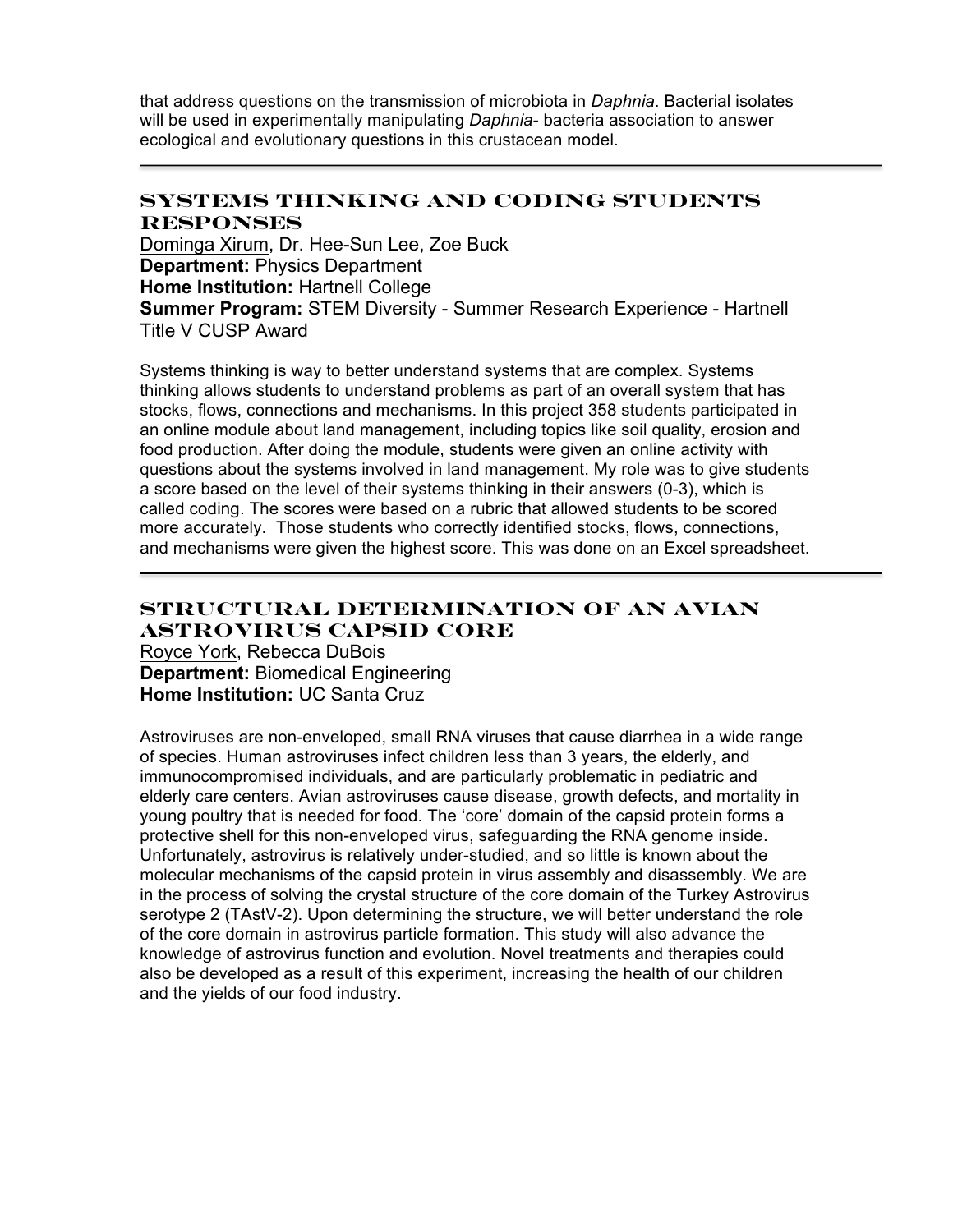### **The Challenges Antibiotic Resistant Bacteria Pose: E. coli Growth in the Presence of Ampicillin and Kanamycin** Anh Nguyen, Anthony Del Cid, Carolina Zamora and Victoria Auerbuch Stone **Department:** Microbiology and Environmental Toxicology **Home Institution:** UC Santa Cruz **Summer Program:** STEM Diversity - Summer Research Institute -Hartnell Title V CUSP

\*\*\* Group Presentation. For Abstract, see Anthony Del Cid \*\*\*

### **SLIT/ROBO1 Signaling Regulates the Asymmetric Self-Renewal of Mammary Stem Cells by Controlling the Levels of Inscuteable Through SNAIL**

Anna Zhu, Mimmi Ballard, Lindsay Hinck **Department:** Molecular, Cell, and Developmental Biology **Home Institution:** UC Santa Cruz **Summer Program:** STEM Diveristy - Summer Research Experience – Maximizing Access to Research Careers

Mammary gland regeneration following each estrus cycle and pregnancy relies on the self-renewal of a population of mammary stem cells (MaSCs). Stem cells self-renew either through an asymmetric cell division (ACD), which also generates a progenitor cell, or through a symmetric cell division (SCD) that expands the stem cell population. Disruption of the balance between ACD and SCD can lead to tissue dysfunction. Therefore, understanding how these divisions are regulated is critical, but the mechanisms involved remain poorly understood. Research from the Hinck laboratory has shown that Inscuteable (mINSC), a regulator of mitotic spindle orientation, is critical in determining whether a cell divides asymmetrically or symmetrically. Furthermore, the lab has discovered that the extracellular cue, SLIT, signaling through its ROBO1 receptor, regulates mINSC expression. Assessing the levels of mINSC in mammary epithelial cells by immunoblotting, we have found that loss of Robo1 leads to increased SNAIL expression. We further determined that cells over-expressing the transcription factor SNAIL express higher mINSC levels. Thus, given these collective data, we hypothesize that SLIT signaling regulates the asymmetric self-renewal of MaSCs by controlling the levels of mINSC through the transcription factor SNAIL. Future research will include identifying if SNAIL regulates mINSC expression directly, by binding to the mINSC promoter region, or indirectly, by interacting with secondary factors. The balance between ACD and SCD of MaSCs is often disrupted in cancer. Thus, understanding the mechanisms that regulate this delicate balance is crucial for identifying new targets for anti-cancer therapeutics.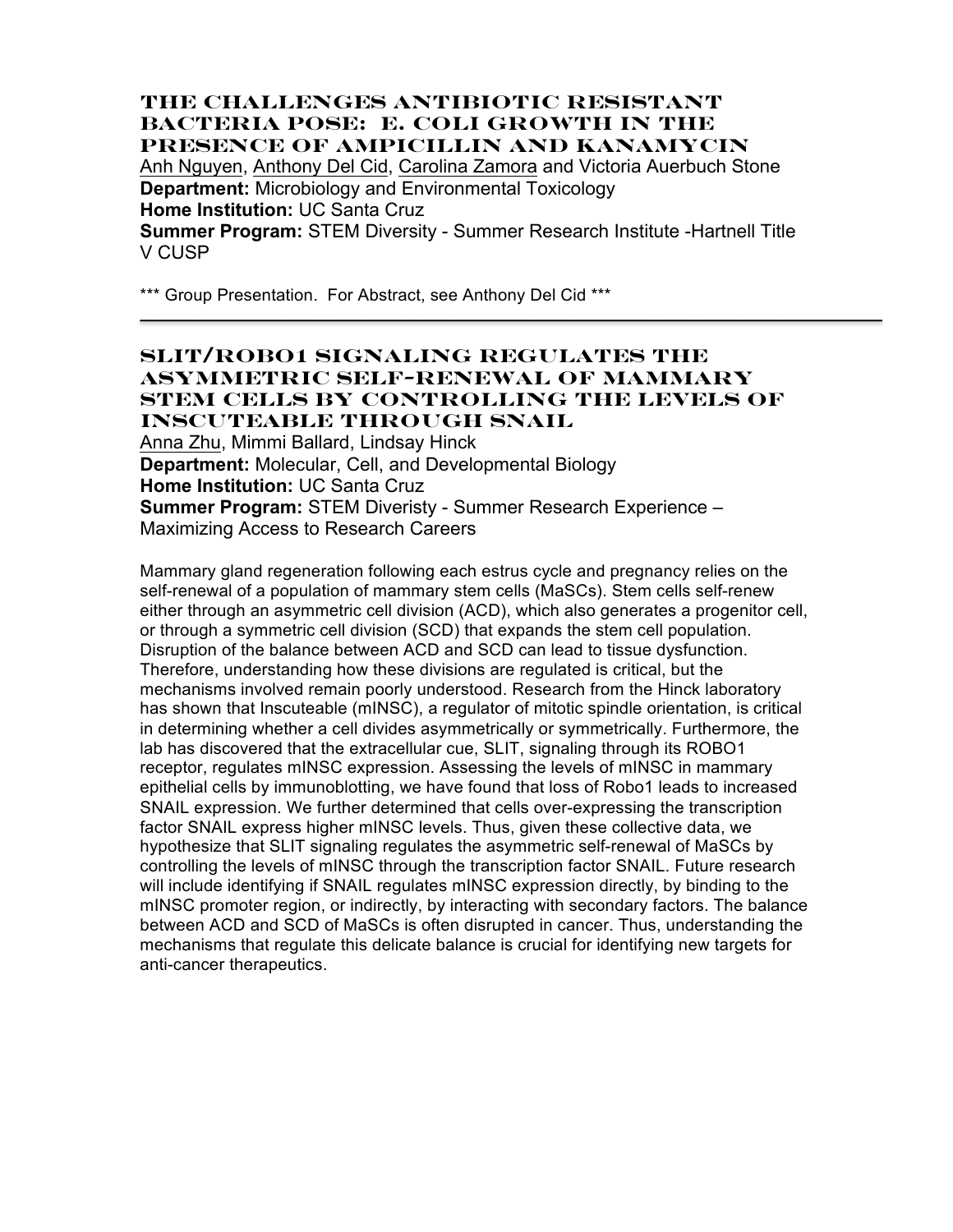#### **Pursuit of Selectivity and Sensitivity for Saccharide Recognition by a Two-Component Boronic Acid-Based Fluorescent System**

Ruth Zuniga, Angel Resendez, Bakthan Singaram **Department:** Chemistry and Biochemistry **Home Institution:** University of California Santa Cruz **Summer Program:** STEM Diversity - Summer Research Experience – Initiative for Maximizing Student Development

The application of boronic acids as synthetic receptors for sugar recognition has been previously demonstrated to be a successful method. Boronic acid groups are effective synthetic receptors due to their ability to reversibly bind 1,2- and 1,3- cis-diols. Based on the properties of boronic acids, a two-component saccharide sensing system was previously developed, comprised of a bipyridyl (viologen) unit substituted with boronic acid groups that acts dually as a quencher and receptor, and a fluorescent pyranine dye (HPTS) as the reporter unit. The fluorescence sensing mechanism is dependent on the formation of a ground state charge-transfer complex between the HPTS dye and the viologen quencher. This two-component system allows identification of mono, disaccharides, and sugar alcohols in aqueous solution at physiological conditions. Three quenchers, mono or bis-boronic appended viologens (o-monoalkyl, o-MBV, and o-BBV) were synthesized to test the selectivity and sensitivity of achieving a fluorescence signal. The quenched fluorescence for the three quenchers was measured at a concentration of 400µM to 4µM HPTS, yielding 43.9%, 87.9%, and 94.4% fluorescence decrease, respectively. Stern-Volmer (S-V) plots were generated to examine the quenching properties of mono or bis-boronic substituted viologens. Results demonstrate that the bis-substituted viologen receptor has a greater fluorescence recovery than the monosubstituted viologen.

### **Determination of IC50: Inhibition of the Soybean Lipoxygenase using Nordihydroguaiaretic Acid**

Guinevere Ashley, Swapnika Chava, Theodore Holman **Department:** Chemistry and Biochemistry **Home Institution:** University of California Santa Cruz **Summer Program:** STEM Diversity - Summer Research Institute

Lipoxygenases are a family of iron containing enzymes that are involved in a diverse range of cell function in both plants and animals. There is evidence linking mammalian lipoxygenases to several common biological dysfunctions such as asthma, heart disease, cancer, and stroke. As a result, it has become important to develop effective inhibitors to lipoxygenases. The effectiveness of nordihydroguaiaretic acid (NDGA) as an inhibitor toward soybean lipoxygenase-1 (sLOX-1) was measured by quantifying the IC50, which is the NDGA concentration at which the enzyme activity is reduced by exactly 50%. A spectrophotometer was used to measure the change of absorbance of the product formed by the enzyme-substrate reaction. This data was subsequently used to calculate the maximum rate of the reaction. Taking into consideration the fact that methanol has a slight inhibitory effect on sLOX-1, a control assay with only methanol was measured (1.8 mL CHES (pH 9.2), 10uM linoleic acid (LA), 10uL methanol, and 200 uL sLOX-1). The same procedure was used to determine the sLOX-1 rate in the presence of various concentrations of NDGA and the percentage of inhibition was